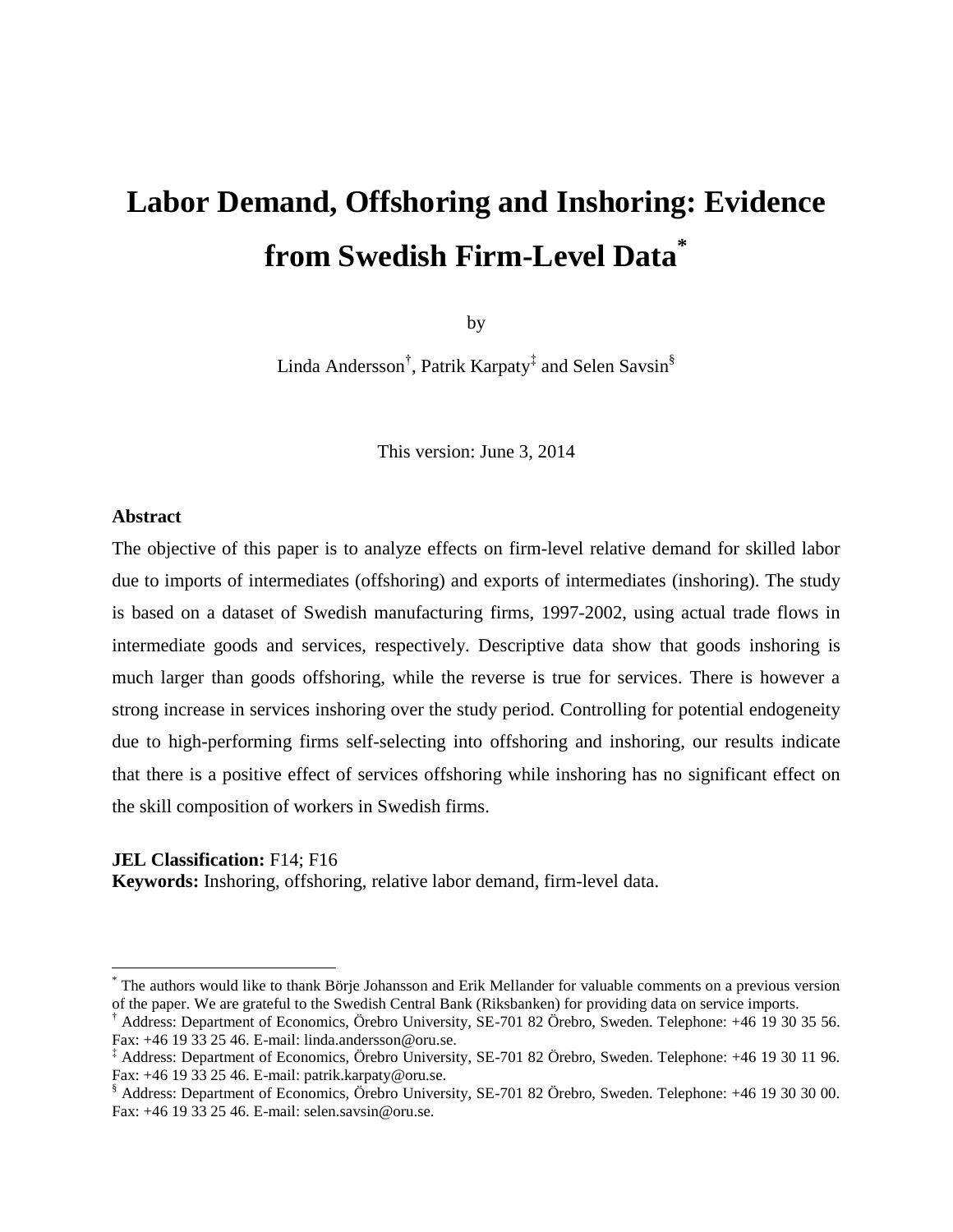# **1. Introduction**

 $\overline{a}$ 

Offshoring, usually measured in terms of imports of intermediates, means that a firm may take advantage of gains from division of labor as the firm specializes and sources certain stages of the production process to other countries. National concerns have been raised against domestic firms exporting low-skilled jobs as production is located abroad. However, vertical fragmentation of production between countries may also substitute for other activities such as high-skilled labor at home when a foreign supplier is more efficient (OECD, 2005). In fact, during the last decade, in many industrialized countries the interest has shifted from the export of low skilled jobs towards potential effects on high-skilled labor (Markusen and Strand, 2008). Offshoring has received much attention both in media and in the international trade literature, while discussions on effects of inshoring, or firm-level exports of intermediate goods or services, have been rather silent. The latter may however be non-negligible and it is reasonable to expect that any firm-level effects from offshoring at least partly can be counter-acted or reinforced if the firm is also engaged in inshoring. The objective of this paper is to analyze compositional employment effects of fragmentation at the firm level accounting for both offshoring and inshoring, also distinguishing between trade in intermediate goods and services.

While concerns have been raised against labor market effects due to goods offshoring, the public discussion and academic interest have turned to service offshoring (UNCTAD, 2004). As a result of technological advances in information and communication technology (ICT) and lower costs for travel and transports, it has become easier to source business services, such as programming, design, accounting and medical services from foreign suppliers. The trend to move the provision of these services abroad, may potentially substitute for the labor engaged in these services at home.<sup>5</sup> As opposed to trade in services, trade in intermediate goods has existed for several decades and many manufacturing firms thus have already adapted their organization of the production to stay competitive on a global market. However, not much attention has been paid to service offshoring in the empirical literature. This is partly due to lack of data about trade in services but perhaps more importantly that many services are non-tradable. Some exceptions are Amiti and Wei (2005), Liu and Trefler (2008), and Andersson, Karpaty and Savsin (2014) that

 $<sup>5</sup>$  Lejour and Smith (2008) claim that in most OECD countries, as much as 40 percent of employment within the</sup> manufacturing industry could actually be working with services.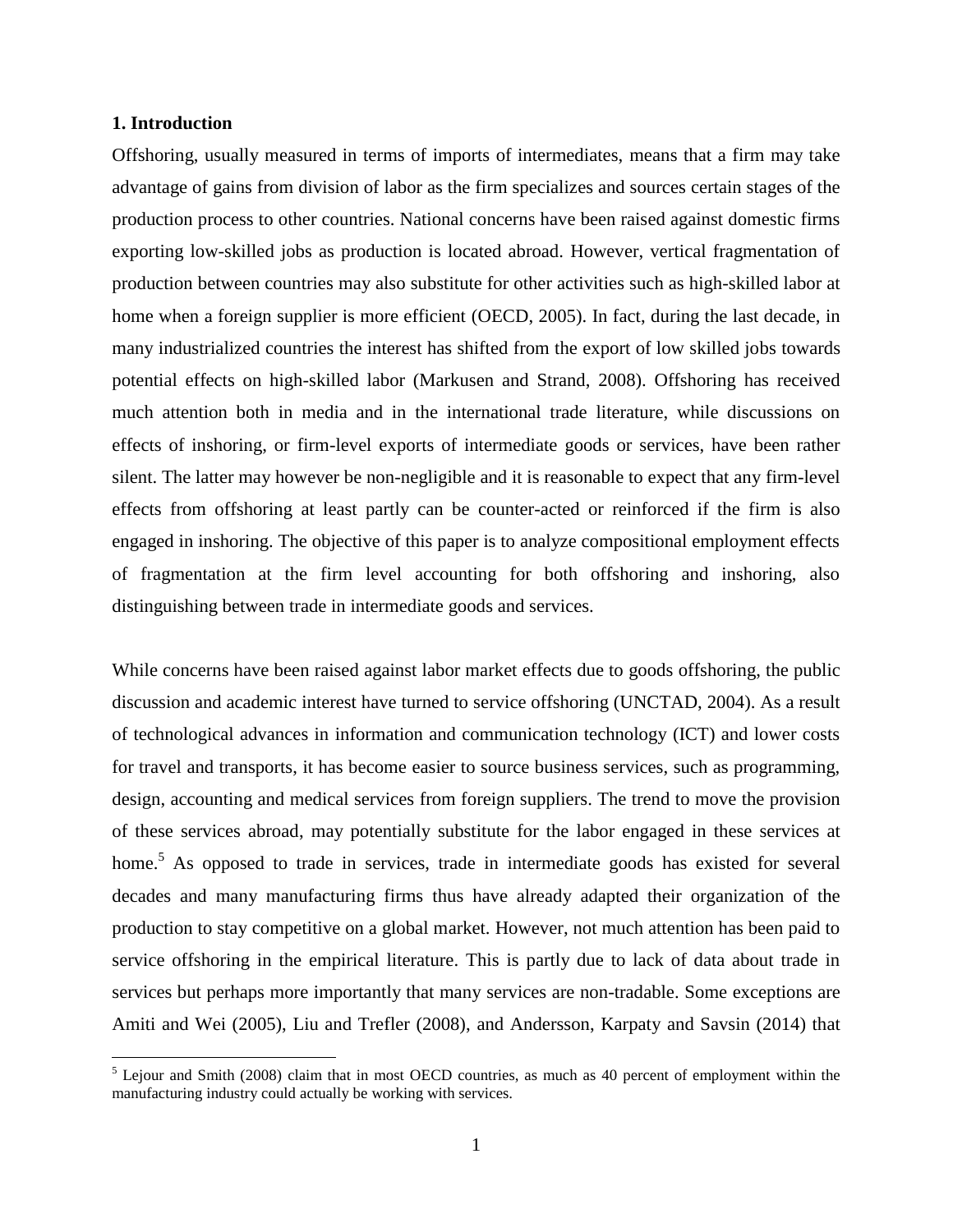specifically analyze labor market effects from service offshoring. The conclusion from these studies is that international trade in services may have significant implications on the labor market in the home country. There is by now increasing concerns that newly industrialized countries such as China, India and transition economies in Central and Eastern Europe are accumulating an increasing number of highly educated labor and that these countries are becoming increasingly competitive in providing both goods and services. If firms move production of intermediate goods or services to these countries, one may expect both low and high skilled jobs to be exported (offshored) to these countries (Markusen and Strand, 2008; Chazaretta, 2011).

Even though any potential effects in a firm cannot easily be understood from offshoring only, there are, to the best of our knowledge, no previous study that attempts to separate between labor market effects due to inshoring and offshoring of intermediate goods and services, respectively. Using firm-level data for Denmark, Hummels, Jørgensen, Munch and Xiang (2014) identify net globalization effects using total export as a measure for inshoring. Liu and Trefler (2008) consider offshoring and inshoring of services, but only between the US and China and India. Both these studies find positive net effects on the demand for high skilled labor. Closely related is a survey of Danish firms by Ørberg Jensen, Kirkegaard and Søndergaard Laugesen (2006). Though the focus there is on general labor market effects the authors consider both offshoring and inshoring in order to establish firm-level net effects in the service and retail sectors. However, none of these studies have all the necessary firm-level data to thoroughly identify the net adjustments that firms make in terms of labor demand and skill composition as a response to offshoring and inshoring.

The intention with this paper is to expand the literature on within-industry effects due to trade competition by simultaneously analyzing the relationship between relative labor demand and both offshoring (imports of intermediates) and inshoring (exports of intermediates) using a full census panel data of firms, thus avoiding potential selection problems. We distinguish between trade in intermediate goods and services, which previously has been proven important by Andersson et al. (2014) regarding employment effects of offshoring. Our data also enables us to identify possible labor composition effects due to offshoring and inshoring after controlling for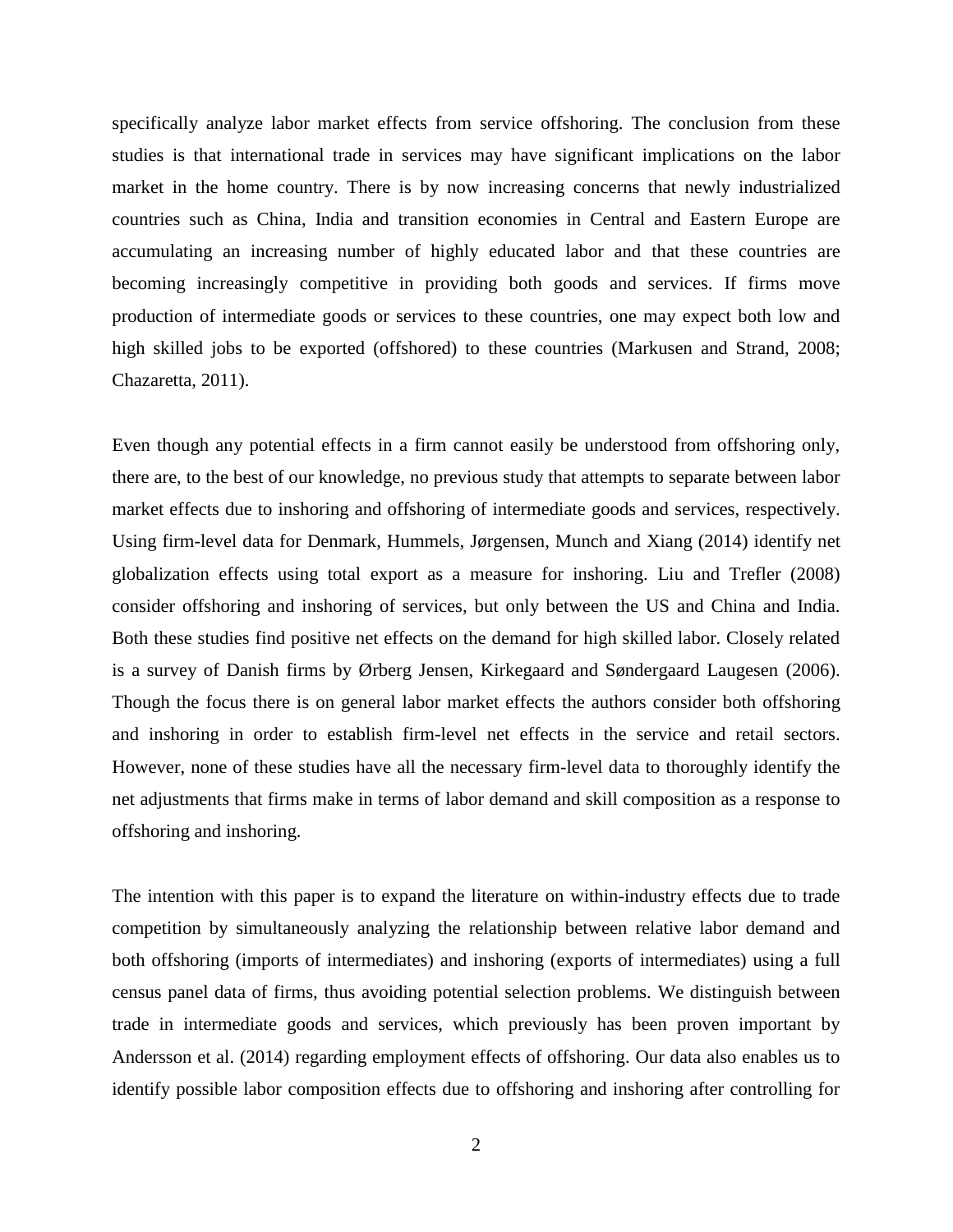other determinants such as firm-level R&D and capital stocks etc. The advantage of using firmlevel data is that one can control for heterogeneity across firms.

To preview our results, the relative demand for high skilled labor tends to increase due to offshoring of services, while there is no significant effect of inshoring. This indicates a net increase in the relative demand for skilled workers due to services offshoring.

The paper is organized as follows. In Section 2 we review the literature and Section 3 describes the theoretical links between offshoring, inshoring and labor demand. Data are presented in Section 4 and Section 5 discusses patterns of inshoring and offshoring in Swedish manufacturing firms for the study period. The empirical specification, econometric considerations and the estimation results are presented and discussed in Section 6. The paper concludes with Section 7.

# **2. Literature review**

Even though offshoring has been vividly debated recently, the 'fear' literature on the "Third World's" economic growth and their increasing market shares actually goes back to the 1990s. Krugman (1994) examines the increasing fears about the impact of competition from low-wage countries by examining patterns of wages and productivity in the industrialized countries. However, he finds that the effects of outsourcing (imports of multinationals) have been very small. Similarly, Berman, Bound and Griliches (1994) identify that sourcing parts and components from abroad can indeed affect the composition of labor demand for labor in manufacturing, but the effect is very small. In line with Berman et al. (1994), the seminal papers by Feenstra and Hanson (1996a, 1996b) started a large literature studying what impact offshoring may have on the observed rising relative wage for skilled workers (see, e.g., Egger and Egger, 2003; Ekholm and Hakkala, 2006; Strauss-Kahn, 2004). All of the above studies constitute one wing of the offshoring literature which links offshoring with wage inequality (between highskilled and low-skilled workers); see Table A1 in Appendix. Most studies focusing on relative labor demand effects are based on industry-level data. The general conclusion is that offshoring, especially to low income countries, lowers the relative demand for low skilled labor, at least in manufacturing. To the best of our knowledge, Andersson et al. (2014) is the only study with a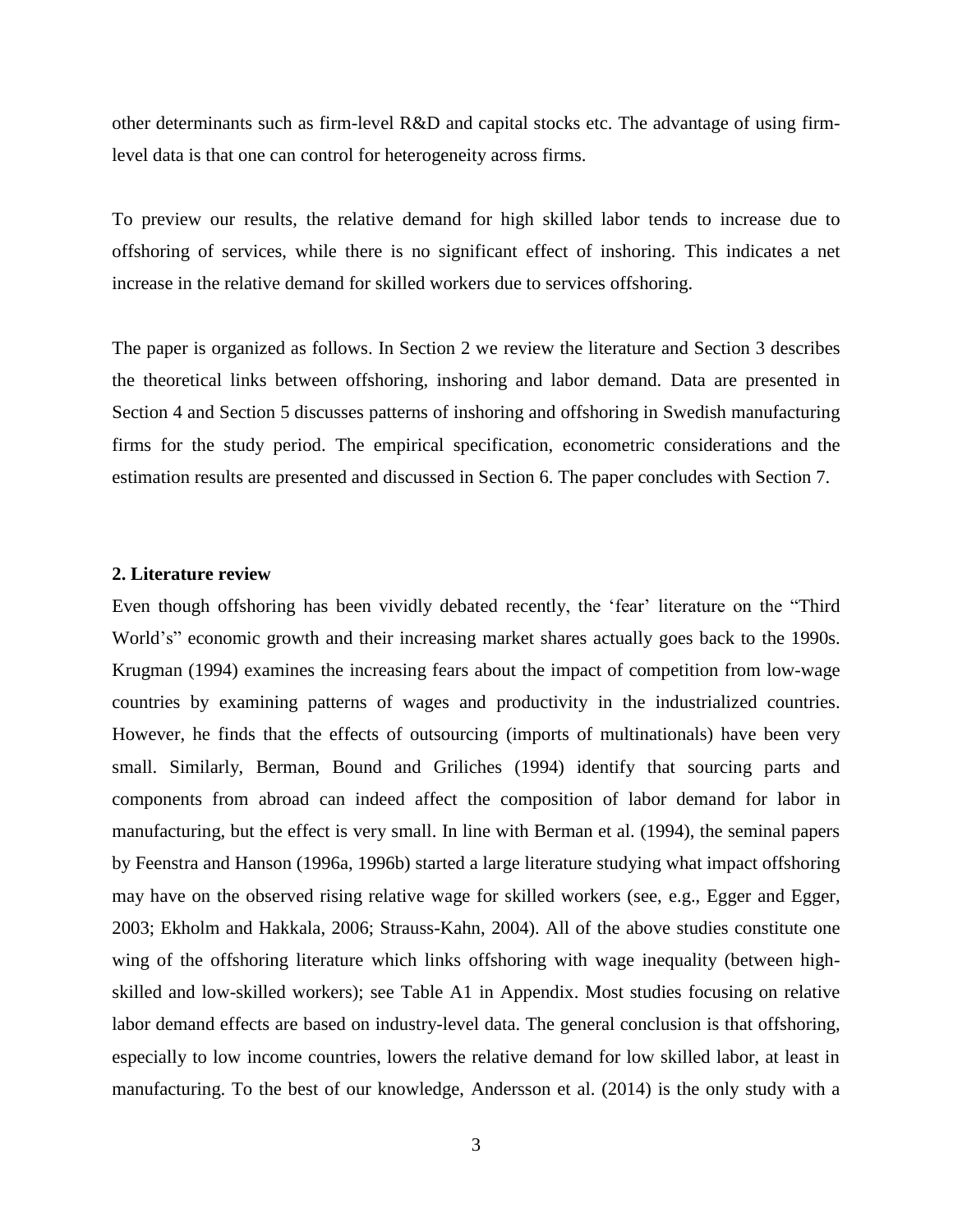similar focus but using firm-level data. Their results clearly indicate that it is important to distinguish between service and material offshoring. Relative demand for skilled labor increases as a response to service offshoring while there is no significant effect of material offshoring.

Due to more recent technological improvements the production of services, both in the service sector and services produced in manufacturing, has made offshoring of services more tangible. This has put the fear in developed countries of losing jobs to developing countries into a new perspective since the fear expanded from low-skilled to high-skilled intensive tasks being affected. As a second strand of the literature, more recent empirical studies have considered the total labor demand effect of offshoring, by including some of the services sectors; see Table A2 in Appendix. The overall results in this literature show that there is either no effect of service offshoring on total labor demand, or the effect is negative but only very small (smaller than effects from material offshoring).

Another newly emerging strand of the literature uses individual or occupational data matched with trade data to be able to control for heterogeneity. In fact, the studies presented in Table A3 in Appendix show that offshoring have different effects on different occupational groups or on different workers with different characteristics. Crinó (2010) finds that services offshoring has a positive effect on employment among high-skilled occupational groups, while it affects the lowskilled groups negatively. Regarding occupational groups, Civril (2011) also shows that routine task intensive occupations have been negatively affected by technology while non-routine intensive occupations ones are affected positively regardless of education level. However, the effect of offshoring is mostly insignificant. Ottaviano, Peri and Wright (2010), on the other hand, introduce differences between immigrant and native workers and find that offshoring pushes native US workers towards more communication intensive tasks and immigrant workers away from them.

The overall literature on labor market effects of offshoring is rather voluminous. However, potential labor market effects of inshoring, the other side of the argument, have so far been surprisingly neglected. The loss of potential gains from supplying intermediate goods and services might be clouding the picture even more. There are only a few studies that consider the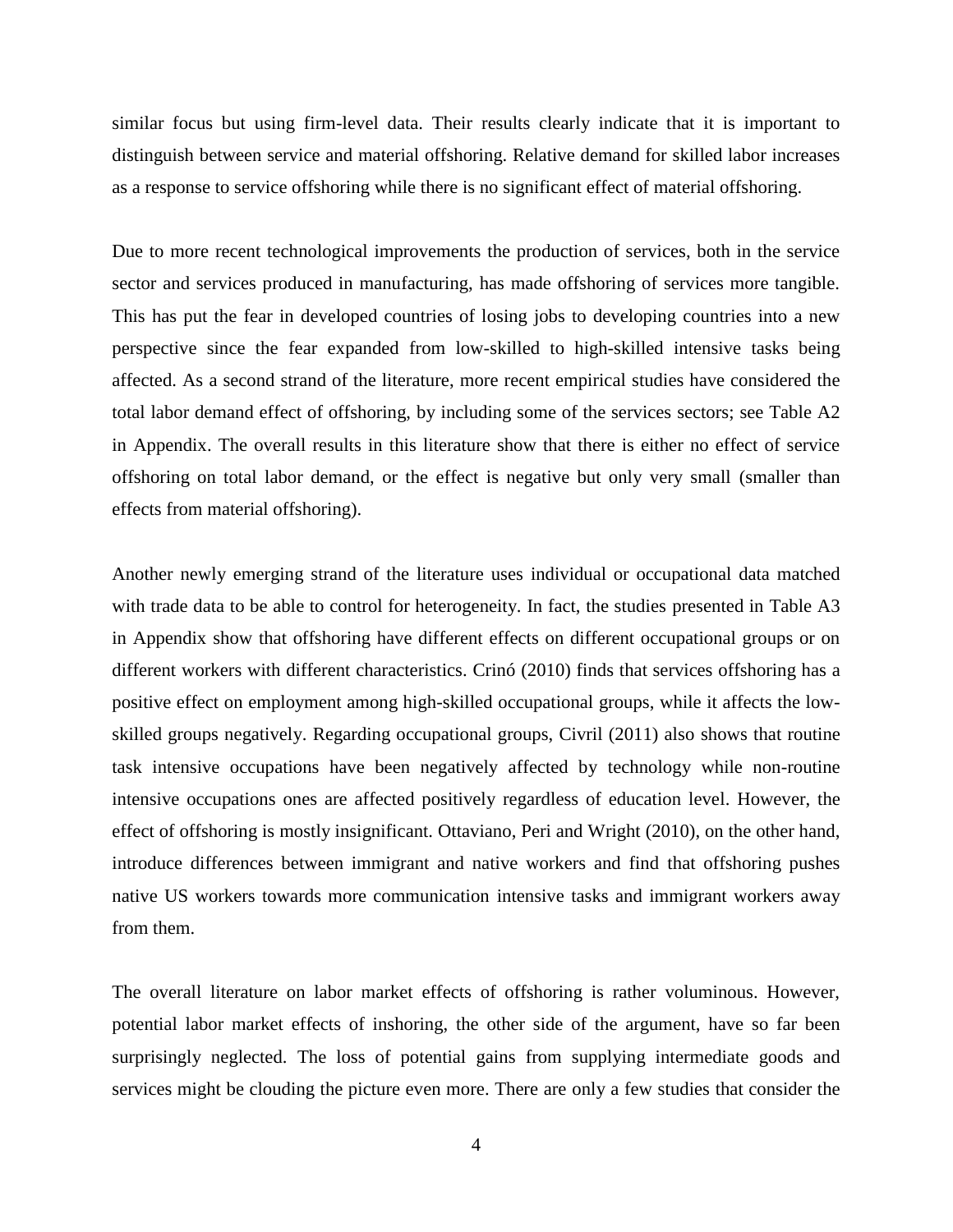total labor market effect of offshoring and inshoring; see Table A4 in Appendix. Hummels et al. (2014) is one of only few studies that refers to a net globalization effect. They investigate relative labor demand by using matched firm-worker data and use that term to describe the offsetting effect of exporting wage elasticity over offshoring wage elasticity. Their results show that for non-college-educated workers, the positive exporting wage elasticity is larger than the negative offshoring wage elasticity. Furthermore, for manufacturing workers, they find that 50 percent of these workers enjoy positive wage gains from net globalization. It is however important to stress that Hummels et al. (2014) use general exports to estimate the net effect and do not separate out inshoring, i.e., exports of intermediates. Amiti and Wei (2005), on the other hand, study total labor demand by using industry level data. Their study is based on data constructed using input-output tables for outsourcing intensity measures with certain restricting assumptions. They suggest that that jobs displaced by service outsourcing in a sector are likely to be offset by new jobs created within the sector.

Liu and Trefler (2008) specifically focus on China and India to analyze labor market effects of offshoring and inshoring in the US services sector. In general, small positive effects of inshoring and smaller negative effects of offshoring are found. Even if the overall net effect is positive; for workers in industries exposed to offshore outsourcing, Liu and Trefler (2008) assert that the effect tends to be less positive. They also asserted that the probability for workers to switch industry is raised by offshoring and lowered by inshoring; but, for non-collage workers and lowskilled white collar workers the effect of offshoring is negative without any positive effect from inshoring. The study by Ørberg Jensen et al. (2006) is based on a survey of companies in tradable goods and services sectors. They present globalization as being a 'two-way street' by considering the jobs created by inshoring in addition to eliminated jobs due to offshoring. According to their results for the period 2002-2005, jobs created by inshoring outnumber the jobs lost.

# **3. Theoretical links between offshoring, inshoring and labor demand**

The theory on offshoring shows that the decision to vertically fragment production in different countries is a firm-level response to increased competition. If the production stages of a good or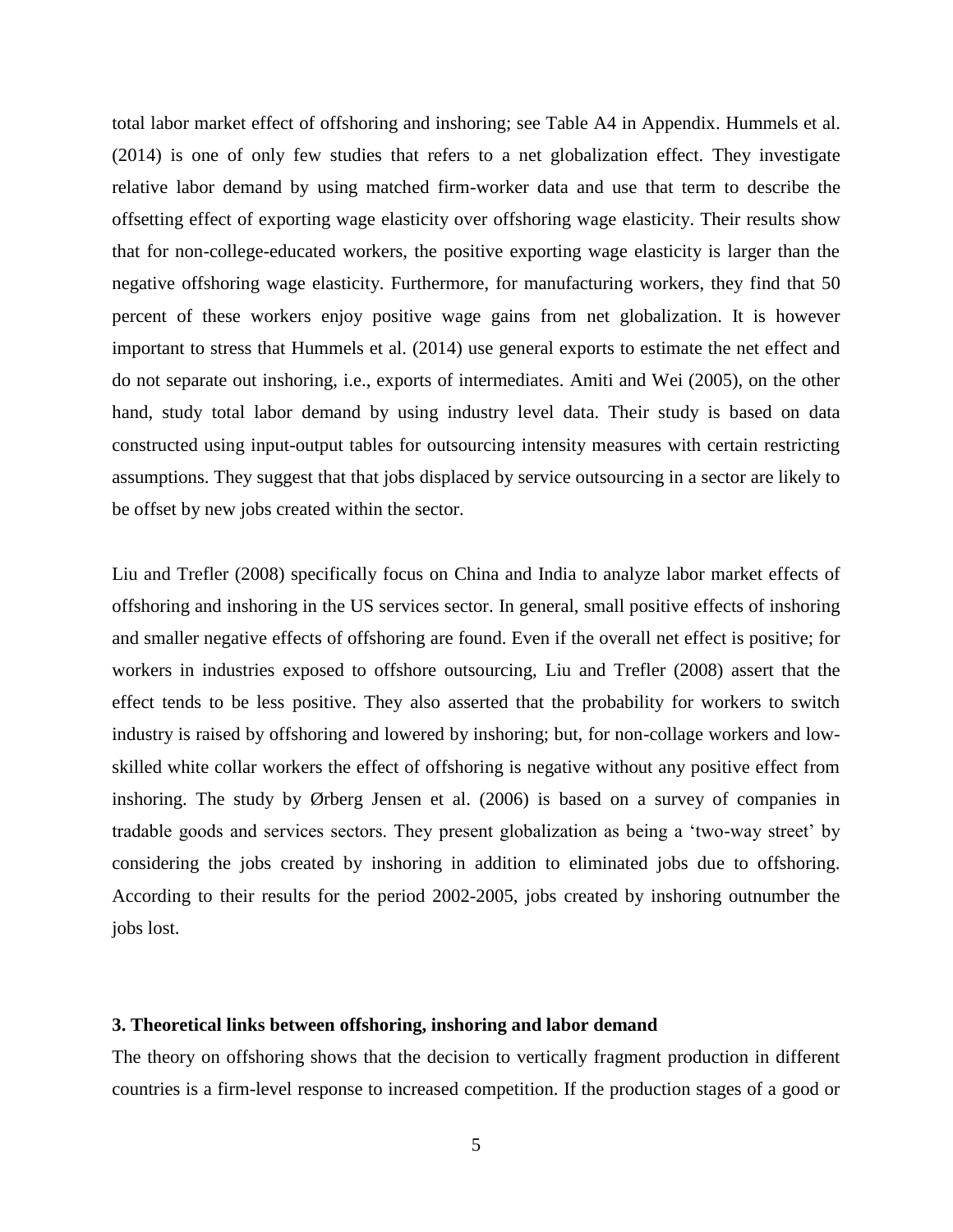service can be physically separated and when these stages contain different input mixes of high and low skilled labor, then firms can increase efficiency by specializing certain stages of the production process in different countries (Feenstra and Hanson, 1996a, 1996b). In Grossman and Rossi-Hansberg (2008) labor is not explicitly separated into high and low skilled labor, but rather with respect to different tasks. Due to general improvements in ICT and lower trade barriers firms may increasingly involve in offshoring different tasks. The efficiency gains that derive from these models focus its attention on the firms that decide to allocate some stages abroad and potential effects on different tasks or labor with different education levels. The gains in the receiving firm are much less developed, even though it's just the other side of the coin.

Inshoring, the reverse of offshoring, is intuitively due to firm-level economies of scale, reputation of quality and the supply of a specific variety of an intermediate good or a service. A firm that operates under monopolistic competition may supply a computer chip to many other firms and specialize in the production in which it has a comparative advantage. A firm may need to change its composition of labor as it specializes the production of goods or services. Thus, in general there should be similar reorganizations within firms, be it offshoring or inshoring. The relative demand for labor performing tasks that are most needed within the firm should increase as it receives orders from other (national or foreign) firms.

Does offshoring have any effect on the relative labor demand in Swedish firms? Will headquarter (HQ) activities remain in-house or will the incentives to do HQ-activities decrease as production is relocated abroad? Theoretical models on offshoring seem to assume that HQ-activities will remain in countries where skilled labor is cheap and the production will concentrate in countries where low skilled labor is cheap (Grossman and Helpman, 2002, 2003, 2005). More recent theory however does not focus primarily on the educational level of the labor, but rather on the degree of offshorability in different tasks (e.g. Grossman and Rossi-Hansberg, 2008, 2012). Offshorability differs a lot between tasks that need close interaction with the supplier and cannot easily be dispersed geographically from the HQ, and tasks that can be easily codified and produced anywhere (Autor, Levy and Murnane, 2003; Levy and Murnane, 2004). Many HQ-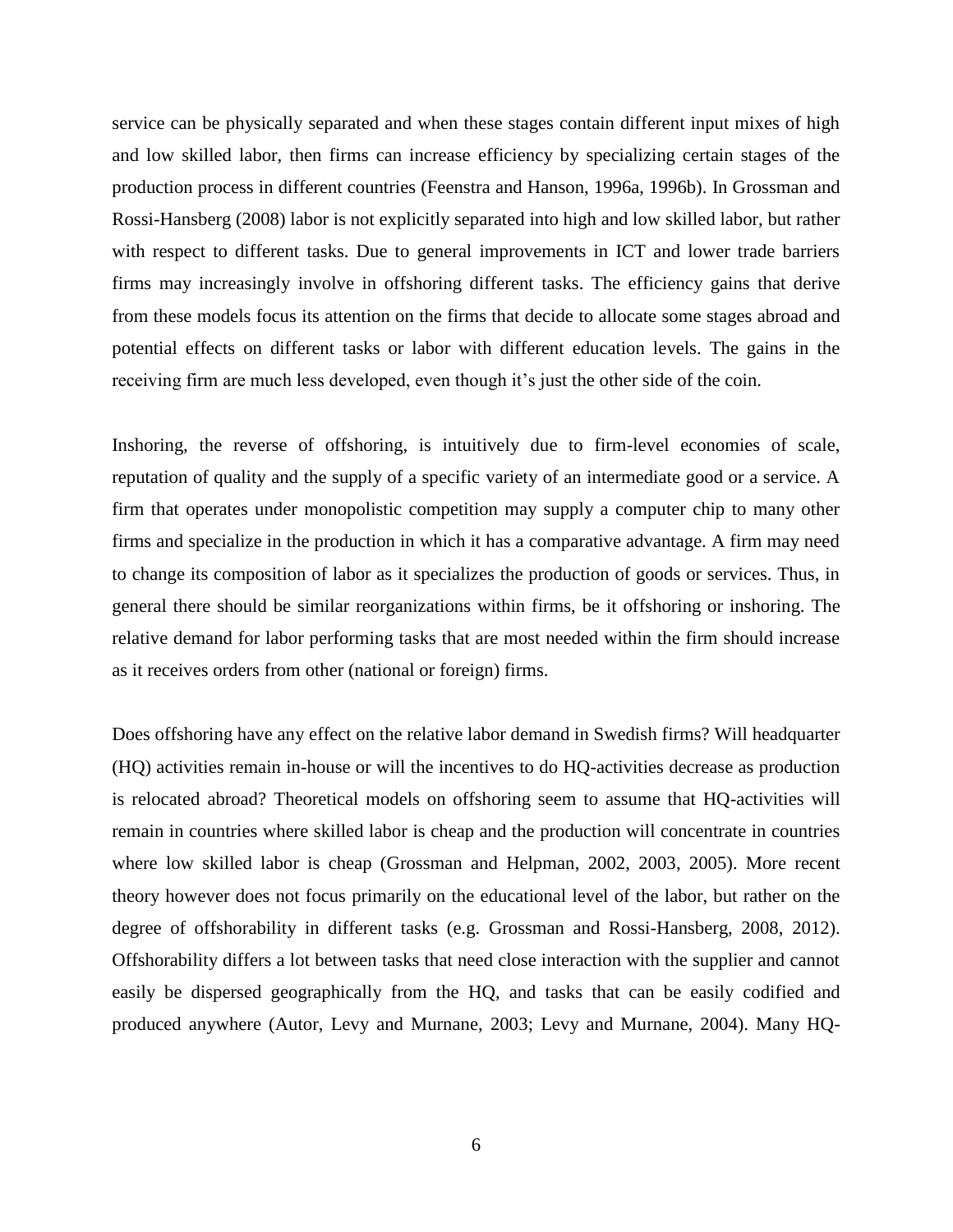activities are generally not assumed to be possible to codify or easy to document in manuals.<sup>6</sup> Offshoring of goods and services will generate a higher demand for coordination and management at home and provide greater scope to realize economies of scale in HQ-activities such as design and innovation and management. Thus, a positive effect on high skilled labor performing HQ-activities at home is expected.

Though most of the theoretical contributions (see, e.g., Antràs and Helpman, 2004; Grossman and Rossi-Hansberg, 2008) tell a story about high-tech firms in North offshoring production to South, more recent contributions (Grossman and Rossi-Hansberg, 2012) emphasize the importance of North - North offshoring. Their main proposition is that some tasks that are very costly to offshore will remain in the home country. However, tasks that are easily codified and that only demand limited interaction with the HQ will be offshored to countries with the lowest factor costs.<sup>7</sup> Finally, tasks that are difficult to offshore will be offshored to high wage countries, where producers supply the market with differentiated inputs for many producers. These highwage countries (North) share an identical relative factor supply and technological capabilities.<sup>8</sup>

If the effect on relative labor demand from *offshoring* is positive, what can we say about potential effects on relative labor demand from *inshoring*, i.e. the demand of intermediate goods and services from Swedish firms? If the logic above were followed strictly, one would expect a negative effect on the relative demand of high skilled labor in Swedish firms as simple tasks are now produced here for firm's abroad that specializes in HQ-activities. Perhaps that would be a too strict interpretation since Sweden is also a "North" country with comparative advantage in high-tech production and thus the negative effect on relative labor demand may not be all that large. For example, in the industry for large civil aircraft, the production of Boeing and Airbus involves substantial geographical fragmentation of the value chain. High-tech inputs designed

 $\overline{a}$ 

<sup>&</sup>lt;sup>6</sup> R&D consists of many activities and tasks such as product adaptation to local demands and horizontal product differentiation may involve tasks that can be offshored (Ali-Yrkkö and Deschryvere, 2008; Bardhan, 2006).

<sup>&</sup>lt;sup>7</sup> The tasks that have a potential to be offshored vary in the transaction costs to do so. The more routine and the less the need for interaction the lower the transaction costs. The more tacit information involved, the higher are these transaction costs (Grossman and Helpman, 2008).

<sup>&</sup>lt;sup>8</sup> The general idea in these theoretical models, is to describe the real world examples of Northern firms that develop technology and serve several other Northern countries, such as Intel that produces computer chip.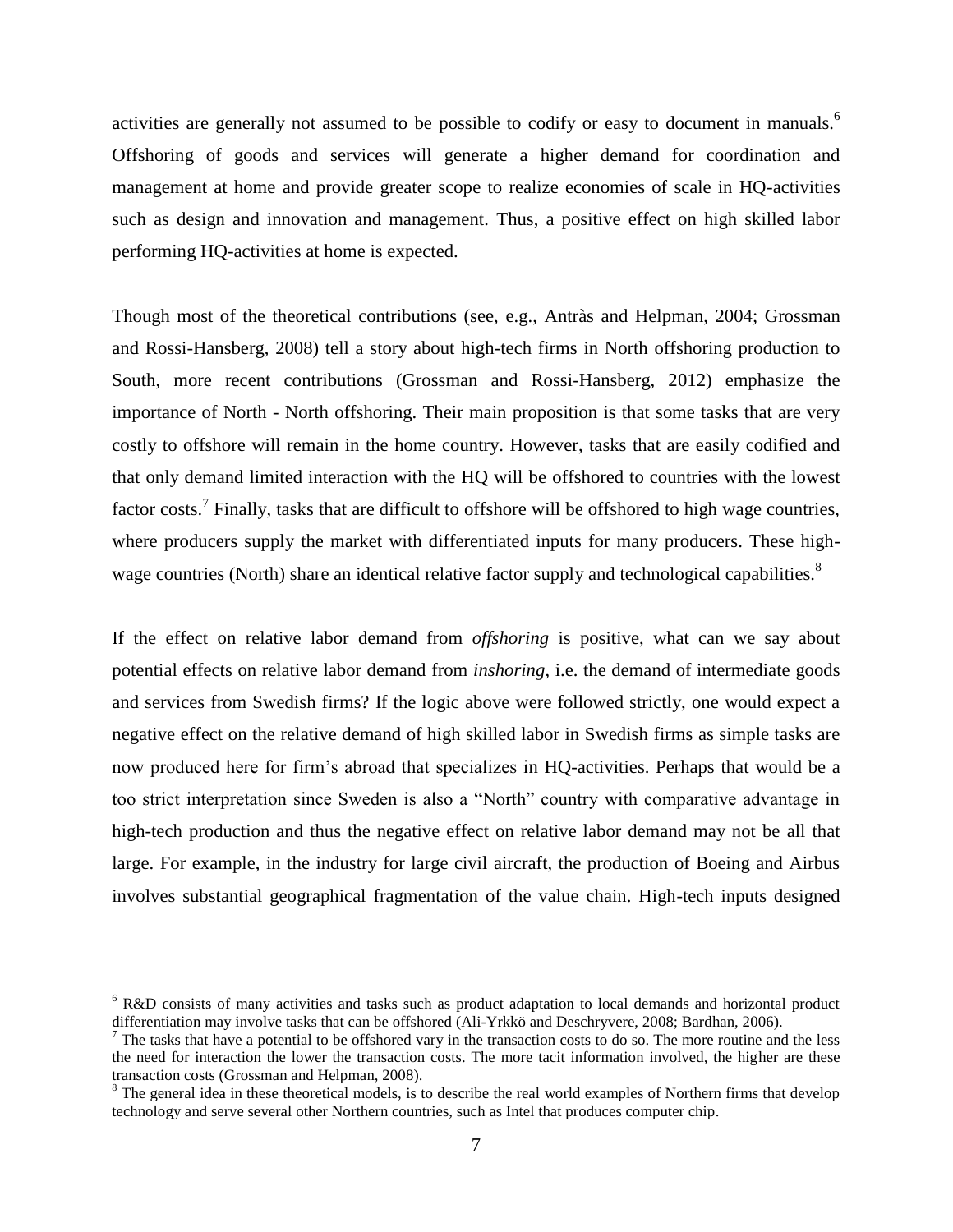and produced by specialized suppliers abroad may substitute for innovation at home.<sup>9</sup> Boeing 787 Dreamliner is mainly produced in countries classified as "North". The doors are produced in Sweden and France, taking advantage of our advantages in high-tech production of composite parts and the R&D assets involved in the process of design and product development.<sup>10</sup> Following Grossman and Rossi-Hansberg (2012) there may be external economies of scale in the tasks that firms perform. A Swedish firm that has accumulated knowledge in producing parts to civil and military aircraft (for example aircraft parts made by composite materials) may generate complementarities in producing doors for Boeing 787 and Airbus.<sup>11</sup> The advantage of using a foreign specialized supplier abroad is the lower per unit costs in the production of the intermediate good or service. Thus, firms take advantage of *national* increasing returns to scale by allocating some tasks to a number of specialized suppliers abroad. There is always an extra cost of offshoring (transaction costs) that has to be weighed against the benefits of using a specialized supplier.<sup>12</sup>

In the theoretical models discussed above, there is hardly any discussion about potential differences between whether offshoring refers to goods or services. In the case of inputs to Boeing 787 deliveries consist of both material inputs and services, such as design, R&D, after sales services, transportation etc. These services are assumed to be more important the more advanced is the production of the inputs.

 $\overline{a}$ 

<sup>&</sup>lt;sup>9</sup> For a detailed study on offshoring in the civil aircraft industry, see Lei (2013). Other examples include the optoelectronics industry (Fuchs and Kirchain, 2010). For example Dell, Hewlett-Packard, Motorola and Philips needed to reduce their costs after the telecom bubble and relocated much of the production of intermediate goods to Asian countries. This relocation also meant that many high skilled tasks are performed in Asia (Naghavi and Ottaviano, 2009).

 $10$  Moreover, the wings are produced in Japan, the engines in the UK and the US, the flaps and ailerons in Canada and Australia, Fuselage in Japan, Italy and the USA, the horizontal stabilizer in Italy, the landing gear in France (Grossman and Rossi-Hansberg, 2012).

 $11$  Ngienthi, Ma and Dei (2013) further develop the theoretical model by Grossman and Rossi-Hansberg (2012). In this new model, the Boeing 787 Dreamliner will never be offshored to South since the production process is "supermodular", i.e. the production needs inputs produced by specialized supplier with complementary skills.

 $12$  There are several transaction costs associated with offshoring. First, the HQ must decide on where and by whom these tasks should be performed. The HQ is thus in the first step involved in finding a reliable and cost effective supplier. Second, contracts are hard to draft and may cause hold up problems. The contract should cover many aspects such as: investments in capital and R&D assets, the quality, and deliverance of the input and how to share the rents. Third, after the contract has been signed, both parties have incentive to monitor the production process. Finally, if any party doesn't stick to the terms of the contract, enforcement costs for legal advice etc. arise (Williamson, 1985; Hennart, 1982; North 1990). These transaction costs are assumed to increase as the asset specificity increases, i.e., the more sophisticated input that is being produced (Williamson, 1985).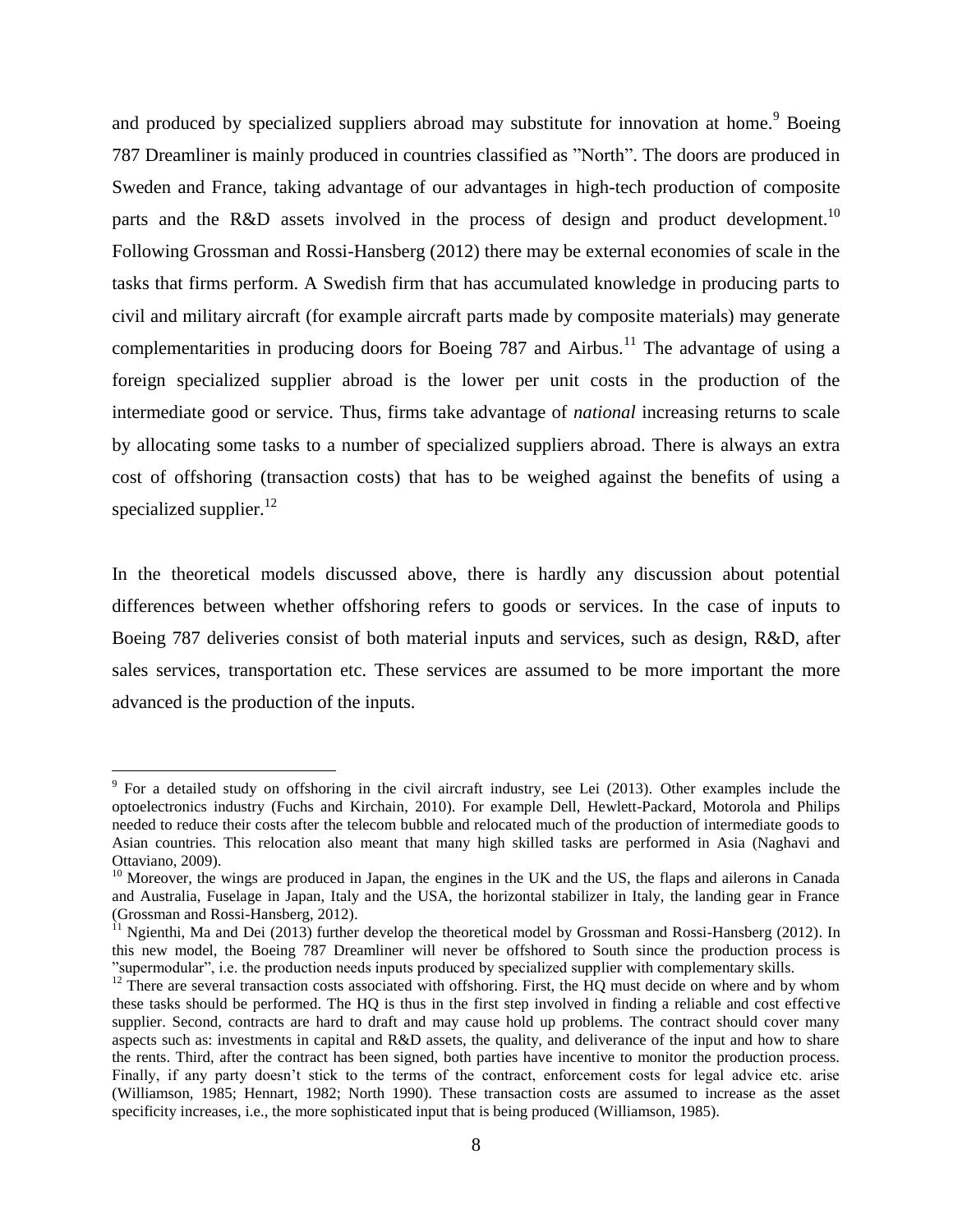From the discussion above one may conclude that offshoring and inshoring may have different effects on the relative demand for skilled labor. While offshoring may boost the relative demand, inshoring may have a countervailing negative effect. This negative effect may again be countervailed if inshoring mainly involves North-North trade, i.e., trade between similar countries. Inshoring of high-tech goods and advanced services may increase the demand for both lower and higher skilled labor.

## **4. Data**

 $\overline{a}$ 

In order to benchmark against results by Andersson et al. (2014) we use the same selective strategy for the dataset. The dataset includes firms in the Swedish manufacturing industry with an average number of employees of at least 50, for the period 1997-2002. The reason for excluding smaller firms is that firm-level data on research and development, R&D, which are used as a proxy for skill biased technological change, are only available for larger firms. The final dataset is an unbalanced panel and consists of between 1842 and 1941 unique manufacturing firms. Though these firms only represent 3.6 percent of all Swedish manufacturing firms, they are the most dominant firms shown by the fact that they contribute with 82 percent of total value added and 77.5 percent of total employment in the manufacturing sector (Andersson et al., 2014).

Factor biased technological change which may arise from R&D is measured as

$$
z_{it,R} = \frac{R_{it}}{Q_{it}} \tag{1}
$$

where  $R_i$  is R&D expenditures in firm *i* and  $Q_i$  is sales in firm *i* at time *t*. Data on firm characteristics such as sales, value added, physical capital, and R&D are provided in the Financial Statistics database compiled by Statistics Sweden (SCB). Relative wages are calculated using data from the annual study of wages in Sweden compiled by Statistics Sweden.<sup>13</sup>

<sup>&</sup>lt;sup>13</sup> We are grateful to Roger Bandick and Pär Hansson for providing us with industry-level relative wages. See Bandick and Hansson (2009) for a description of how these relative wages are constructed.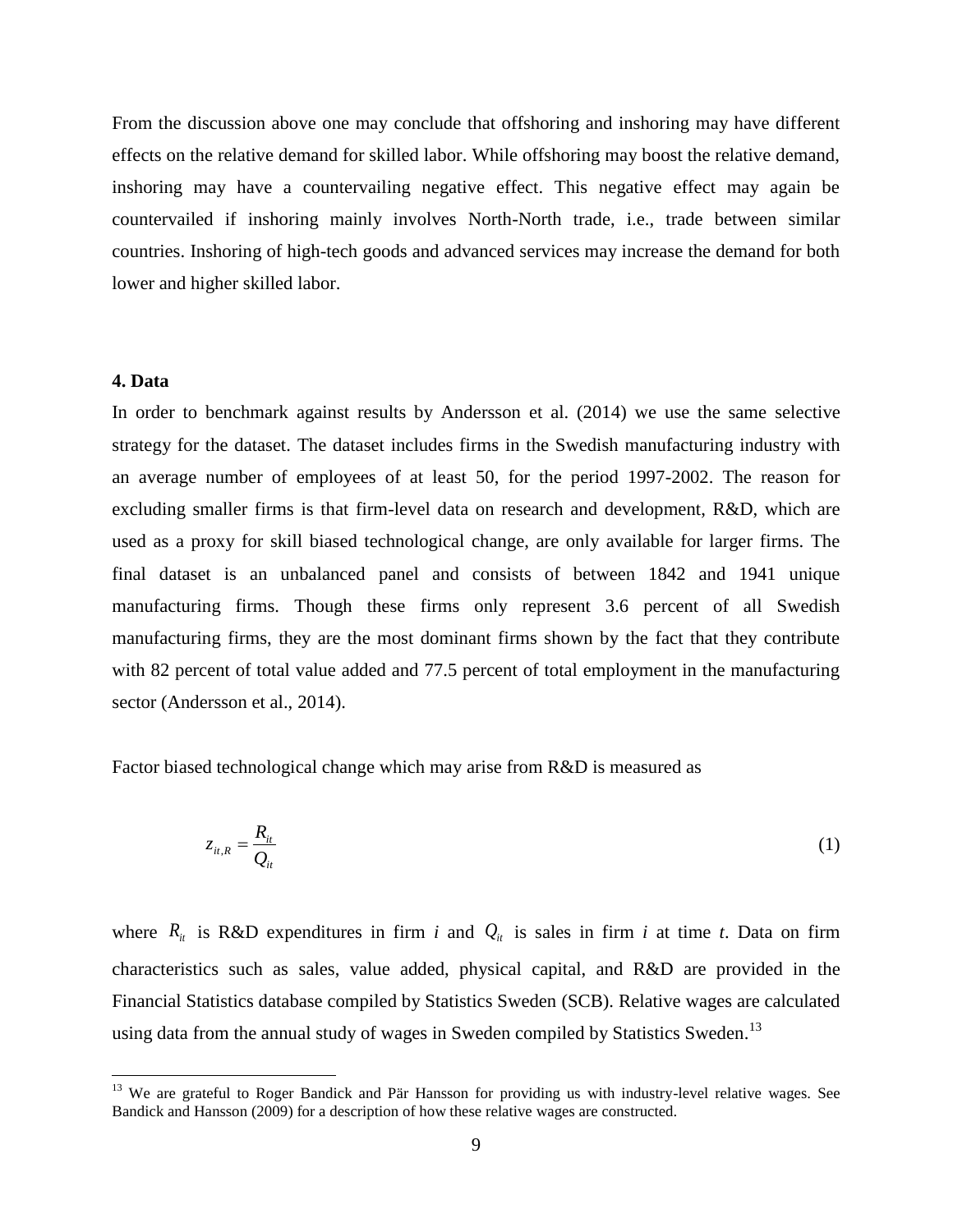Data on imports and exports of intermediate goods are available 1997-2002 and provided by Statistics Sweden. Data on imports and exports of intermediate private services are provided by the Swedish Central Bank (Riksbanken) for the period 1997-2002. More specifically offshoring,  $z_{it, 0f}^k$ , and inshoring,  $z_{it, ln}^k$ , are measured as

$$
z_{it,Off}^k = \frac{M_{it}^k}{Q_{it}} \qquad \qquad \text{and} \qquad z_{it,h}^k = \frac{E_{it}^k}{Q_{it}} \tag{2}
$$

where  $M_i^k$  and  $E_i^k$  are imports and exports, respectively, of *k* which refers to either non-energy intermediate goods or intermediate private services for firm *i* in time period *t*. United Nation's Broad Economic Categories (BEC),  $3<sup>rd</sup>$  revision, is used to assess intermediate goods in trade data. The BEC classification is mainly linked to the Harmonized System (HS) and Combined Nomenclature (CN) via the Standard International Trade Classification (SITC). By using time consistent concordance tables from Van Beveren, Bernard and Vandenbussche (2012) based on the Pierce and Schott (2012) algorithms to link HS and BEC for the whole study period, 6-digit HS codes are grouped according to their main end use into capital goods, intermediate goods and consumer goods. These are three basic classes of goods of System of National Accounts (SNA). Unfortunately, similar classification for services has not been finalized within BEC. The groups of services are defined more broadly into the following categories: insurance services, financial services, building services, communication services, data and information services, licenses/royalties, other business services and other services.<sup>14</sup> A correlation matrix over the offshoring and inshoring variables used in the estimations is provided in Table A5 in Appendix.

Employment and wage bill data originate from the Regional Labor Market Statistics database provided by Statistics Sweden. We divide labor into high skilled and low skilled based on the level of education. The data used to calculate variables contained in our dataset are described in Table A6 and summary statistics are reported in Table A7 in Appendix. The wage bill for unskilled labor constitutes approximately 80 percent of the total wage bill for firms in Swedish manufacturing. As reported in Andersson et al. (2014) there is a much larger share of imported

 $\overline{a}$ 

 $14$  See notes to Table A10 in Appendix for more detailed information on what is included in each category.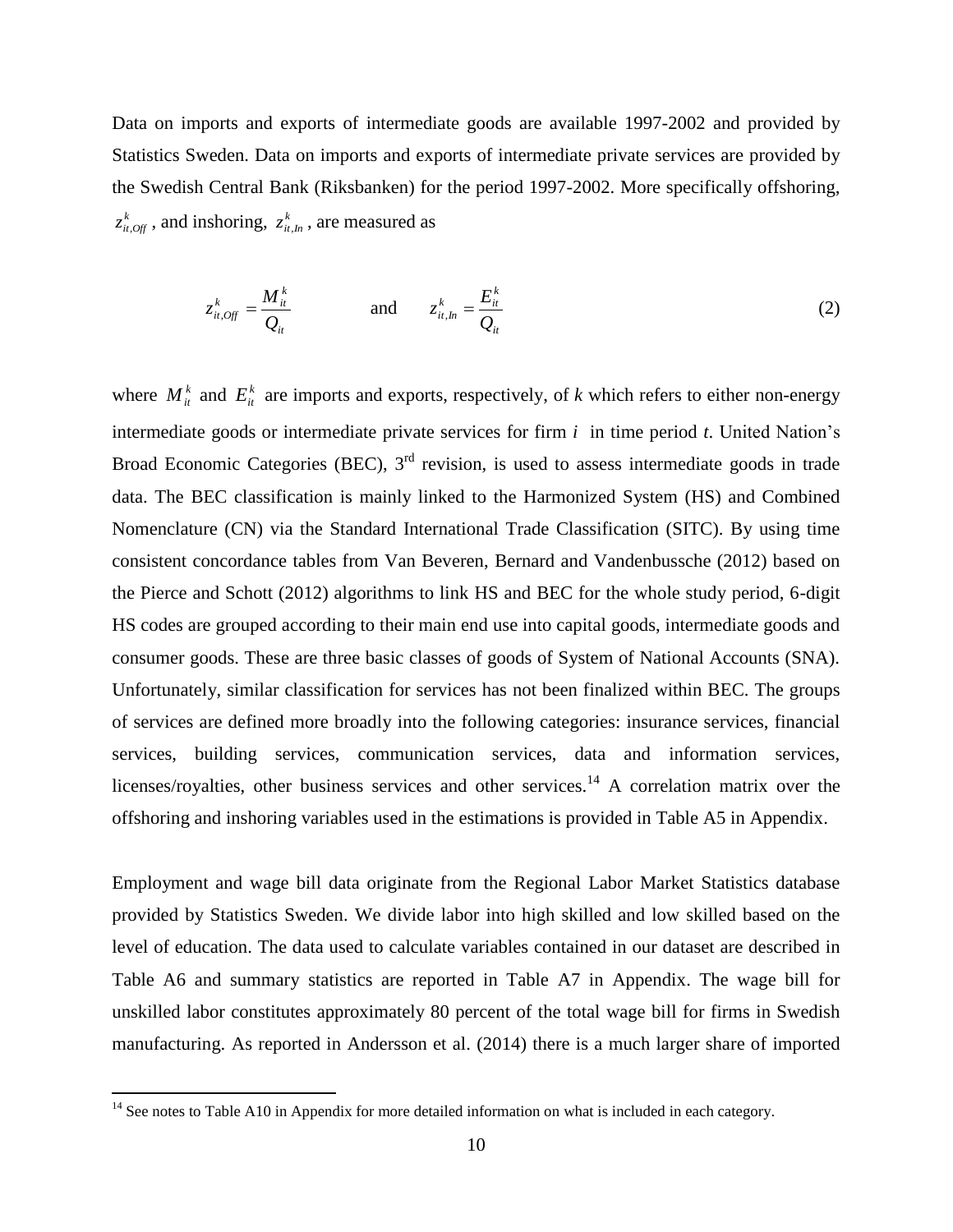intermediate goods and services (as a share of total sales) from high income countries than from other regions.

## **5. Patterns of offshoring and inshoring in Swedish manufacturing firms 1997-2002**

Figures 1 and 2 show the value of trade in intermediate goods and services, respectively, distinguishing between offshoring and inshoring. There are several interesting observations to be made. According to Figure 1 exports of intermediate goods (inshoring) are much larger than imports of intermediate goods (offshoring), and the two follow each other trend-wise over the study period. As a comparison, Figure 2 shows that trade in intermediate services is dominated by imports (offshoring). We note a large temporary increase in services offshoring in the years 2000 and 2001, after which imports of intermediate services returned to a level more in line with a steady positive trend. The value of Swedish exports of intermediate services was at a low level of 8 billion SEK (approx. 1.2 billion USD)<sup>15</sup> in 1997, but has increased steadily over the whole study period; see Figure 2. At the end of the time period, 2002, exports reached almost the same level as imports of services. Further, we note that trade in services has increased more rapidly than trade in goods, and that there is higher volatility in the mean value of services offshoring over time than either goods offshoring or inshoring of any kind.

So, judging from Figures 1 and 2 it appears as if inshoring is an important aspect of the production and organization of Swedish manufacturing firms, which, hence, may have implications for the skill composition in the firms. In addition, comparing the size of services inshoring and services offshoring shows that Swedish manufacturing firms are not yet major producers of business services on the world market, but the trend is interesting. The advantage of Swedish firms seems to have been in producing and exporting intermediated goods and not services but this may change quickly.

# FIGURES 1 AND 2 ABOUT HERE

 $\overline{a}$ 

<sup>&</sup>lt;sup>15</sup> Exchange rate SEK/USD = 6.656 reported by the Swedish Central Bank on May 30, 2014.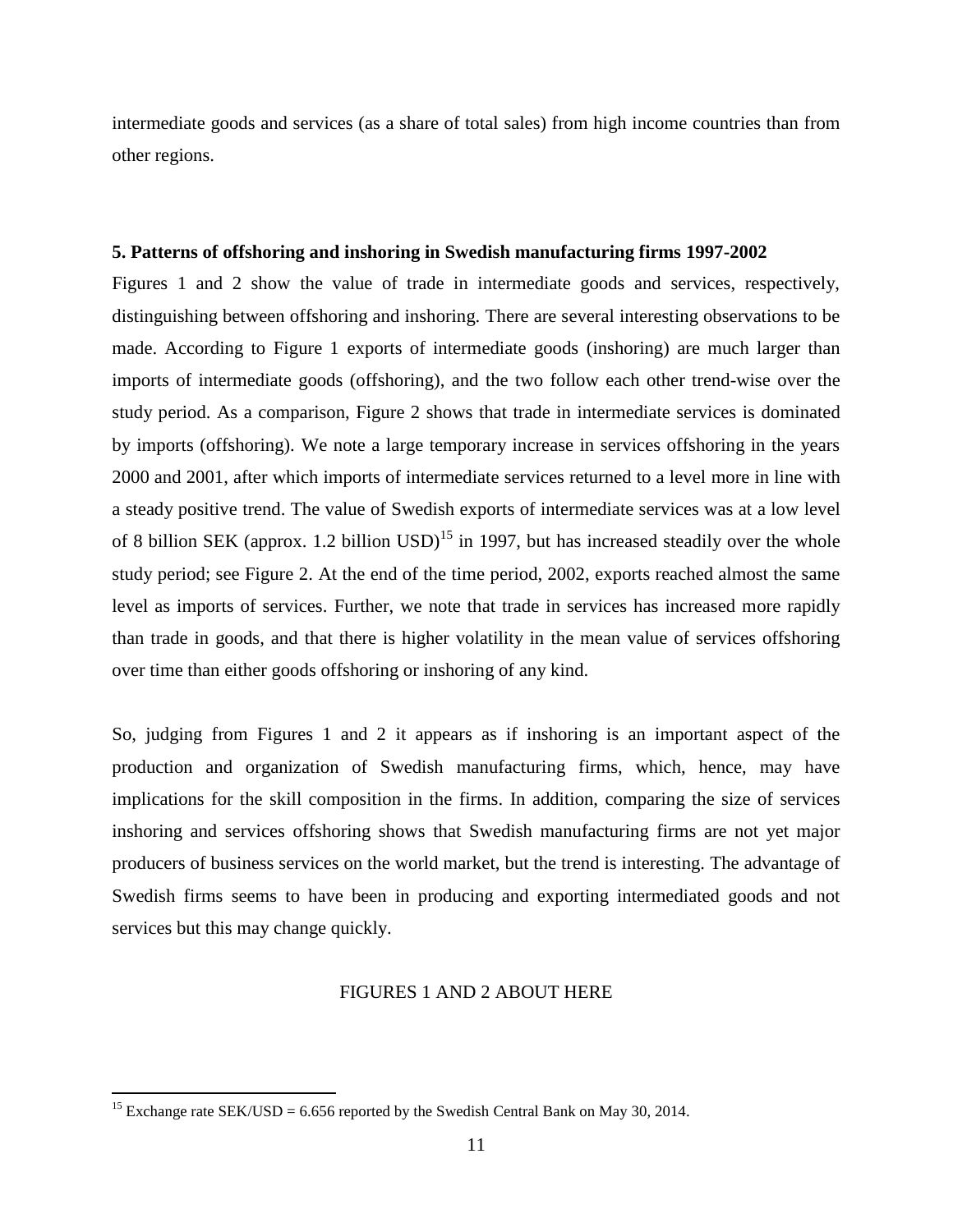Let us next take a look at what characterizes Swedish manufacturing firms that engage in offshoring and inshoring as opposed to firms that do not. Table 1 reports the mean difference between offshoring firms vs non-offshoring firms and inshoring firms vs non-inshoring firms, separating between goods and services. To allow for the large heterogeneity between firms in different industries we express the variables  $(X_i)$  as deviations from the average non-offshoring firm and non-inshoring firm, respectively, in the two-digit industry of firm *i* at time *t* according to

$$
\sum_{i \in \text{Off}} \left( X_i - E(X)_{\text{Non-Off}} \right) / N_{\text{Off}} \qquad \text{and} \qquad \sum_{i \in \text{In}} \left( X_i - E(X)_{\text{Non-In}} \right) / N_{\text{In}} \tag{3}
$$

where  $N_{\text{Off}}$  and  $N_{\text{In}}$  is the number of firms engaged in offshoring or inshoring, respectively. According to Table 1, firms that trade in intermediates have a significantly higher real value added (*Y*), higher R&D intensity, a larger share of skilled labor as well as larger capital stock (the latter is not significant for firms with goods offshoring) than firms that do not trade in intermediates. Thus, inshoring firms follow the same pattern as offshoring firms, where the latter is in line with results in previous studies by Kurz (2006), Wagner (2011), Görg et al. (2008) and Andersson et al. (2014). The mean values of these firm characteristics reported in Table A8 in Appendix, show that firms with trade in intermediate services are generally much larger in all aspects compared to firms with trade in intermediate goods, where it is especially interesting to note the much higher R&D intensity and skill share.

# TABLE 1 ABOUT HERE

So, what kind of intermediate goods and services make up the bulk of trade volume for Swedish firms and what implications may that have for the demand for different skills? The top 8 intermediate goods traded (offshoring and inshoring) by Swedish firms are reported in Table A9 in Appendix. Broadly speaking it appears to be two-way trade, where Swedish firms import and export rather similar kind of goods, which makes us suspect that the main part of trade takes place with similar countries. This is also confirmed by a closer look at data, where firms located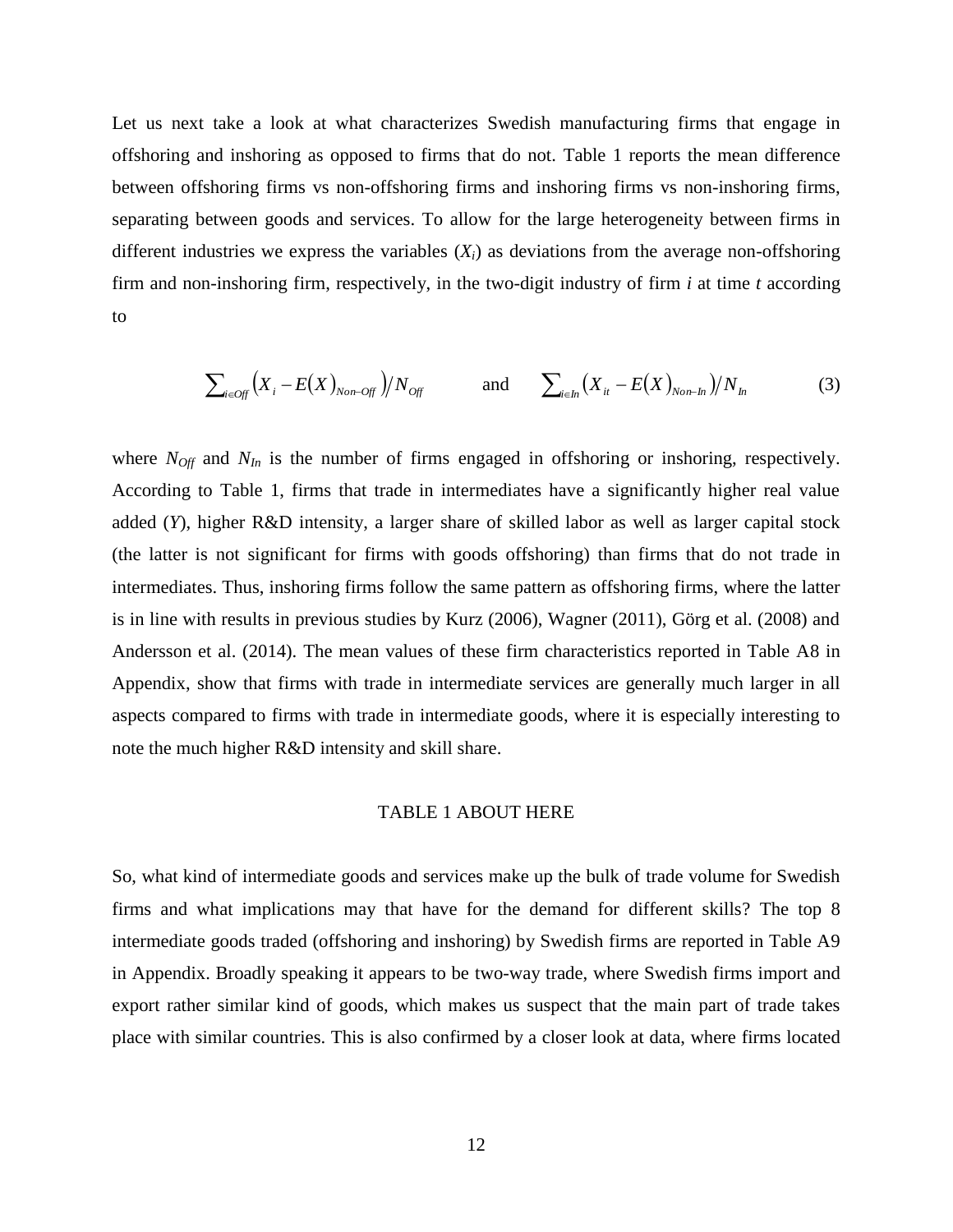in Germany and the UK are the most important trade partners (in terms of trade volume) for intermediate goods.  $^{16}$ 

Table A10 in Appendix reveals that trade in services (both offshoring and inshoring) is dominated by the item denoted 'other business services', which includes services connected to trade in goods (merchanting and commissions), operational leasing, other business and technical services (legal services, accounting, management consulting, marketing and advertising, R&D, technical and engineering services, services connected to internal business group). The first thing to notice is that services included in this item seem to be high skilled intensive. When manufacturing firms let a foreign agent perform services it is likely that some are relatively routine non-core activities. But it may also be non-routine services that a foreign agent (service provider) has natural comparative advantage in producing, such as setting up legal contracts or after sales services in environments that are unfamiliar to the firm and requires high sunk cost investments. If the services provided by the foreign agent are complementary to the activities that the Swedish firm already produces, the effect on the skill composition in the firm should be nonnegative. Though, if they substitute for high skilled services provided by the Swedish firm, some high skilled workers in Sweden may find themselves redundant. However, Swedish manufacturing firms also export services (inshoring), services such as the design or blueprint of machines or technical equipment (licenses/royalties). Some of these may substitute for similar services otherwise produced abroad and accordingly increase the relative demand for skilled in those Swedish firms. Table A10 also reveals that legal and financial services, for which Swedish firms have developed skills, are inshored to a large extent. These services are perhaps complementary to the foreign firms' activities in their home countries.

#### **6. Empirical analysis**

 $\overline{a}$ 

The empirical specification originates from a translog cost function, which for cost minimizing firms can be transformed into cost share functions for each variable input factor by using

 $16$  The top 5 intermediate trade partner countries for Swedish manufacturing firms (ranked by value of trade volume) are the following: Goods offshoring (Germany, the UK, France, the US, Finland); services offshoring (the US, the UK, Germany, Netherlands, Canada); goods inshoring (Germany, the UK, the US, Netherlands, Belgium); services inshoring (the US, France, the UK, Denmark, Japan).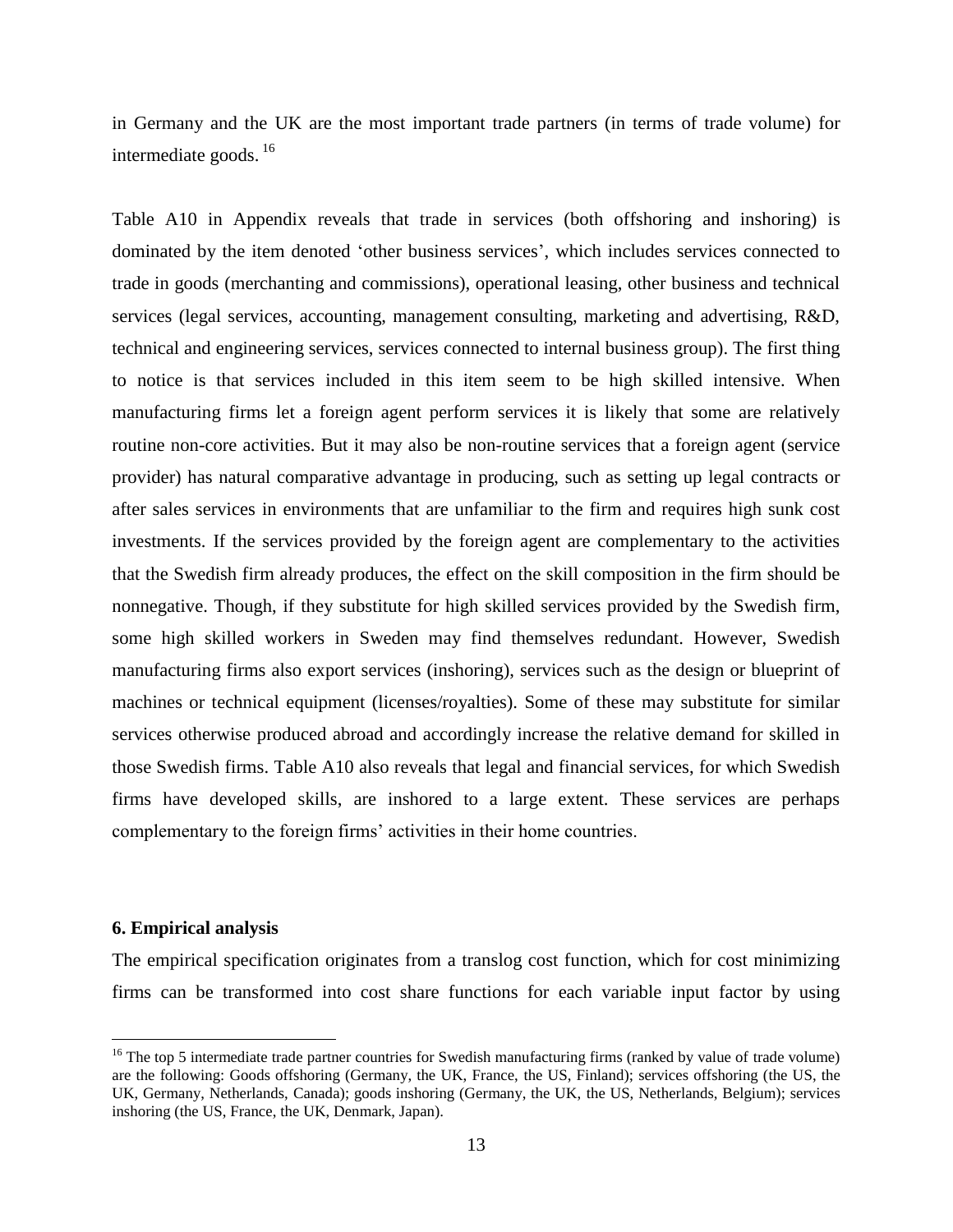Shepard's Lemma.<sup>17</sup> Here, high skilled labor and low skilled labor are treated as variable inputs, while physical capital is treated as a fixed input. This latter assumption may be considered unrealistic at the firm-level, as opposed to studies using industry-level data. However, considering the short time period of study (1997-2002) it is, perhaps, less of a restriction. Given the two variable inputs, we have two cost share functions, the firm's wage bill share of skilled,  $S<sup>h</sup>$ , and low skilled labor,  $S<sup>l</sup>$ , which sum to one. We therefore omit one equation and estimate relative labor demand for skilled labor,  $S_h^h$ , at the firm level by using the following equation

$$
S_{it}^{h} = \alpha + \beta_1 \ln \left( w_s / w_u \right)_{jt} + \beta_2 \ln K_{it} + \beta_3 \ln Y_{it} + \beta_4 z_{it} + \varepsilon_{it}
$$
\n
$$
\tag{4}
$$

where  $w_s/w_u$  is relative wages for skilled labor in industry *j* at time *t*,  $K_{it}$  is input of physical capital in firm *i*,  $Y_{it}$  is output in firm *i*,  $z_{it}$  is technological change in firm *i*, and  $\varepsilon_{it}$  is an error term. Since we do not have access to firm-level wages, relative wages are assumed to be industryspecific and then thereby treated as exogenous for the firms in the various industries over time. As relative wages change the firm will alter its composition of skilled and unskilled labor  $(S<sup>h</sup><sub>it</sub>)$ , and estimates of  $\beta_1$  indicate the elasticity of substitution between the two factors of production. Note that a positive (negative) sign indicates an elasticity of substitution below (above) one.

Estimates of  $\beta_2$  indicate that labor and capital are complements ( $\beta_2$  > 0) or substitutes ( $\beta_2$  < 0) in the production process, while  $\beta_3$  shows whether or not an increase in output has any effect on the wage bill share of skilled labor. Estimates of  $\beta_4$  indicate whether technological change is potentially biased towards ( $\beta_4 > 0$ ) or against ( $\beta_4 < 0$ ) skilled labor. In the empirical analysis we will use three measures of factor biased technological change, namely the intensity of research and development (R&D), offshoring and inshoring.<sup>18</sup> We distinguish between goods and services inshoring and offshoring, which may potentially have different effects on relative labor demand.

 $\overline{a}$ 

 $17$  See Berndt (1991) for more details on the translog cost function. This specification is ever since Berman et al. (1994) standard in the literature in the analysis of relative demand for labor and other variable input factors.

 $18$  This is in line with how offshoring is modelled in Feenstra and Hansen (1996b), and the subsequent literature on relative labor demand, who pointed out that effects of offshoring are similar to effects of a skill biased technological change, i.e., offshoring gives rise to within industry effects on labor demand.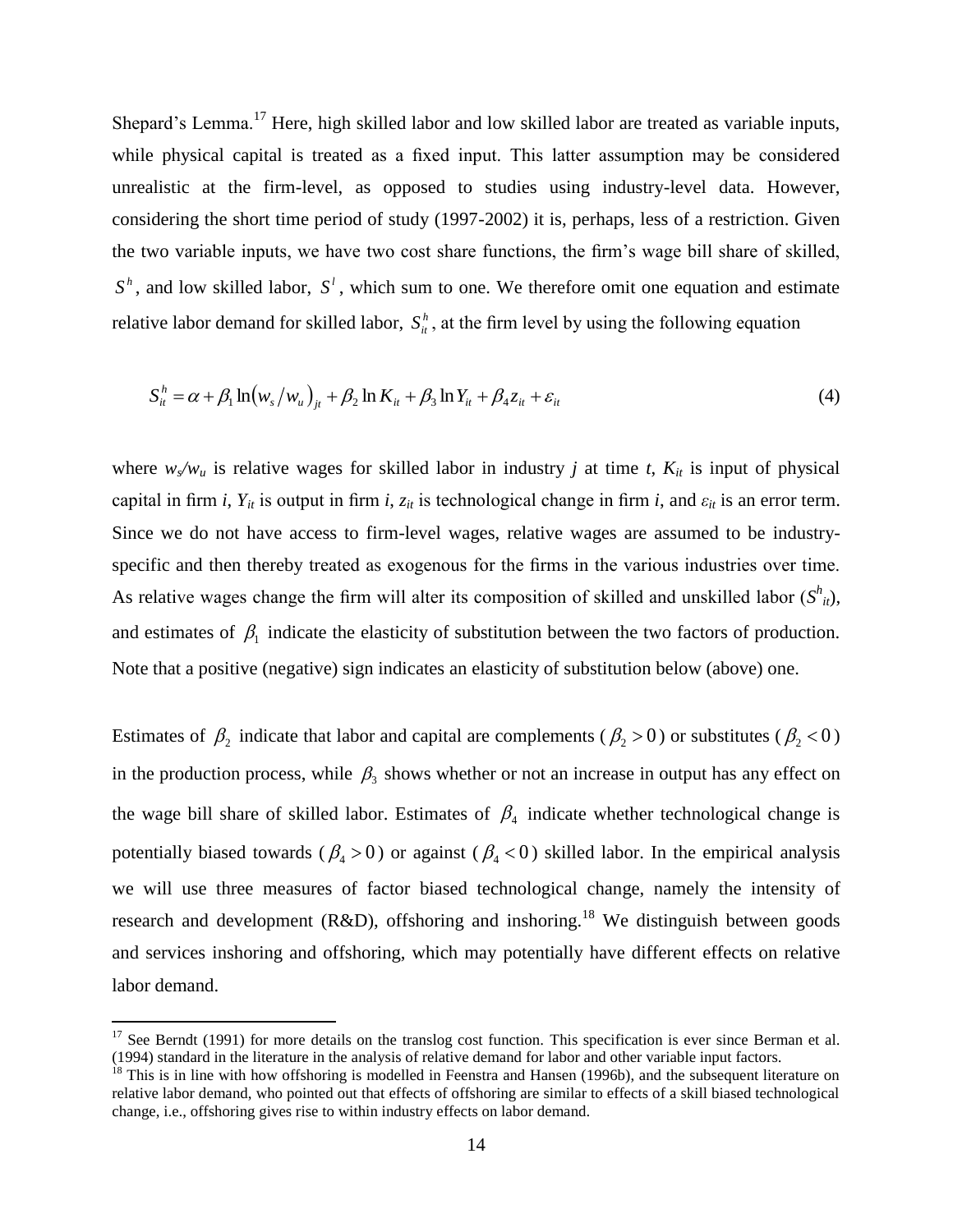# **6.1 Econometric considerations**

 $\overline{a}$ 

One of the advantages of our study is that we are able to control for unobserved firm-level heterogeneity by exploiting the panel aspect<sup>19</sup> of the data. For this purpose we use fixed effects model as our base case. In addition to our base case, there are concerns about simultaneous causality of wage structure and intermediate trade intensity of the firm, together with the possible existence of omitted variables that explain the selection into R&D expenditure and trade in intermediates, as discussed by Kurz (2006) and Wagner (2011) for offshoring. Controlling for firm-level fixed-effects may help to solve this issue only partially. Firms with ex ante higher productivity or better knowledge of doing business abroad may self-select into trade in intermediates. Thus, the potential reverse causality between high skilled wages and offshoring due to omitted variables that explain the selection into both R&D expenditures and offshoring may cause further endogeneity issues affecting our estimates in various directions.

To address this potential endogeneity problem, instrumental variable estimation is used to provide a closer look to the causal relationship in addition to just controlling unobserved firmlevel heterogeneity and time effects by fixed effect (within) estimation. We follow Hummels et al. (2014) and Balsvik and Birkeland (2012) in constructing firm-level instruments correlated with each firm's offshoring and/or inshoring intensity and uncorrelated with the wage structure of the firm, other than the specified connection with trade in intermediates. In order to capture shocks in world supply or demand of a product from the partner country that Swedish firms having trade relations for that specified product, world export supply (*WES*) and demand (*WID*) 20 are chosen to be the instruments for firm-level offshoring intensity of goods and inshoring

$$
WES\_tot_{it} = \sum_{cp} \frac{M_{i,t-1,c,p} + E_{i,t-1,c,p}}{Q_{i,t-1}} \times WE_{t,c,p} \text{ and } WID\_tot_{it} = \sum_{cp} \frac{M_{i,t-1,c,p} + E_{i,t-1,c,p}}{Q_{i,t-1}} \times WI_{t,c,p}
$$

<sup>&</sup>lt;sup>19</sup> We formally test whether a panel data model performs better than pooled estimates by using Breusch and Pagan (1980) Lagrange multiplier (LM) test for omitted variables. We are unable to reject the null hypothesis that the omitted regressors do not belong to the model. In addition, a Hausman specification test indicates that fixed effects model performs better than random effects model in our case. The large difference between these two panel data model specifications indicates a sizeable correlation between unobserved firm-level characteristics and the observed characteristics. The related test results are reported under Table 2.

 $20$  World export supply and demand are both used to be able to instrument inshoring and offshoring variables separately. Due to correlation between these instruments (0.48), specifications 2 and 4 in Table 3 are re-estimated with either *WES* tot or *WID* tot reconstructed by linking all the trade in intermediates of the firm. The significance of services trade is found to be robust.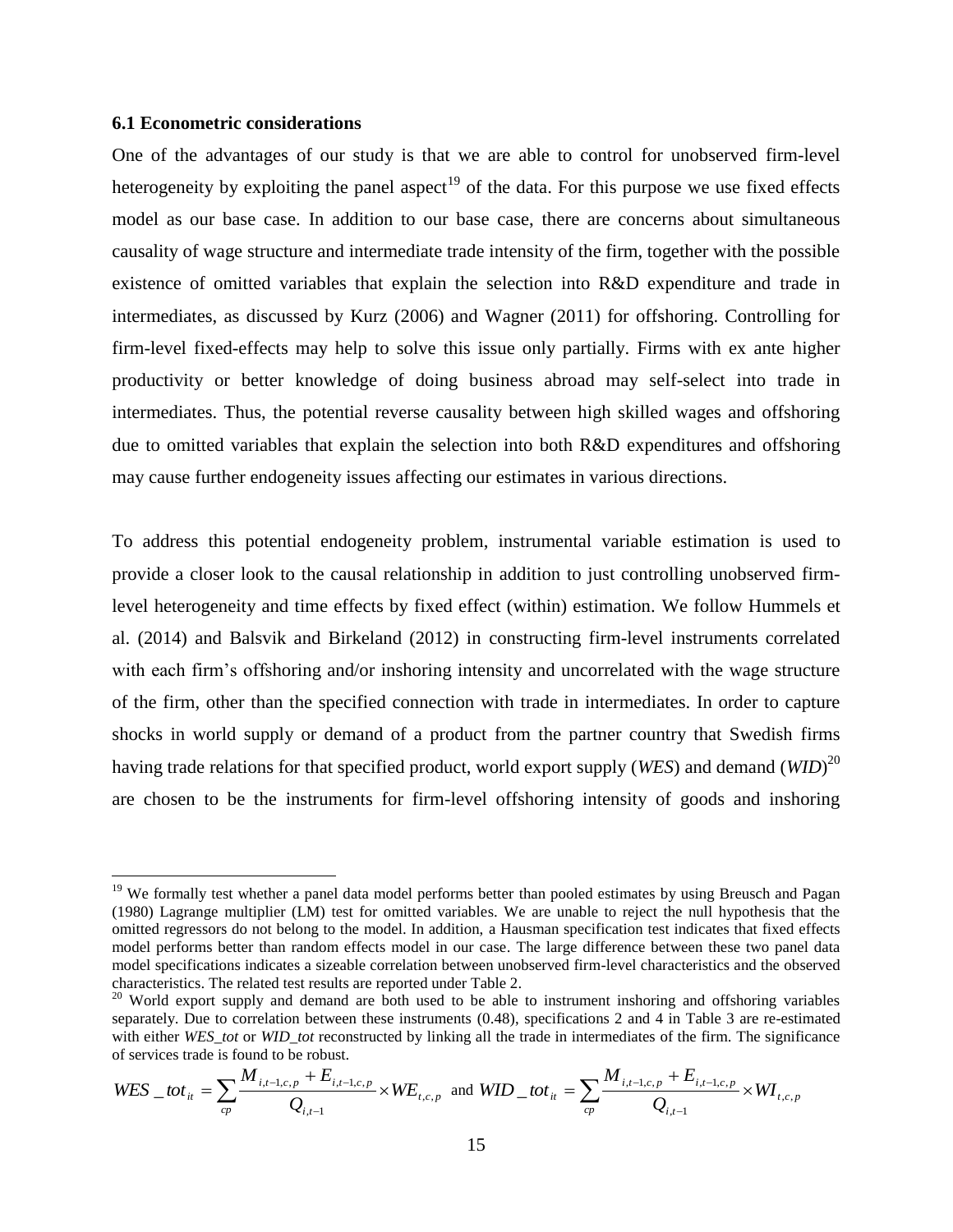intensity of goods respectively. The trade shock for that particular product from that country can affect imports and exports of a Swedish firm, without a direct link to the firm's wage structure.

In construction of our main instruments *WES* and *WID*, import and export statistics from around 200 countries by product groups (in HS 4-digits level)<sup>21</sup> are taken from the United Nations Commodity Trade Statistics Database (COMTRADE) for each country-year observation. To obtain firm-level instrument, we multiply world export supply (demand) in year *t* with the offshoring (inshoring) intensity in year *t*-1 for each firm *i* matched at the country, *c*, and product level, *p*.

$$
WES_{it} = \sum_{cp} \frac{M_{i,t-1,c,p}}{Q_{i,t-1}} \times WE_{t,c,p} \qquad \qquad WID_{it} = \sum_{cp} \frac{E_{i,t-1,c,p}}{Q_{i,t-1}} \times WI_{t,c,p} \qquad (5)
$$

Due to lack of similar information for trade flows in services, we search elsewhere for an instrument to trade in intermediate services. Freund and Weinhold (2002) find a significant relationship between number of internet users in a country and growth in services trade for the US, which is interpreted as evidence that trade in intermediate services depends on access to information and communication technologies. Following this finding and applying a similar construction method as for goods instruments in (5), we multiply the firm-level intermediate trade intensity on the country level with information available from The World Bank Indicators on the number of individuals (per 100 people) with access to the worldwide network in the corresponding trading country. Thus, a time-varying firm-level instrument for trade in intermediate services is constructed as follows

$$
WIU_{-}tot_{it} = \sum_{c} \frac{M_{i,t-1,c} + E_{i,t-1,c}}{Q_{i,t-1}} \times IU_{t,c}
$$
 (6)

 $\overline{a}$ 

<sup>&</sup>lt;sup>21</sup> Same instruments are also constructed in HS 2-digits level to be able to reduce the number of unmatched products. The estimation results are found to be the same. The missing instruments are due to firms reporting zero sales, difference in country specifications between COMTRADE and firm-level trade data and lack of estimates for unreported trade statistics for some years in COMTRADE. We also cannot produce instruments for the year 1997 as a result of using one year lagged information of offshoring and inshoring. Using same information twice is avoided by doing that.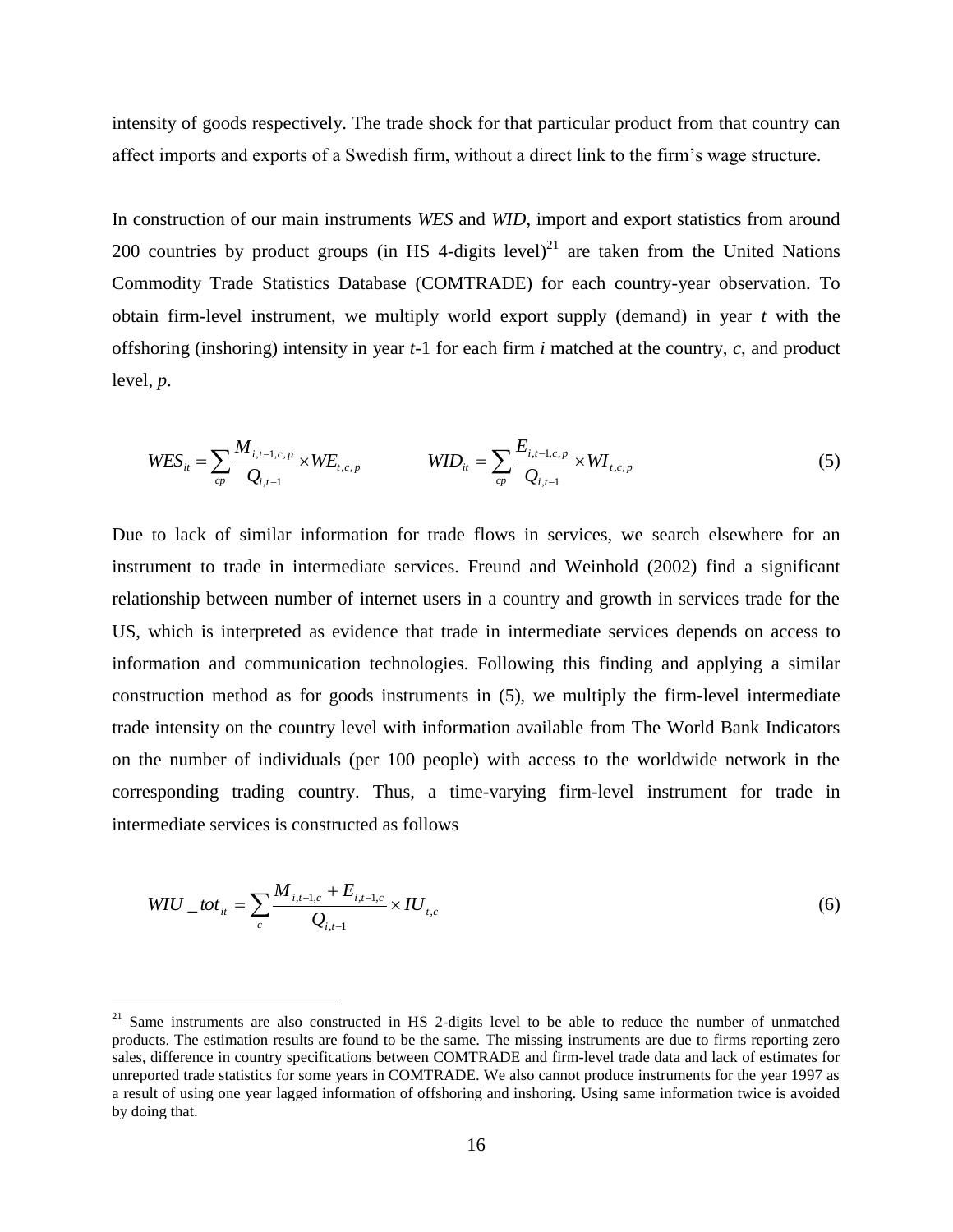Furthermore, to be able to identify the equations we add the first lag of firm-level offshoring and inshoring variables, and also firm-level average number of employees,  $\overline{L}_{it}$ , as a measure of firm size. Even if our main instruments perform better than these latter instruments, the F-statistics is larger than 10 indicating identification of the effect in each specification. Table A11 in Appendix reports additional test results for each instrument for the specifications where fixed effect estimation results can be followed through.<sup>22</sup> Regarding exogeneity of the instruments, the difference in Sargan statistics (C-statistics) are also reported. Instruments can be considered as arguably exogenous given the null hypothesis is not rejected at the 5 percent level.

#### **6.2 Estimation results**

 $\overline{a}$ 

Tables 2 and 3 present results where we empirically test whether trade in intermediate goods and services has any labor composition effects in Swedish manufacturing firms, 1997-2002. We are mainly interested in analyzing whether effects of inshoring are different from effects of offshoring on the composition of high and low skilled labor. In other words, can any substitution effects from offshoring be compensated or counter-acted by inshoring?

Table 2 reports estimation results from equation (4) using the within estimator, and Table 3 presents corresponding results based on IV estimation. The instruments are validated by a Sargan-Hansen test of the over identifying restrictions and a Hausman test (IV vs. OLS) points us to the results in Table 3 as the preferred ones. The share of high skilled labor increases with the industry-level relative wages,  $ln(w_s/w_u)_{\mu}$ , i.e. the average elasticity of substitution is below 1. This indicates that there is complementarity between high and low skilled workers.<sup>23</sup> According to the IV estimations physical capital and the proportion of high skilled labor are substitutes, i.e., the coefficient is negatively significant.<sup>24</sup> The coefficient for value added,  $\ln Y$ , is negative and highly significant through all estimations indicating that the elasticity of substitution is greater than one. Finally, the effect of R&D intensity of the firm is positive and strongly significant which would indicate that technology is a complement to high skilled labor.

 $22$  We obtain robust results for services offshoring which are stable even after controlling for unobserved firm-level factors and possible endogeneity.

<sup>&</sup>lt;sup>23</sup> The relative demand for skilled labor falls, but by proportionally less than the rise in the relative wages (at the industry level), so that relative expenditures on high skilled labor rises.

 $24$  The within estimation results suggest that there is no statistically significant relationship between physical capital and the proportion of high skilled.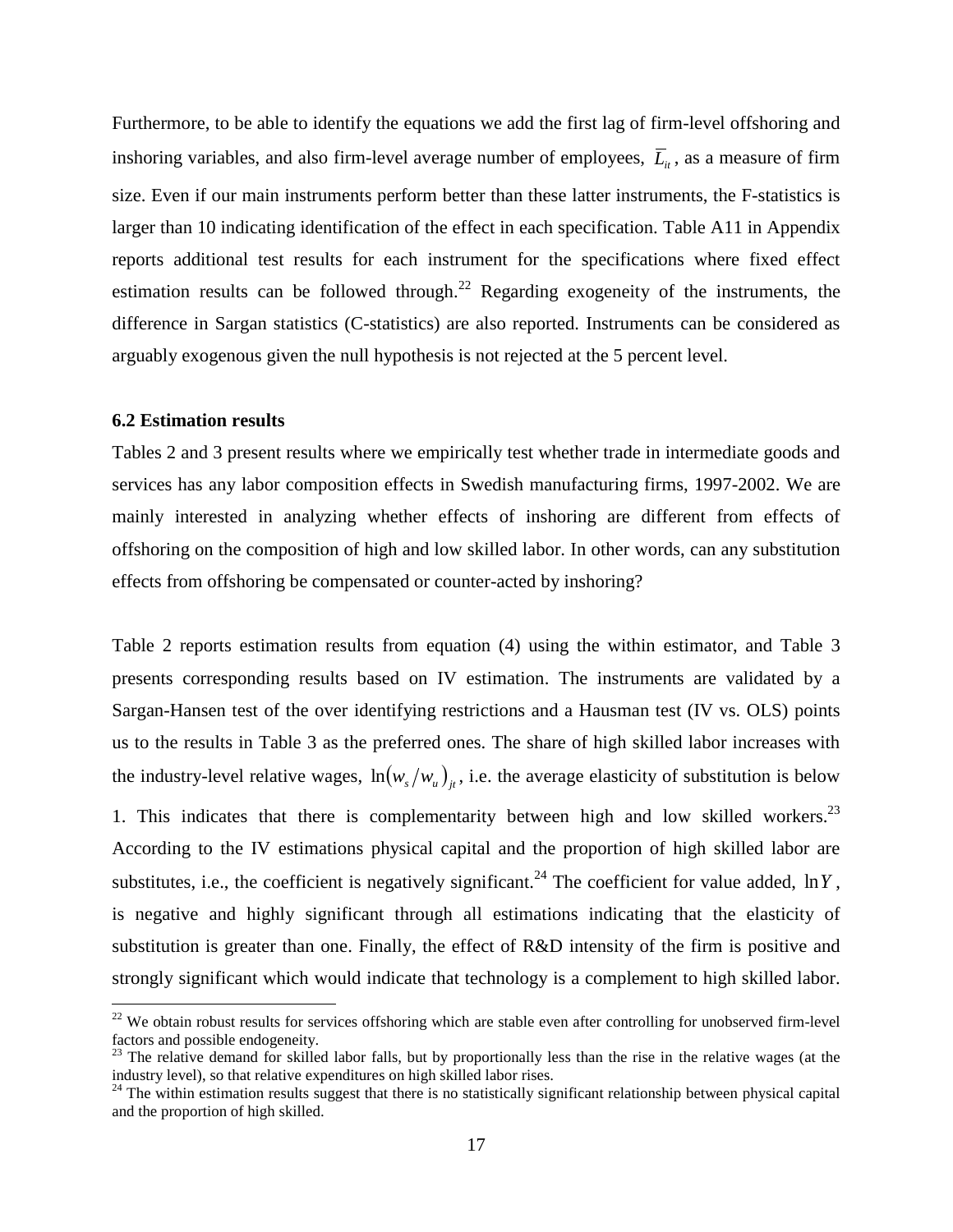In the literature this result has been interpreted as evidence of skill biased technological change and has previously been documented by, e.g., Berman et al. (1994), Feenstra and Hansson (1999), Hansson (2005), Hijzen et al. (2006), Ekholm and Hakkala (2006), Bandick and Hansson (2009) and Andersson et al. (2014).

## TABLES 2 AND 3 ABOUT HERE

Next, let us focus on the impact on relative labor demand from the in- and outflow of intermediate goods and services. According to the within estimations presented in Table 2, there is a negatively significant effect on the relative demand for skilled labor as a result of trade in intermediate goods and that more specifically arises from goods inshoring. Though, when we control for the selection into offshoring and inshoring using an IV approach, the effects disappear; see Table 3. However, a robust finding according to both the within and IV estimations is a positive and significant relationship between trade in intermediate services (inshoring plus offshoring) and the relative demand for high skilled labor. Disaggregating the variable into offshoring and inshoring shows that the effect arises from offshoring only. Hence, it seems as if inshoring of services does not alter the composition of the labor force at the firm level. This result is close to Liu and Trefler (2008) who find a small but positive net effect on skilled labor in the US from the trade in intermediate services between the US and China and India. A possible interpretation of our result is that offshored non-routine high skilled services are complements to activities within the firm, while routine less skilled activities substitute for less skilled service activities at home, both of which increase the relative demand for skilled labor in Swedish manufacturing firms.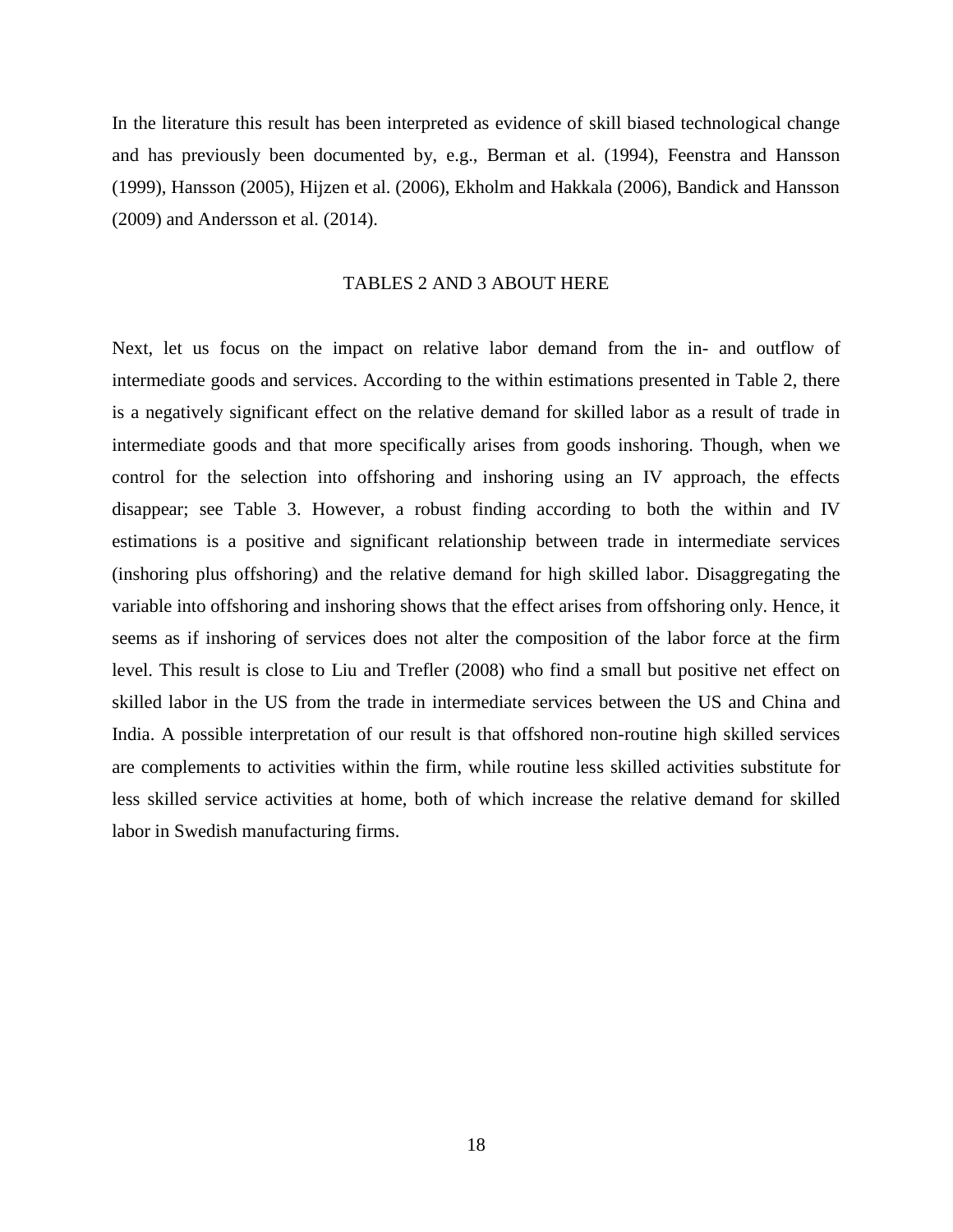# **7. Concluding remarks**

Offshoring of intermediate goods and services is widely believed to have negative effects on employment in the home country. This conclusion may be erroneous if potential benefits from simultaneous reverse trade flows are not considered. Based on a rich firm-level dataset for Swedish manufacturing, 1997-2002, the objective of this paper is to add to the existing literature by explicitly analyzing how both offshoring (imports of intermediates) and inshoring (exports of intermediates) of goods and services affect the firms' composition of high and low skilled labor. National concerns about offshoring have predominantly been focusing on potential negative labor market effects in the home country. Results presented in this paper show that the relative demand for high skilled labor increases due to offshoring of services, while there is no significant effect of inshoring neither material nor services. This indicates a net increase in the relative demand for skilled workers due to services offshoring in Swedish manufacturing firms.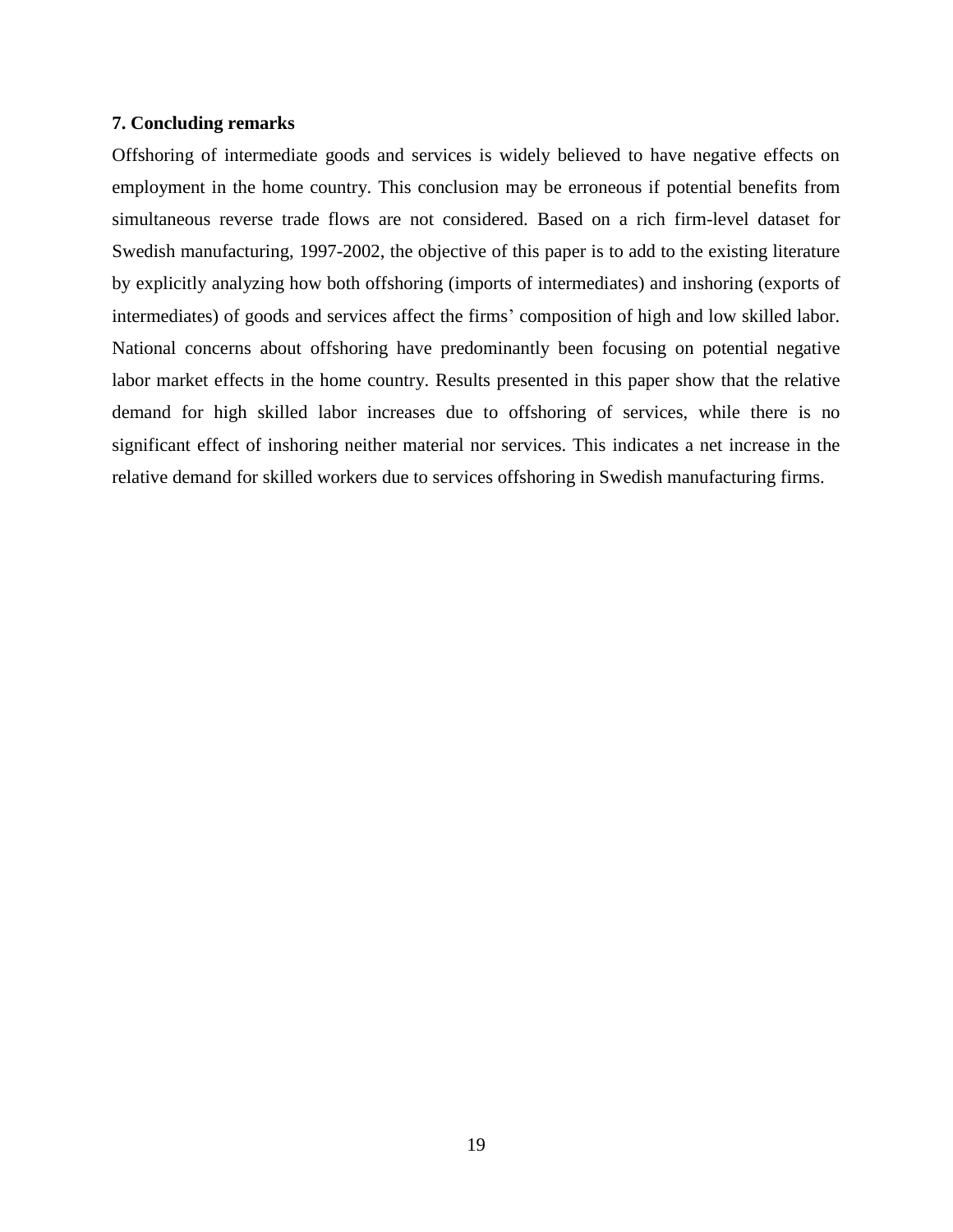# **References**

Ali-Yrkkö, J. and Deschryvere, M. (2008). Domestic R&D Employment Effects of Offshoring R&D Tasks: Some Empirical Evidence from Finland. ETLA Discussion Paper No. 1163.

Amiti, M. and Wei, S. (2005). Fear of Service Outsourcing: Is It Justified? *Economic Policy* 20, 308-347.

Amiti, M. and Wei, S. (2006). Service Offshoring, Productivity and Employment: Evidence from the United States. CEPR Discussion Paper No. 5475.

Andersson, L., Karpaty, P. and Savsin, S. (2014). Offshoring and Relative Labor Demand in Swedish Firms. In Savsin, S. (2014). The Skill Composition in the Light of Sourcing: Offshoring and Inshoring. PhLic Thesis, Örebro University School of Business.

Antràs, P. and Helpman, E. (2004). Global Sourcing. *Journal of Political Economy* 112, 552- 580.

Autor, D., Levy, F. and Murnane, R. (2003). The Skill Content of Recent Technological Change: An Empirical Exploration. *Quarterly Journal of Economics* 116, 1279-1333.

Balsvik, R. and Birkeland, S. (2012). Offshoring and Wages: Evidence from Norway. Norwegian School of Economics. Mimeo.

Bandick, R. and Hansson, P. (2009). Inward FDI and Demand for Skills in Manufacturing Firms in Sweden. *Review of World Economics* 145, 111-131.

Bardhan, A. (2006). Managing Globalization of R&D: Organizing for Offshoring Innovation. *Human Systems Management* 25, 103-114.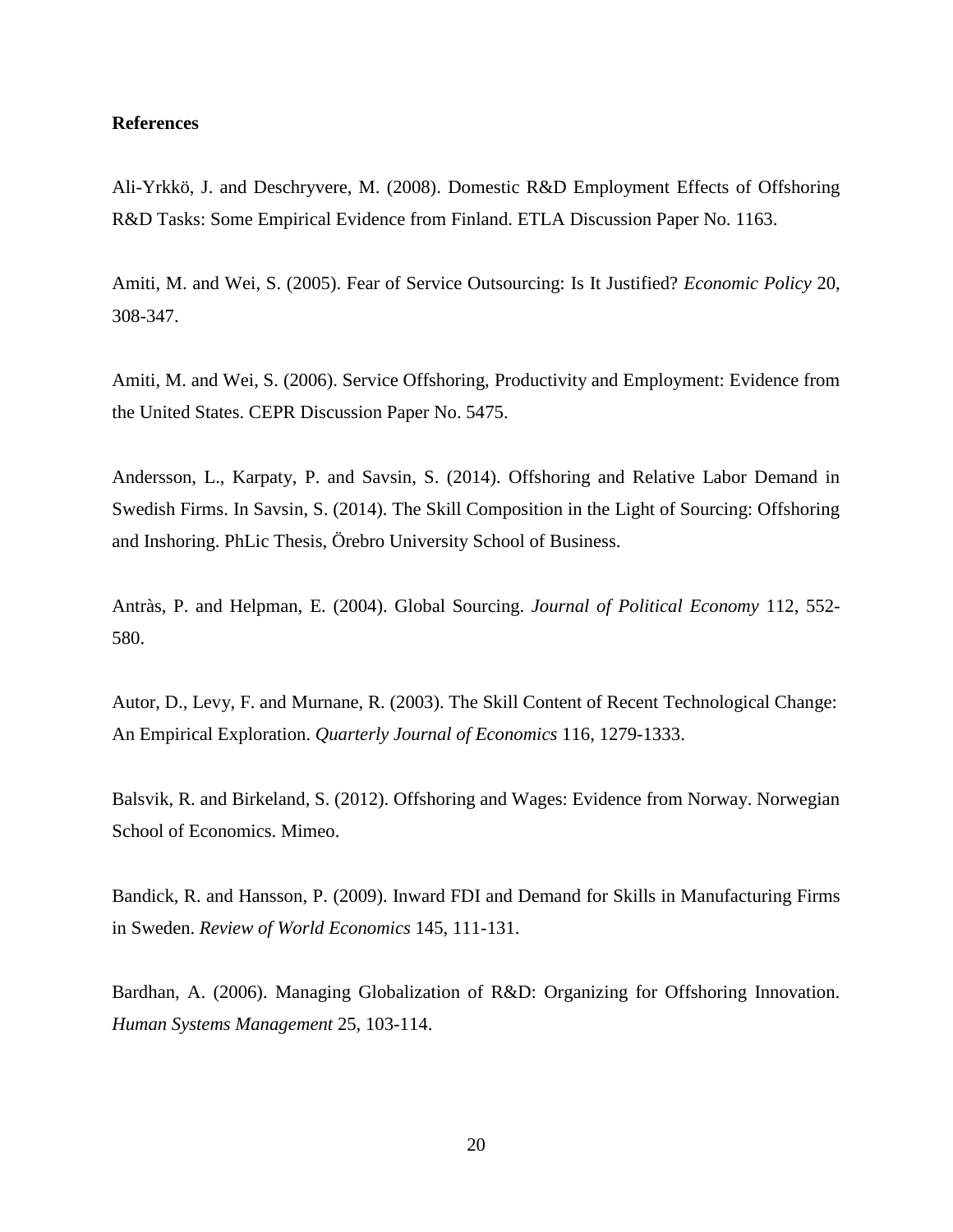Berman, E., Bound, J. and Griliches, Z. (1994). Changes in the Demand for Skilled Labor within U.S. Manufacturing: Evidence from the Annual Survey of Manufacturers. *Quarterly Journal of Economics* 109, 367-397.

Berndt, E.R. (1991). *The Practice of Econometrics: Classic and Contemporary*. Addison-Wesley, Reading, MA.

Breusch, T.S. and Pagan, A.R. (1980). The Lagrange Multiplier Test and Its Applications to Model Specification in Econometrics. *Review of Economic Studies* 47, 239-53.

Chazarreta, D.M. (2011). The Implications of Trade and Offshoring for Growth and Wages. PhD Thesis, Stockholm School of Economics.

Civril, D. (2011). The Impacts of Technology and Material Offshoring on Different Labor Types: An Analysis Using Microlevel Data. Paper presented in the 10th Annual GEP Postgraduate Conference.

Crinò, R. (2009). Offshoring, Multinationals and Labour Market: A Review of the Empirical Literature. *Journal of Economic Surveys* 23, 197-249.

Crinò, R. (2010). Service Offshoring and White-Collar Employment. *Review of Economic Studies* 77, 595-632.

Egger, H. and Egger, P. (2003). Outsourcing and Skill-Specific Employment in a Small Economy: Austria After the Fall of the Iron Curtain. *Oxford Economic Papers* 55, 625-643.

Egger, P., Pfaffermayr, M. and Weber, A. (2007). Sectoral Adjustment of Employment To Shifts in Outsourcing and Trade: evidence from a Dynamic Fixed Effects Multinomial Logit Model. *Journal of Applied Econometrics* 22, 559–580.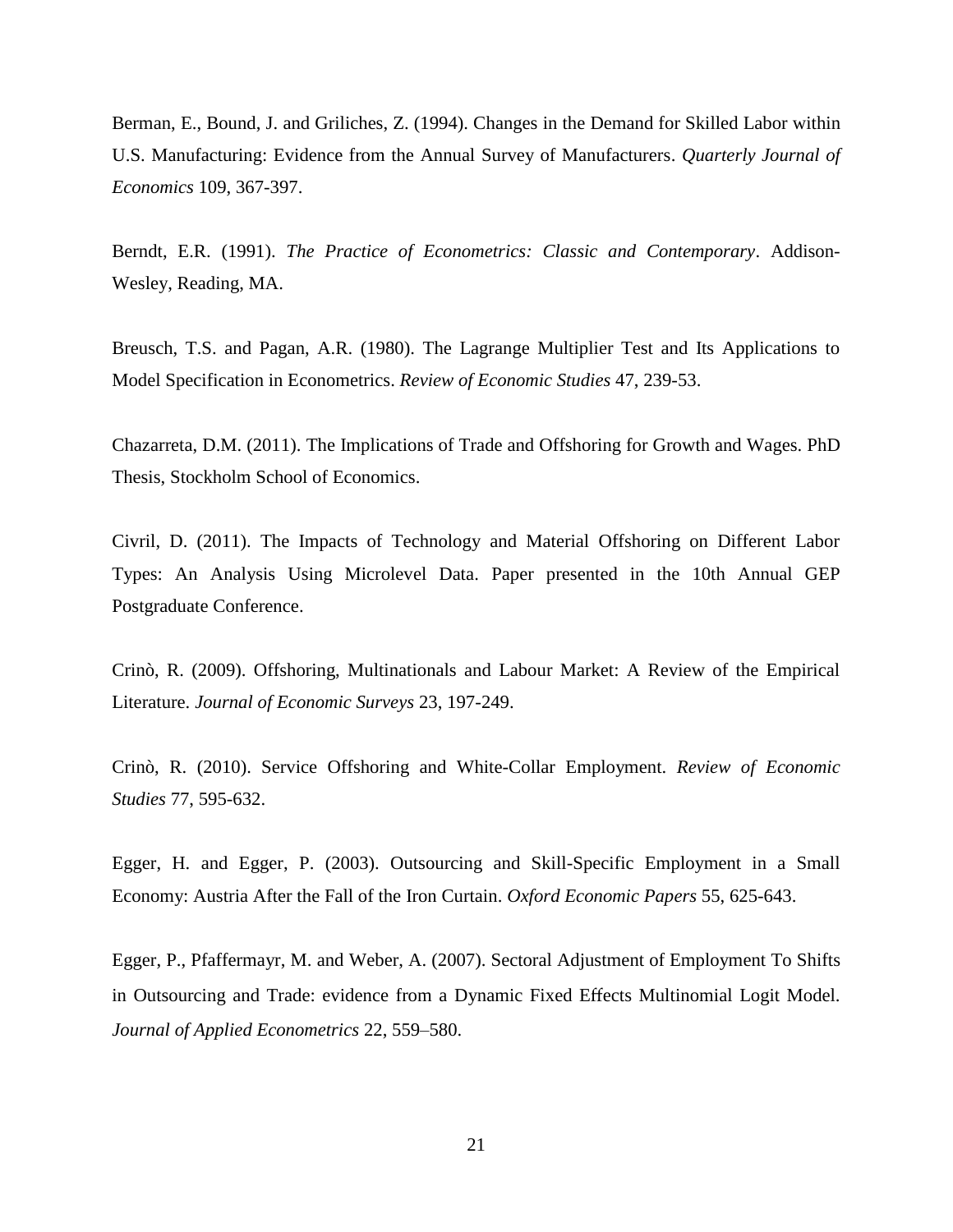Ekholm, K. and Hakkala, K. (2006). The Effect of Offshoring on Labor Demand: Evidence from Sweden. Research Institute of Industrial Economics Working Paper No. 654.

Falk, M. and Koebel, B.M. (2002). Outsourcing, Imports and Labour Demand. *Scandinavian Journal of Economics* 104, 567-586.

Feenstra, R.C. and Hanson, G.H. (1996a). Foreign Investment, Outsourcing and Relative Wages. In Feenstra, R.C., Grossman, G.M. and Irwin, D.A. (Eds.). *The Political Economy of Trade Policy: Papers in Honor of Jagdish Bhagwati*. MIT Press, Cambridge, MA, pp. 89-127.

Feenstra, R.C. and Hanson, G.H. (1996b). Globalization, Outsourcing, and Wage Inequality. *American Economic Review* 86, 240-245.

Feenstra, R.C. and Hanson, G.H. (1999). The Impact of Outsourcing and High-Technology Capital on Wages: Estimates for the United States, 1979-1990. *Quarterly Journal of Economics*  114, 907-940.

Freund, C. and Weinhold, D. (2002). The Internet and International Trade in Services. *American Economic Review* 92, 236-240.

Fuchs, E.R.H. and Kirchain R.E. (2010). Design for Location: The Impact of Manufacturing Offshore on Technology Competitiveness in the Optoelectronics Industry. *Management Science* 56, 2323-2349.

Geishecker, I. and Görg, H. (2008). Winners and Losers: A Micro-Level Analysis of International Outsourcing and Wages. *Canadian Journal of Economics* 41, 243-270.

Grossman G.M. and Helpman E. (2002). Integration versus Outsourcing in Industry Equilibrium. *Quarterly Journal of Economics* 117, 85-120.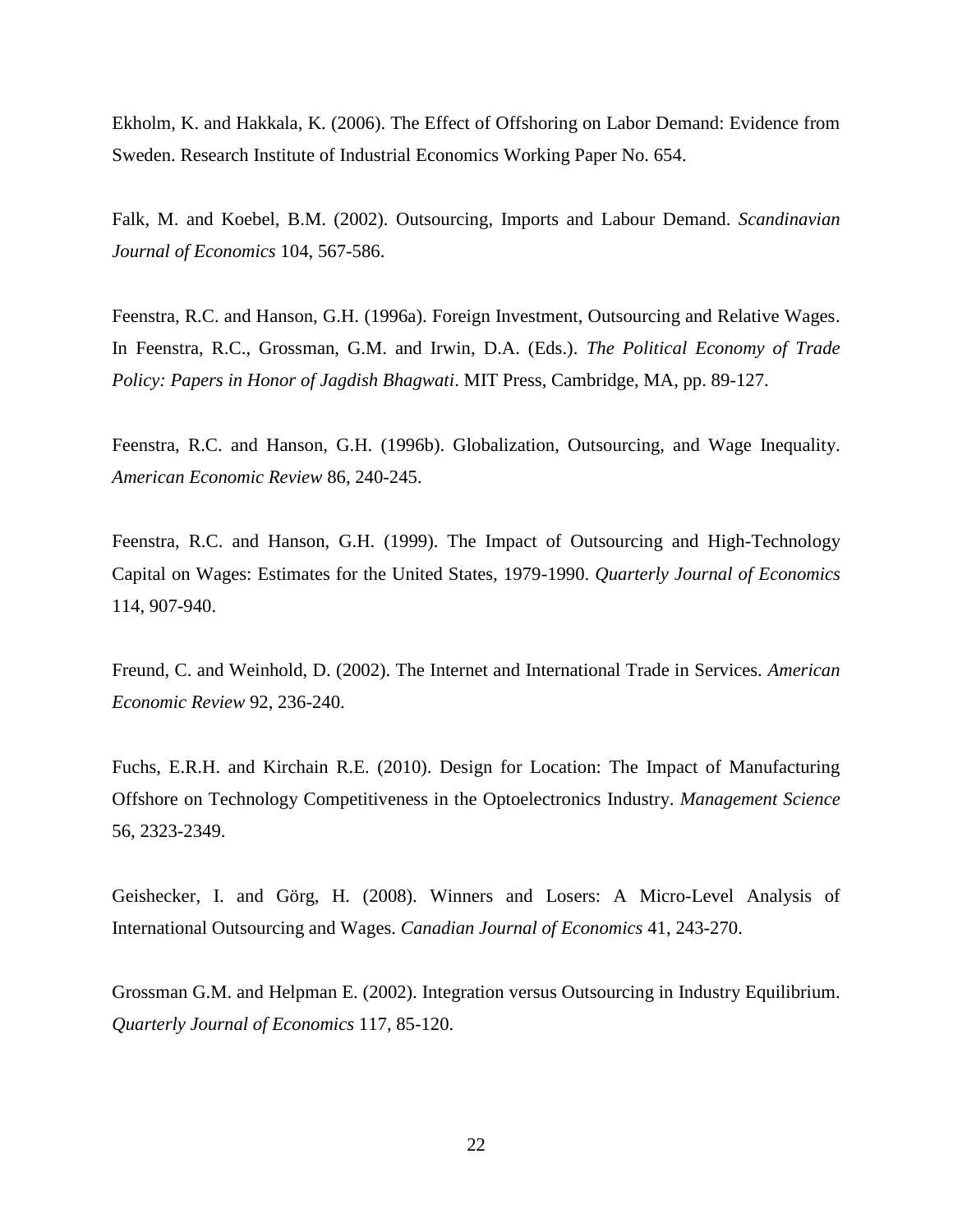Grossman G.M. and Helpman E. (2003). Outsourcing versus FDI in Industry Equilibrium. *Journal of the European Economic Association* 1, 317-327.

Grossman G.M. and Helpman E. (2005). Outsourcing in a Global Economy. *Review of Economic Studies* 72, 135-159.

Grossman, G.M. and Rossi-Hansberg, E. (2008). Trading Tasks: A Simple Theory of Offshoring. *American Economic Review* 98, 1978-1997.

Grossman, G.M. and Rossi-Hansberg, E. (2012). Task Trade between Similar Countries. *Econometrica* 80, 593-629.

Görg, H., Greenaway, D. and Kneller, R. (2008). The Economic Impact of Offshoring. GEP Research Report, June.

Görg, H. and Hanley, A. (2005). Labour Demand Effects of International Outsourcing: Evidence from Plant-Level Data. *International Review of Economics and Finance* 14, 365-376.

Hansson, P. (2005). Skill Upgrading and Production Transfer within Swedish Multinationals. *Scandinavian Journal of Economics* 107, 673-692.

Hijzen, A., Görg, H. and Hine, R.C. (2006). International Outsourcing and the Skill Structure of Labour Demand in the United Kingdom. *Economic Journal* 115, 860-878.

Hijzen, A., Pisu, M., Upward, R. and Wright, P.W. (2011). Employment, Job Turnover, and Trade in Producer Services: UK Firm-Level Evidence. *Canadian Journal of Economics* 44, 1020-1043.

Hennart, J.F.M.A. (1982). *A Theory of Multinational Enterprise*. University of Michigan Press, Ann Arbor, MI.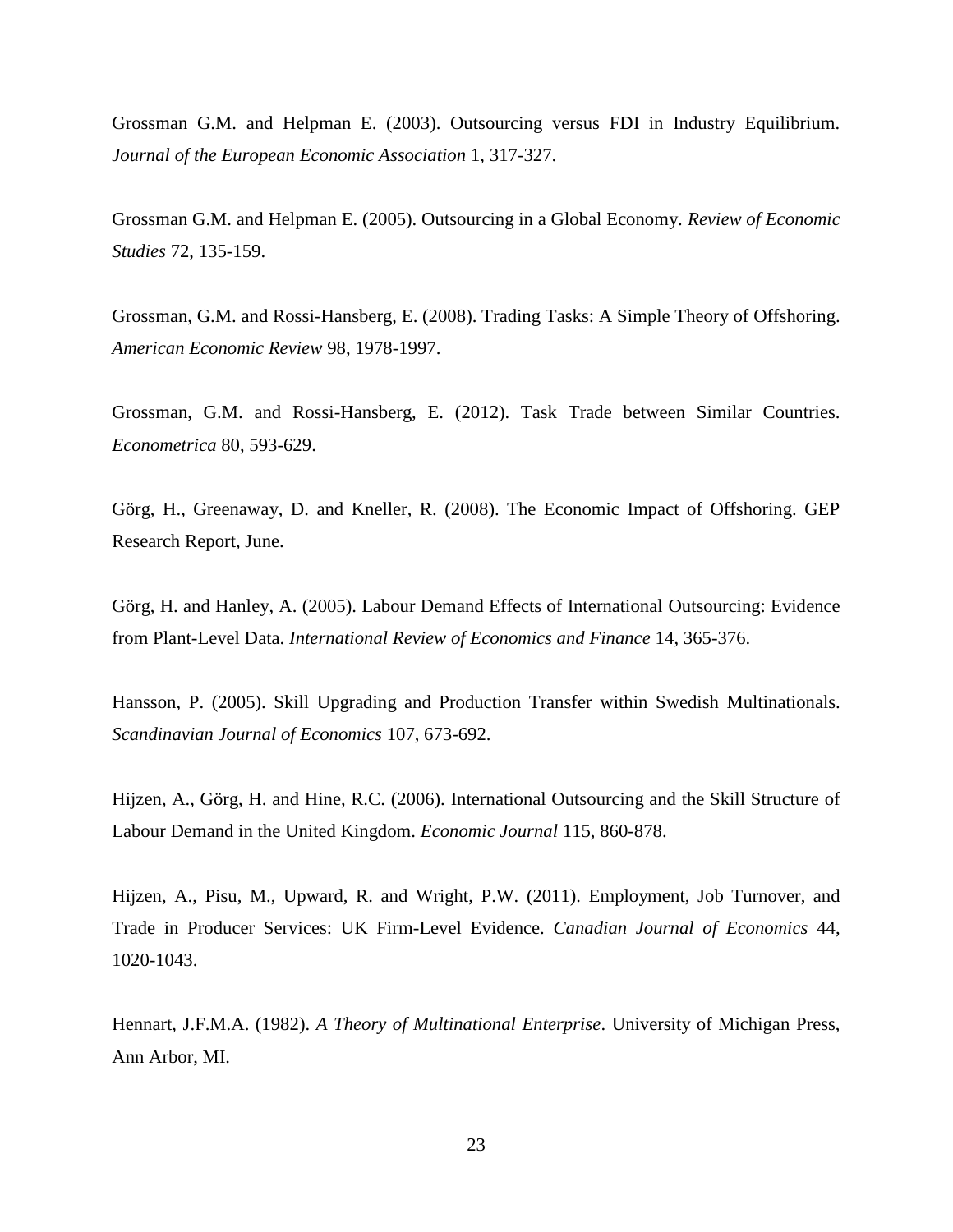Hummels, D., Jørgensen, R., Munch, J. and Xiang, C. (2014). The Wage Effects of Offshoring: Evidence from Danish Matched Worker-Firm Data. *American Economic Review* 104, 1597- 1629.

Krugman, P. (1994). Does Third World Growth Hurt First World Prosperity? *Harvard Business Review*, July issue.

Kurz, C.J. (2006). Outstanding Outsourcers: A Firm and Plant Level Analysis of Production Sharing. Federal Reserve Board, Working Paper No. 2006-04, Washington DC.

Lei, W.C. (2013). Endogenous fragmented technology and optimal offshoring in large civil aircraft production. Department of Economics, University of Washington. Mimeo.

Lejour, A. and Smith, P. (2008). International Trade in Services. Editorial Introduction. *Journal of Industry Competition and Trade* 8, 169-180.

Levy, F. and Murnane, R.J. (2004). *The New Division of Labor: How Computers Are Creating the Next Job Market*. Princeton University Press, Princeton, N.J.

Liu, R. and Trefler, D. (2008). Much Ado About Nothing: American Jobs and the Rise of Service Outsourcing to China and India. NBER Working Paper No. 14061.

Lo Turco, A. and Maggioni, D. (2012). Offshoring to High and Low Income Countries and the Labor Demand: Evidence from Italian Firms. *Review of International Economics* 20, 636-653.

Markusen, J. and Strand, B. (2008). [Offshoring of Business Services in Small Open Economies:](http://ideas.repec.org/a/kap/jincot/v8y2008i3p231-246.html)  [Toward a General-Equilibrium Modeling Approach.](http://ideas.repec.org/a/kap/jincot/v8y2008i3p231-246.html) *[Journal of Industry, Competition and Trade](http://ideas.repec.org/s/kap/jincot.html)* 8, 231-246.

Michel, B. and Rycx, F. (2012). Does Offshoring of Materials and Business Services Affect Employment? Evidence from a Small Open Economy. *Applied Economics* 44, 229-251.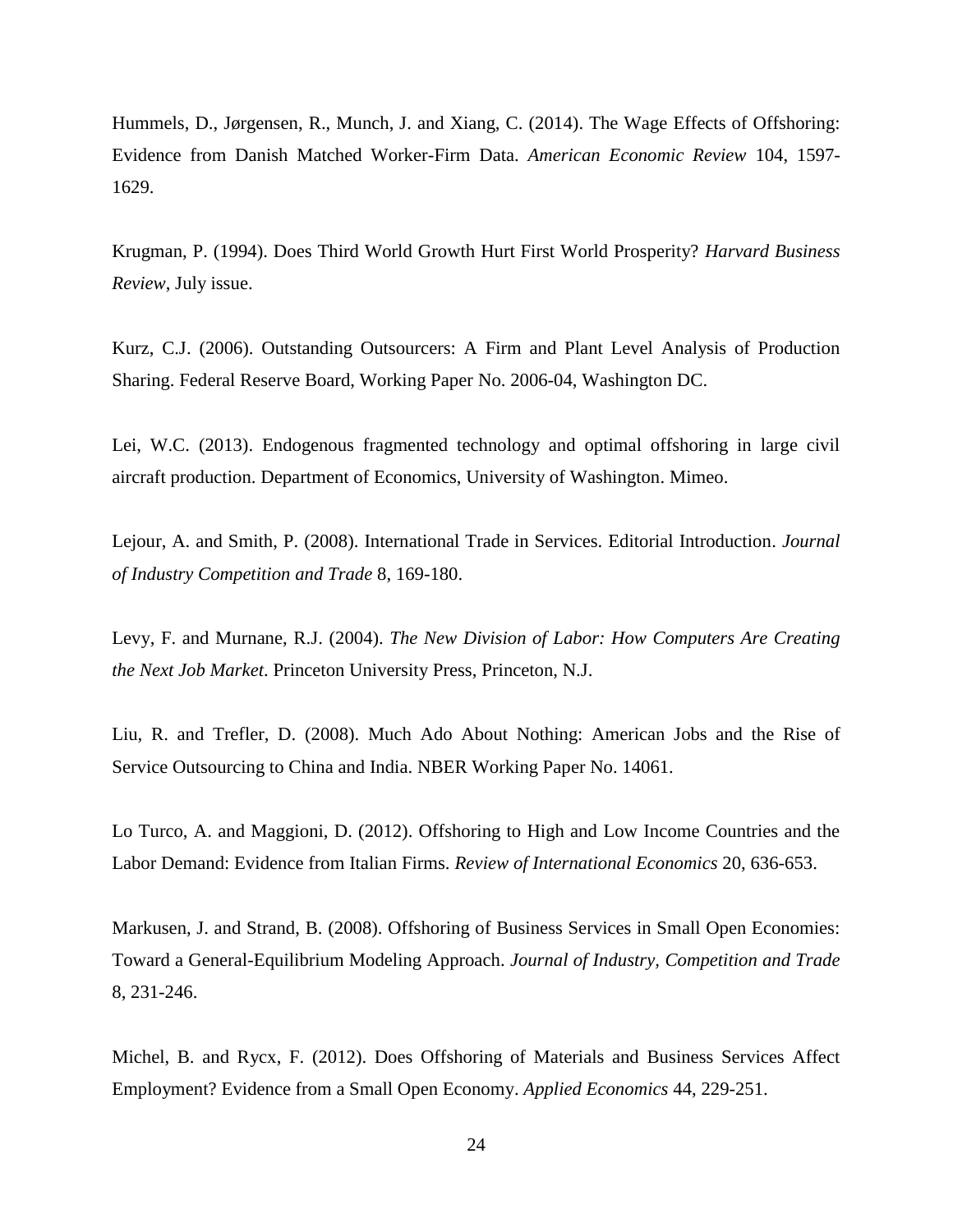Naghavi, A. and Ottaviano, G. (2009). Offshoring and Product Innovation. *Economic Theory* 38, 517-532.

Ngienthi, W., Ma, Y. and Dei, F. (2013). Supermodularity and Global Supply Chains without the South. *Review of International Economics* 21, 562-567.

North, D.C. (1990). A Transaction Cost Theory of Politics *Journal of Theoretical Politics* 4, 355-367.

OECD. (2005). Working Party on the Information Economy: The share of employment potentially affected by outsourcing – an empirical investigation. STI/ICCP/IE(2005)8, OECD, Paris.

Ottaviano, G., Peri, G. and Wright, G. (2010). Immigration, Offshoring and American Jobs. University of California, Davis. Mimeo.

Pierce, J.R. and Schott, P.K. (2012). Concording US Harmonized System Categories over Time. *Journal of Official Statistics* 28, 53-68.

Senses, M.Z. (2010). The Effects of Offshoring on the Elasticity of Labor Demand. *Journal of International Economics* 81, 89-98.

Statistics Sweden (2008). Handledning för rapportering av utrikeshandel med tjänster, löner och transfereringar. [In Swedish]

Statistics Sweden (2011). Källor – Betalningsbalans och utlandsställning 2011. FM0001. [In Swedish]

Strauss-Kahn, V. (2004). The Role of Globalization in the Within-Industry Shift Away from Unskilled Workers in France. In Baldwin, R.E. and Winters, E.D. (Eds.). *Challenges To*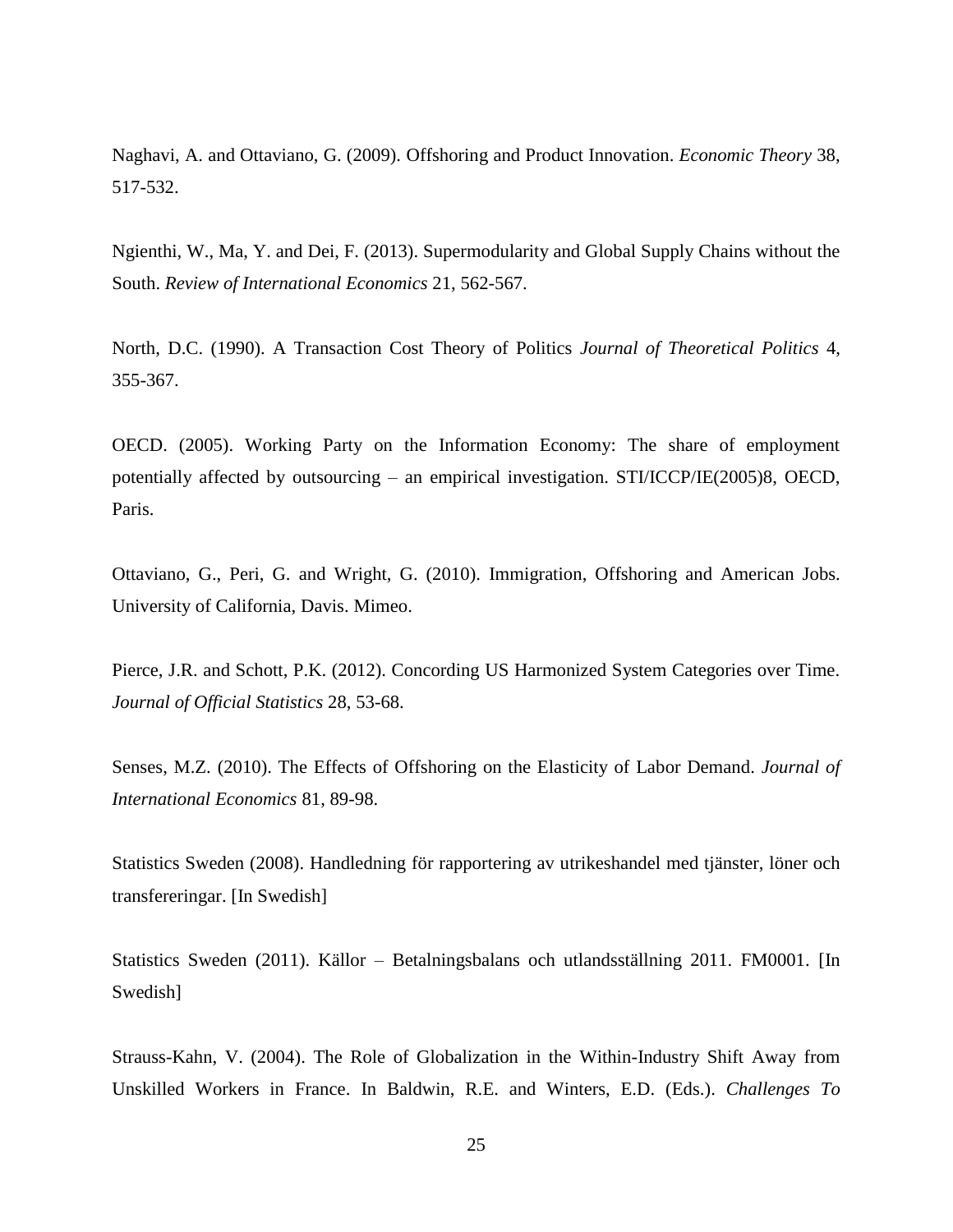*Globalization: Analysing the Economics*. NBER Conference Report, University of Chicago Press.

UNCTAD (2004). *World Development Report 2004.* Geneva.

Van Beveren, I., Bernard, A.B. and Vandenbussche, H. (2012).Concording EU Trade and Production Data over Time. NBER Working Paper No. 18604.

Van Welsum, D. and Reif, X. (2006). The Share of Employment Potentially Affected by Offshoring: An Empirical Investigation. *OECD Digital Economy Papers*.

Wagner, J. (2011). Offshoring and Firm Performance: Self-Selection, Effects on Performance, Or Both? *Review of World Economics* 147, 217-247.

Williamson, O.E. (1985). *The Economic Institutions of Capitalism*. Free Press, New York, NY.

Ørberg Jensen, P.D., Funk Kirkegaard, J., and Søndergaard Laugesen, N. (2006). Offshoring in Europe - Evidence of a Two-Way Street from Denmark. Institute for International Economics (IIE) Working Paper No. 2006-3.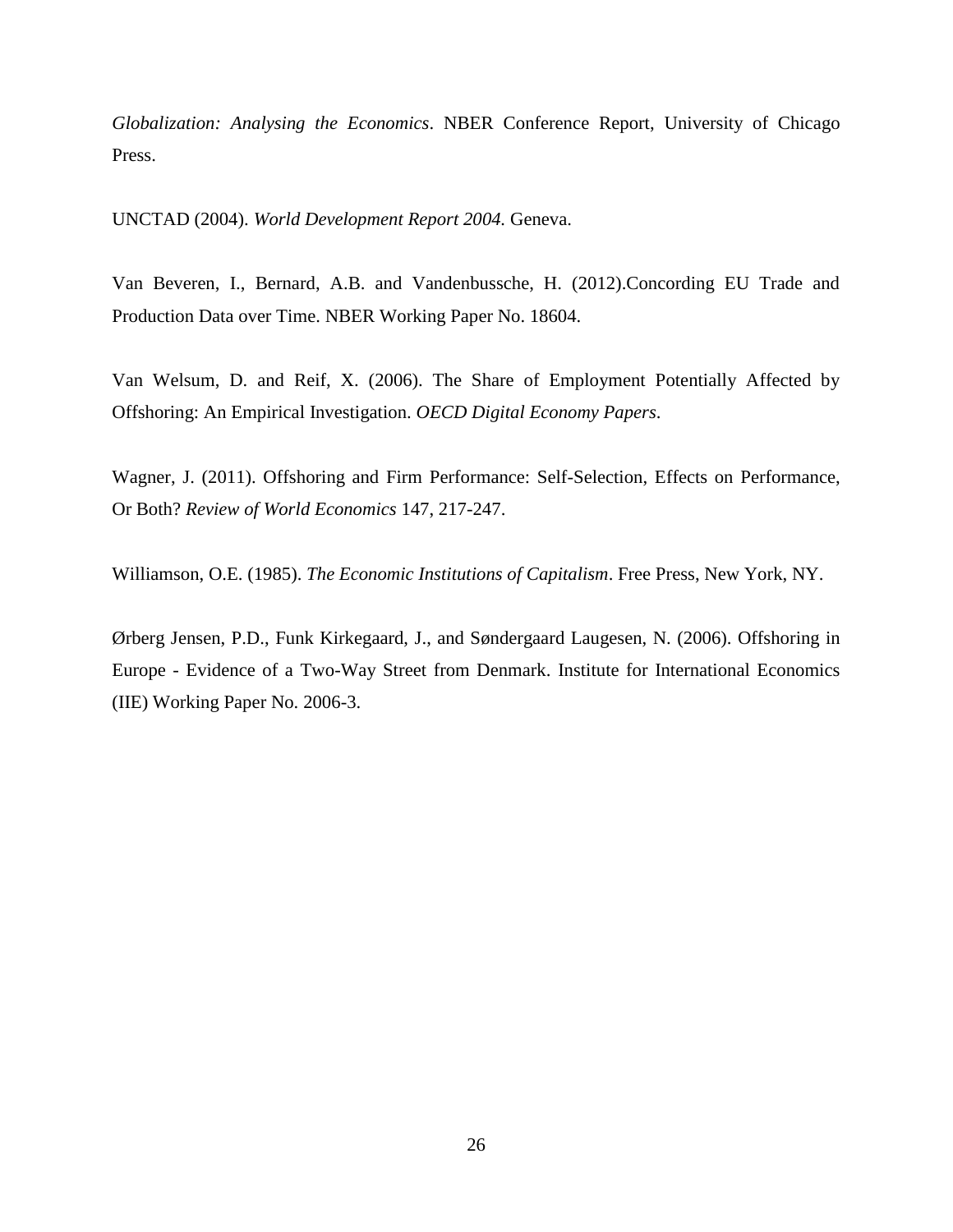

Figure 1. Imports (offshoring) and exports (inshoring) of intermediate goods in Swedish manufacturing firms, 1997-2002, billion SEK

Figure 2. Imports (offshoring) and exports (inshoring) of intermediate services in Swedish manufacturing firms, 1997-2002, billion SEK



Note: The value of services inshoring in 1997 is 8 billion SEK, which does not show in the figure.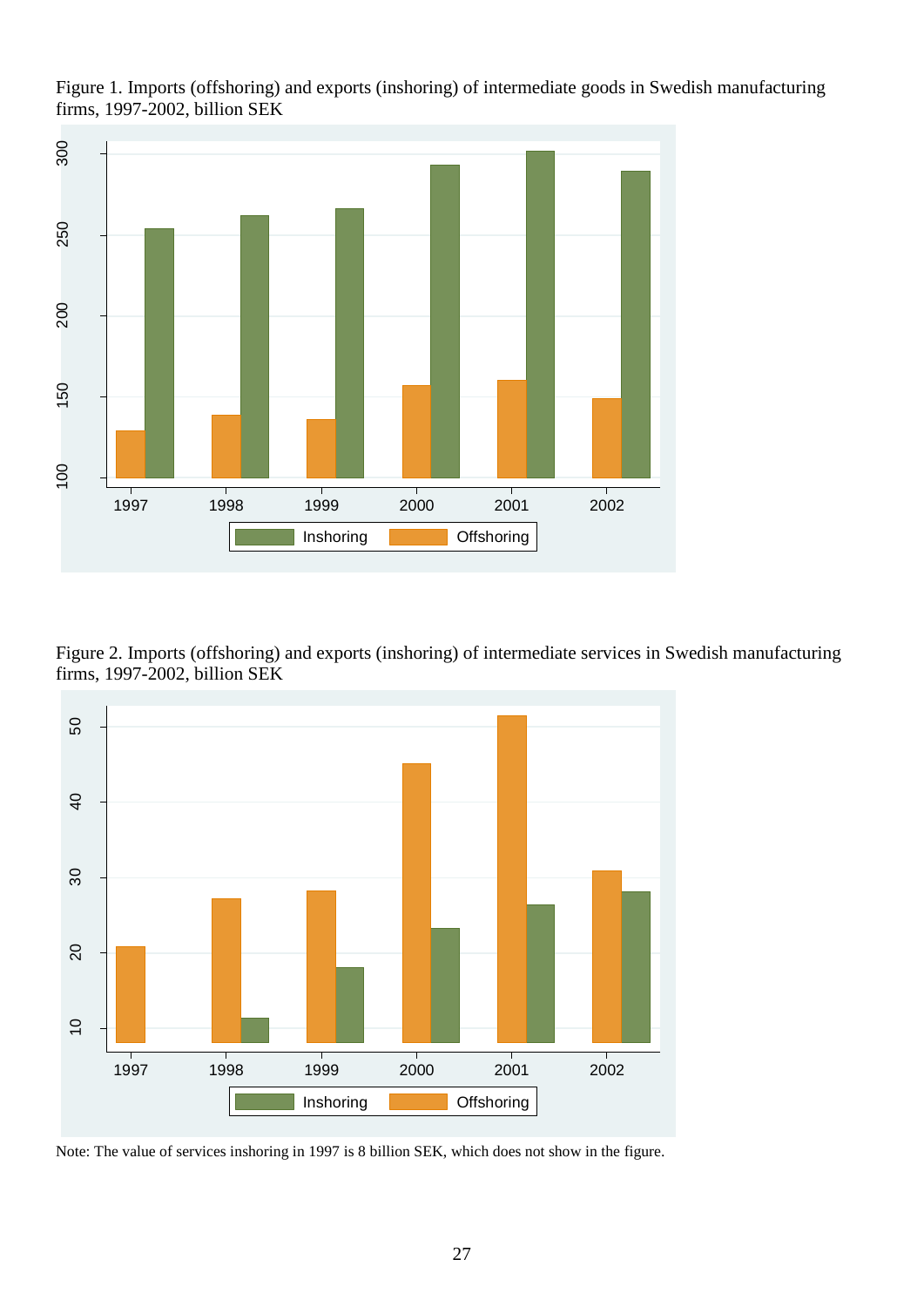|             |                 | Offshoring      |                 | Inshoring       |
|-------------|-----------------|-----------------|-----------------|-----------------|
|             | Goods           | <b>Services</b> | Goods           | Services        |
| Variables   | mean difference | mean difference | mean difference | mean difference |
| K           | 917.65          | 198252.00       | 24200.30        | 239534.60       |
|             | (0.12)          | $(15.47)$ ***   | $(3.33)$ ***    | $(10.42)$ ***   |
| Y           | 19467.09        | 251849.00       | 89112.56        | 363738.00       |
|             | $(2.10)$ **     | $(14.71)$ ***   | $(10.52)$ ***   | $(10.81)$ ***   |
| $Z_{R\&D}$  | 0.012           | 0.016           | 0.013           | 0.015           |
|             | $(28.15)$ ***   | $(20.53)$ ***   | $(28.91)$ ***   | $(11.82)$ ***   |
| $S^h$       | 0.042           | 0.085           | 0.054           | 0.099           |
|             | $(25.72)$ ***   | $(38.97)$ ***   | $(33.59)$ ***   | $(28.06)$ ***   |
| $S^l$       | $-0.042$        | $-0.085$        | $-0.054$        | $-0.099$        |
|             | $(25.72)$ ***   | $(38.97)$ ***   | $(33.59)$ ***   | $(28.06)$ ***   |
| No. of obs. | 8908            | 4288            | 8825            | 2065            |

Table 1. Characteristics of firms with offshoring and inshoring relative to firms with no offshoring or inshoring

Notes: The mean difference is calculated as the deviation for offshoring firms minus the corresponding value for the average nonoffshoring (non-inshoring) firm in industry *j* and represents the differences in means for goods (or services) offshorers (inshorers) and non-goods (or services) offshorers (inshorers), respectively. t-values are reported within parentheses, and \*, \*\*, \*\*\* refer to significance on the 1%, 5% and 10% levels.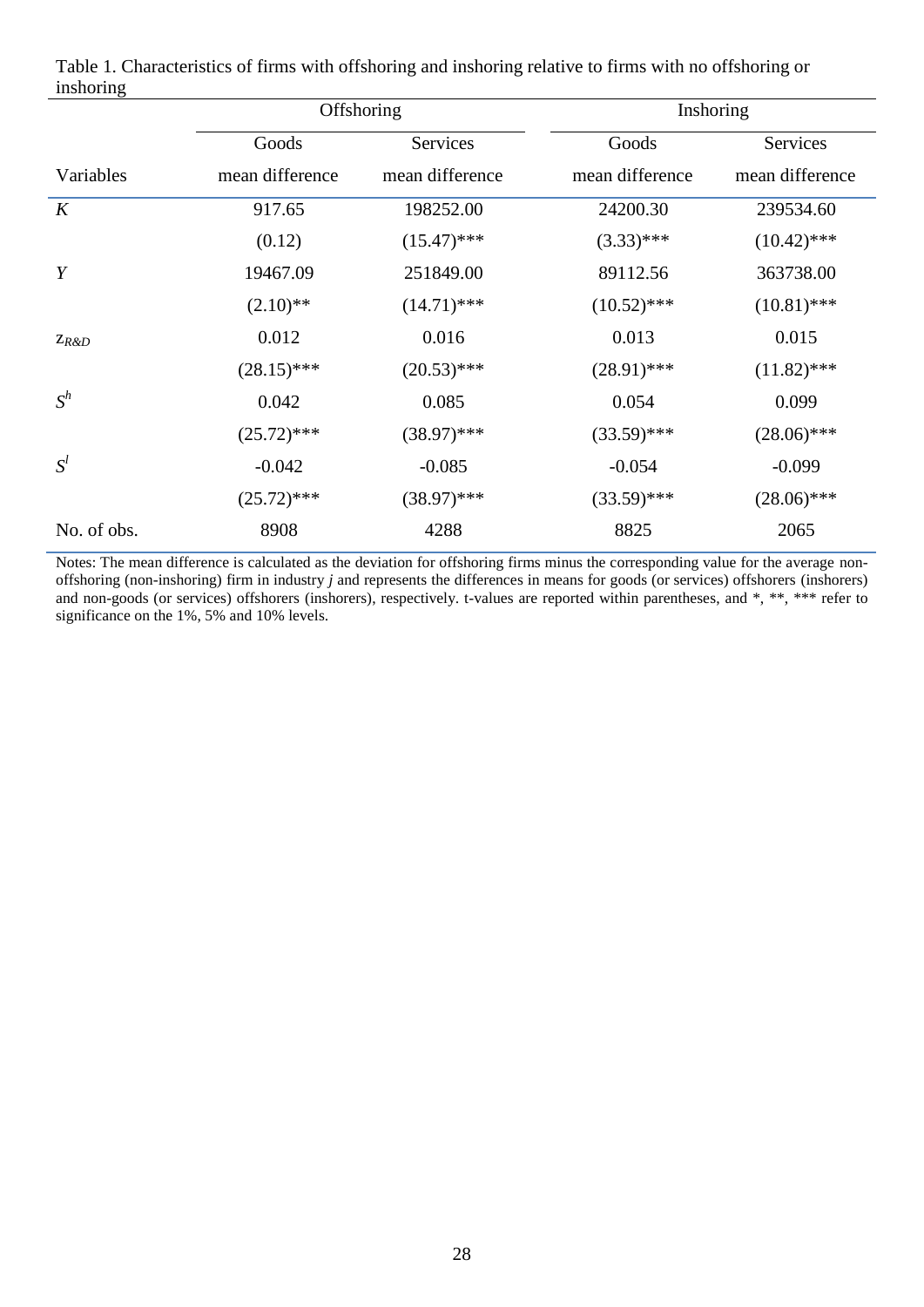| more than 50 employees, 1997-2002. Results based on within estimator. |             |             |             |             |
|-----------------------------------------------------------------------|-------------|-------------|-------------|-------------|
| Dep. variable: $S^h$                                                  | (1)         | (2)         | (3)         | (4)         |
| $\ln w_h/w_l$                                                         | $0.031***$  | $0.030***$  | $0.031***$  | $0.029***$  |
|                                                                       | (0.011)     | (0.011)     | (0.011)     | (0.011)     |
| ln K                                                                  | $-0.001$    | $-0.001$    | $-0.001$    | $-0.001$    |
|                                                                       | (0.001)     | (0.001)     | (0.001)     | (0.001)     |
| ln Y                                                                  | $-0.010***$ | $-0.010***$ | $-0.010***$ | $-0.010***$ |
|                                                                       | (0.001)     | (0.001)     | (0.001)     | (0.001)     |
| ZR&D                                                                  | $0.122***$  | $0.125***$  | $0.124***$  | $0.125***$  |
|                                                                       | (0.015)     | (0.015)     | (0.015)     | (0.015)     |
| zgoods& services<br>Z0ff&In                                           | $-0.000$    |             |             |             |
|                                                                       | (0.002)     |             |             |             |
| $z^{goods\&s$ ervices                                                 |             |             | $-0.010***$ |             |
|                                                                       |             |             | (0.004)     |             |
| $z_{Off}^{goods\&s$ ervices                                           |             |             | $0.012***$  |             |
|                                                                       |             |             | (0.005)     |             |
| $Z$ goods<br>$Off$                                                    |             |             |             | $-0.000$    |
|                                                                       |             |             |             | (0.006)     |
| $\mathbf{z}_{Off}^{serves}$                                           |             |             |             | $0.036***$  |
|                                                                       |             |             |             | (0.008)     |
| $\mathfrak{z}_{\mathfrak{l}n}^{\mathfrak{goods}}$                     |             |             |             | $-0.007*$   |
|                                                                       |             |             |             | (0.004)     |
| $\mathfrak{z}^{services}_{ln}$                                        |             |             |             | 0.021       |
|                                                                       |             |             |             | (0.014)     |
| $z_{off\&In}^{goods}$                                                 |             | $-0.004**$  |             |             |
|                                                                       |             | (0.002)     |             |             |
| $z_{Off\&In}^{services}$                                              |             | $0.030***$  |             |             |
|                                                                       |             | (0.006)     |             |             |
| No. of obs.                                                           | 11,191      | 11,191      | 11,191      | 11,191      |
| $R^2$ (within)                                                        | 0.131       | 0.134       | 0.132       | 0.135       |
| LM test                                                               | 13415.38*** | 13402.75*** | 13355.96*** | 13397.05*** |
| Hausman (FE vs RE)                                                    | 2306.22***  | 2275.81***  | 2408.99***  | 2288.20***  |

Table 2. Estimation results of wage bill share for high skilled labor in Swedish manufacturing firms with

Notes: All estimations include time and firm specific effects. Standard errors are shown in parentheses, and \*\*\*, \*\*, \* refer to 1%, 5% and 10% significance levels.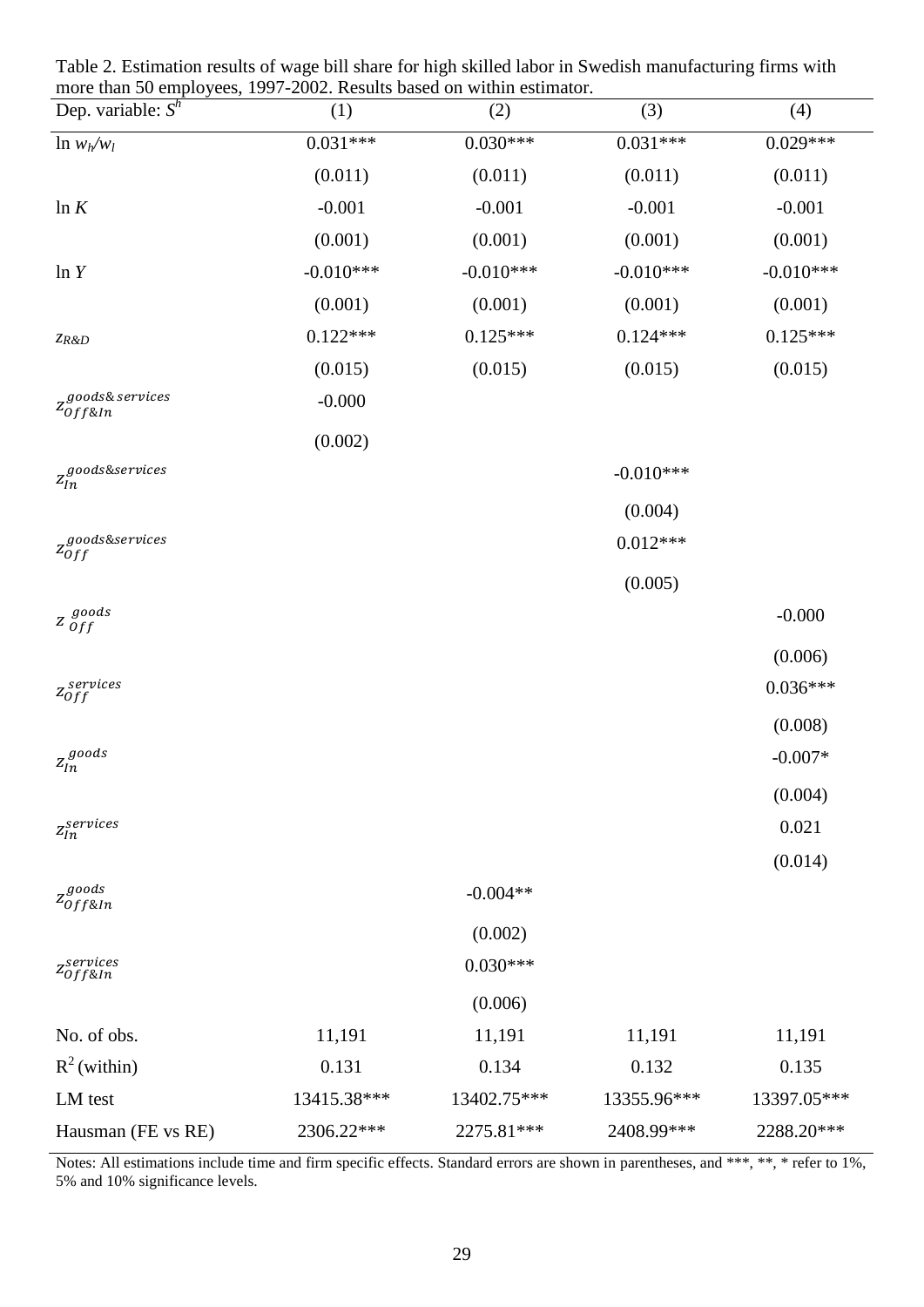| more than 50 employees, 1997-2002. Results based on instrumental variable (IV) estimator.<br>Dep. variable: $S^h$ | (1)          | (2)          | (3)         | (4)         |
|-------------------------------------------------------------------------------------------------------------------|--------------|--------------|-------------|-------------|
| $\ln w_h/w_l$                                                                                                     | $0.033**$    | $0.030**$    | $0.033**$   | $0.031**$   |
|                                                                                                                   | (0.013)      | (0.013)      | (0.013)     | (0.013)     |
| ln K                                                                                                              | $-0.004***$  | $-0.003**$   | $-0.004***$ | $-0.003***$ |
|                                                                                                                   | (0.001)      | (0.001)      | (0.001)     | (0.001)     |
| ln Y                                                                                                              | $-0.008$ *** | $-0.008$ *** | $-0.008***$ | $-0.008***$ |
|                                                                                                                   | (0.001)      | (0.001)      | (0.001)     | (0.001)     |
| $Z_{R\&D}$                                                                                                        | $0.122***$   | $0.133***$   | $0.125***$  | $0.131***$  |
|                                                                                                                   | (0.017)      | (0.018)      | (0.017)     | (0.017)     |
| zgoods&services<br><sup>Z</sup> 0ff&In                                                                            | 0.010        |              |             |             |
|                                                                                                                   | (0.012)      |              |             |             |
| $z^{goods\&s$ ervices                                                                                             |              |              | $-0.003$    |             |
|                                                                                                                   |              |              | (0.017)     |             |
| $z_{Off}^{goods\&s$ ervices                                                                                       |              |              | 0.027       |             |
|                                                                                                                   |              |              | (0.019)     |             |
| $Z$ goods<br>$Off$                                                                                                |              |              |             | 0.010       |
|                                                                                                                   |              |              |             | (0.023)     |
| $z_{Off}^{services}$                                                                                              |              |              |             | $0.094**$   |
|                                                                                                                   |              |              |             | (0.040)     |
| $\mathfrak{z}_{\mathfrak{l}n}^{\mathfrak{goods}}$                                                                 |              |              |             | $-0.004$    |
|                                                                                                                   |              |              |             | (0.017)     |
| $\mathfrak{z}_{\mathfrak{ln}}^{services}$                                                                         |              |              |             | $-0.128$    |
|                                                                                                                   |              |              |             | (0.149)     |
| $z_{off\&In}^{goods}$                                                                                             |              | $-0.002$     |             |             |
|                                                                                                                   |              | (0.013)      |             |             |
| $z_{Off\&In}^{services}$                                                                                          |              | $0.090***$   |             |             |
|                                                                                                                   |              | (0.030)      |             |             |
| No. of obs.                                                                                                       | 8,055        | 8,055        | 8,055       | 8,055       |
| $R^2$ (centered)                                                                                                  | 0.147        | 0.131        | 0.145       | 0.141       |
| Sargan test: $\chi^2(4)$                                                                                          | 8.961*       | 1.169        | 7.698       | 4.888       |
| Hausman (IV vs OLS)                                                                                               | 2306.22***   | 2275.81***   | 2408.99***  | 2288.20***  |

Table 3. Estimation results of wage bill share for high skilled labor in Swedish manufacturing firms with more than 50 employees, 1997-2002. Results based on instrumental variable (IV) estimator.

Notes: All estimations include time and firm specific effects. Standard errors are shown in parentheses, and \*\*\*, \*\*, \* refer to 1%, 5% and 10% significance levels. Instruments: firm-level average number of employees,  $\bar{L}_{it}$ , the first lag of firm-level offshoring and inshoring variables both for goods and services; world export supply, *WES*<sub>it</sub>; world import demand, *WID*<sub>it</sub> and world internet users, WIU<sub>it</sub>.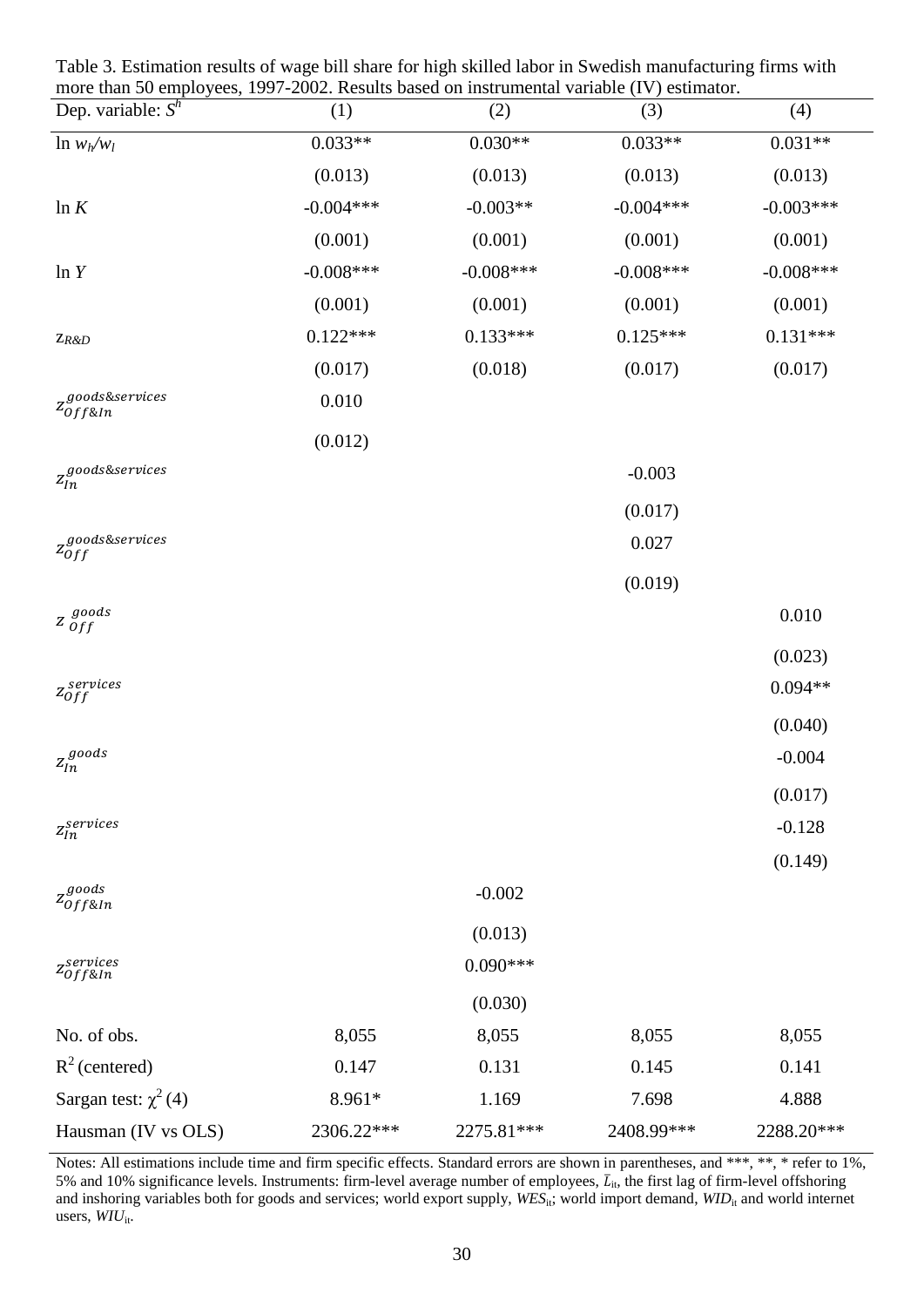|  | Table A1. Literature review |  |
|--|-----------------------------|--|
|  |                             |  |

| A.Offshoring |                                                |                |               |                 |                                                                                                    |
|--------------|------------------------------------------------|----------------|---------------|-----------------|----------------------------------------------------------------------------------------------------|
|              | 1. Relative Labor Demand Effect                |                |               |                 |                                                                                                    |
|              | a) Industry-level Data for Offshoring          |                |               |                 |                                                                                                    |
|              | <b>AUTHORS</b><br>Feenstra and                 | <b>COUNTRY</b> | <b>PERIOD</b> | <b>COVERAGE</b> | <b>RESULTS</b>                                                                                     |
|              | Hanson <sup>1</sup>                            | <b>US</b>      | 1972-1990     | Manufacturing   | Offshoring $\Rightarrow$                                                                           |
|              | [1996b]                                        |                |               |                 | 31-51% $\uparrow$ in wage share of skilled workers                                                 |
|              | Ekholm and<br>Hakkala <sup>2</sup><br>$[2006]$ | Sweden         | 1995-2000     | Manufacturing   | Offshoring to low income countries =><br>I demand for workers with intermed. level of educ.        |
|              | Egger and Egger <sup>3</sup><br>[2003]         | Austria        | 1990-1998     | Manufacturing   | Offshoring to Central and Eastern Europe =><br>$\uparrow$ in the relative demand for skilled labor |
|              | <b>Senses</b><br>[2010]                        | <b>US</b>      | 1980-1995     | Manufacturing   | Offshoring $\Rightarrow$<br>plant level labor demand elasticities for unskilled<br>labor           |
|              | b) Firm-level Data for Offshoring              |                |               |                 |                                                                                                    |
|              | Andersson,<br>Karpaty                          | Sweden         | 1997-2002     | Manufacturing   | Service offshoring to middle income countries=>                                                    |
|              | and Savsin<br>[2014]                           |                |               |                 | ↑ relative demand for skilled labor<br>No evidence of effect from goods offshoring                 |

Notes:

<sup>1</sup> For similar results see Feenstra and Hanson (1999) for US

² For similar results see Falk and Koebel (2002) for Germany; Hijzen, Görg and Hine (2006) for UK

³ For similar results see Strauss-Kahn (2004) for France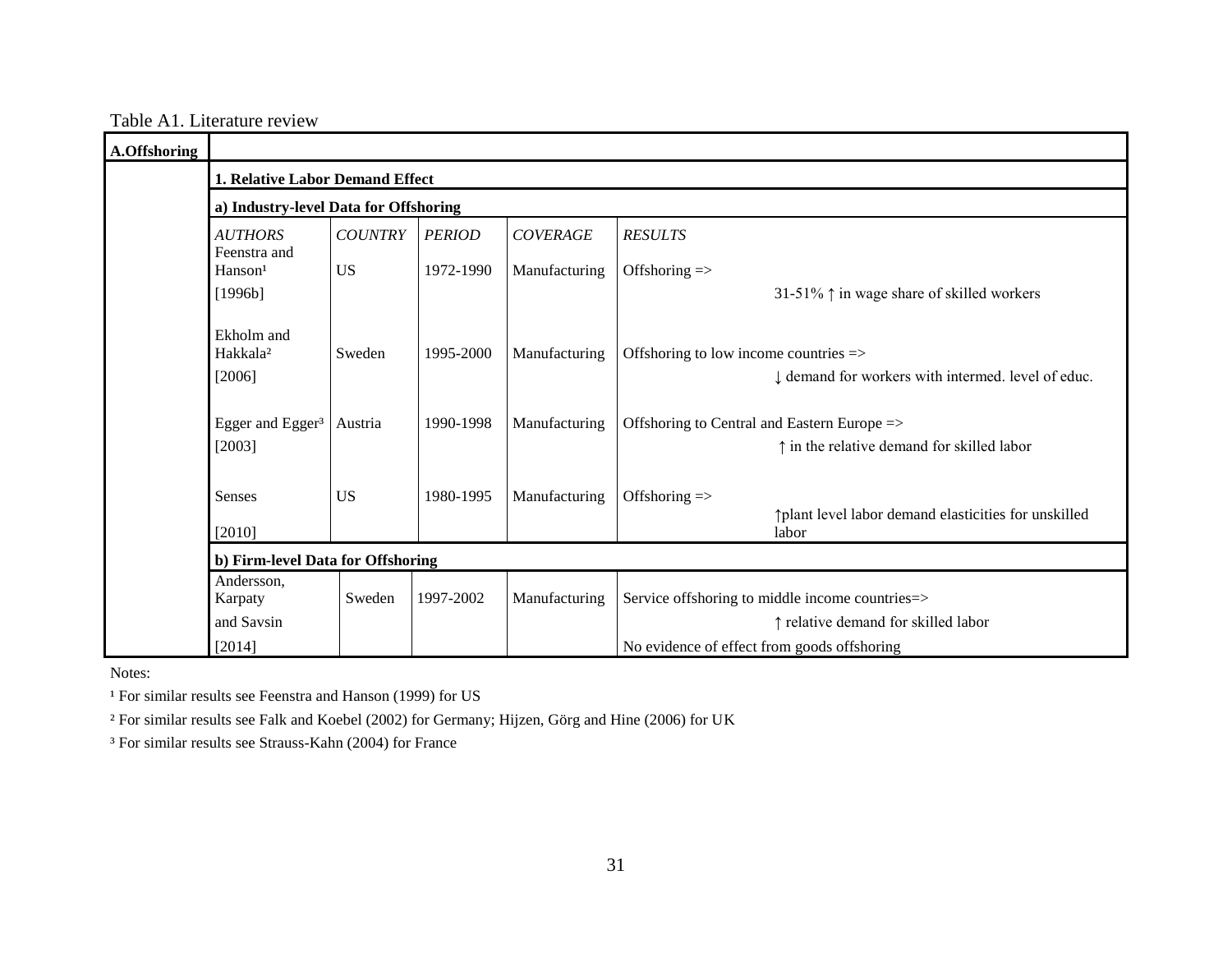Table A2. Literature review

| A.Offshoring |                                                     |                                       |           |                                                                     |                                                                                                                                                                                                     |  |  |  |  |  |
|--------------|-----------------------------------------------------|---------------------------------------|-----------|---------------------------------------------------------------------|-----------------------------------------------------------------------------------------------------------------------------------------------------------------------------------------------------|--|--|--|--|--|
|              |                                                     | 2. Total Labor Demand Effect          |           |                                                                     |                                                                                                                                                                                                     |  |  |  |  |  |
|              |                                                     | a) Industry-level Data for Offshoring |           |                                                                     |                                                                                                                                                                                                     |  |  |  |  |  |
|              | COUNTRY PERIOD<br><b>COVERAGE</b><br><b>AUTHORS</b> |                                       |           |                                                                     | <b>RESULTS</b>                                                                                                                                                                                      |  |  |  |  |  |
|              | Amiti and Wei<br>$[2006]$                           | <b>US</b>                             | 1992-2000 | Manufacturing<br>and Services                                       | Service offshoring $\Rightarrow$<br>small (-) effect on employment for 450 disaggregated<br>manufacturing industries, but<br>no effect on 96 aggregate industries                                   |  |  |  |  |  |
|              | Michel and Rycx<br>[2012]                           | Belgium                               | 1995-2003 | Manufacturing<br>and Buss. Services                                 | No evidence for business services and material offshoring =><br>industry-level labor demand both for manufacturing<br>and service sectors                                                           |  |  |  |  |  |
|              | b) Firm-level Data for Offshoring                   |                                       |           |                                                                     |                                                                                                                                                                                                     |  |  |  |  |  |
|              | Hijzen, Pisu, Upward<br>and Wright<br>[2011]        | <b>UK</b>                             | 1997-2005 | Services                                                            | No evidence for service offshoring $\Rightarrow$<br>job losses or worker turnover in the UK<br>Offshoring firms =><br>faster employment growth in some specifications<br>due to cost saving effects |  |  |  |  |  |
|              | Görg and Hanley<br>[2005]<br>(Plant level)          | Ireland                               | 1990-1995 | Manufacturing and<br><b>Services</b><br>(only electronics<br>firms) | Service offshoring $\Rightarrow$<br>smaller (-) effects on labor demand than<br>material offshoring                                                                                                 |  |  |  |  |  |
|              | La Turco and Maggioni   Italia<br>[2012]            |                                       | 2000-2004 | Manufacturing                                                       | Offshoring to low income countries =><br>(-) effect on employment<br>No evidence for offshoring to high income countries                                                                            |  |  |  |  |  |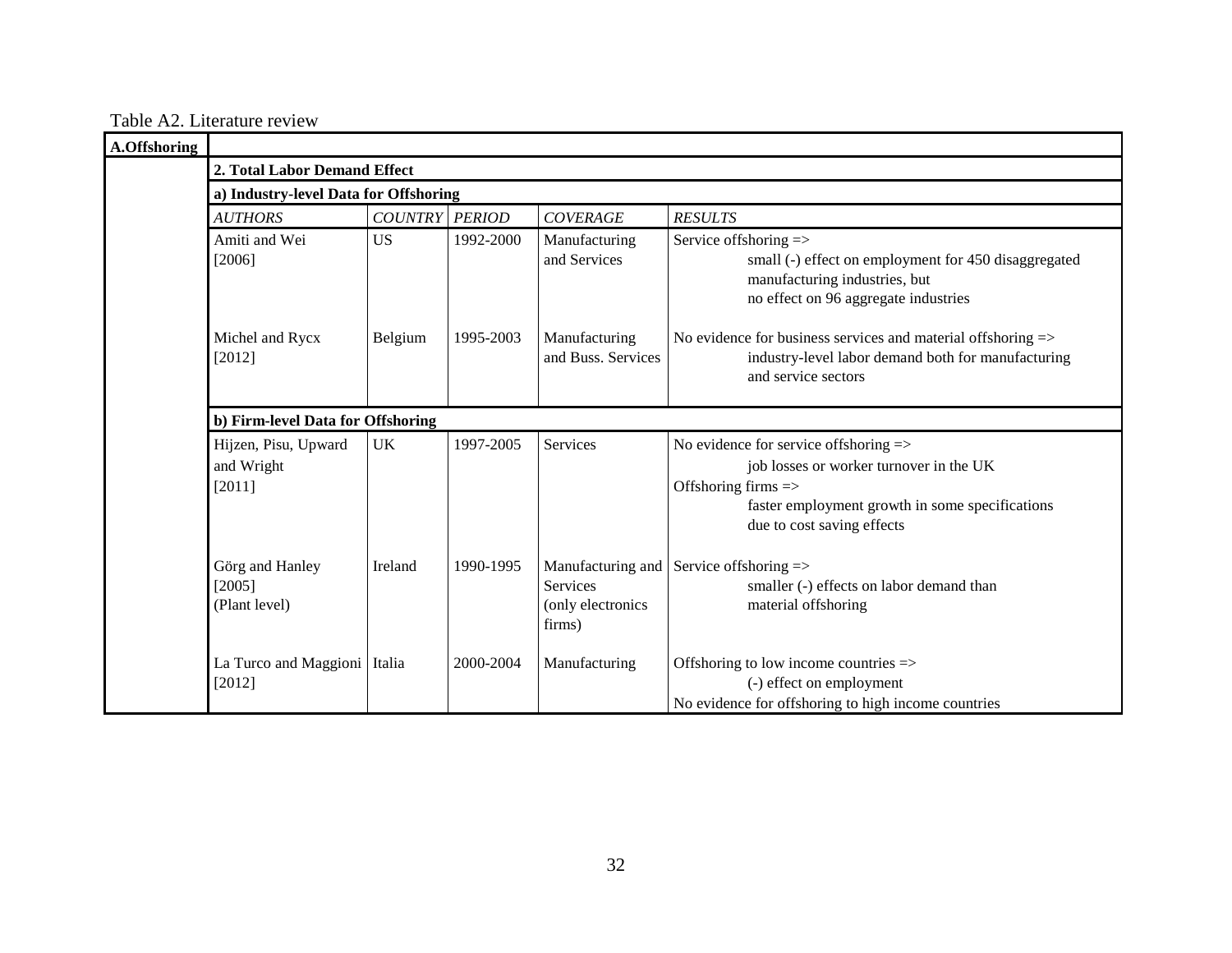Table A3. Literature review

| A.Offshoring |                                           |                |               |                                                         |                                                                                                                                                                              |  |  |
|--------------|-------------------------------------------|----------------|---------------|---------------------------------------------------------|------------------------------------------------------------------------------------------------------------------------------------------------------------------------------|--|--|
|              | 3. Other                                  |                |               |                                                         |                                                                                                                                                                              |  |  |
|              | a) Industry-level Data for Offshoring     |                |               |                                                         |                                                                                                                                                                              |  |  |
|              | <b>AUTHORS</b>                            | <b>COUNTRY</b> | <b>PERIOD</b> | <b>COVERAGE</b>                                         | <b>RESULTS</b>                                                                                                                                                               |  |  |
|              | Crino                                     | <b>US</b>      | 1997-2002     | Services                                                | Service offshoring $\equiv$ >                                                                                                                                                |  |  |
|              | [2010]                                    |                |               | (with disaggregate<br>occupational data)                | ↑ employment among high-skilled occupational groups<br>I employment among medium and low skilled groups                                                                      |  |  |
|              | Ottaviano, Peri                           | <b>US</b>      | 2000-2007     | Manufacturing                                           | No evidence for offshoring $\Rightarrow$ native employment                                                                                                                   |  |  |
|              | and Wright<br>[2010]                      |                |               | (with employment<br>shares and task<br>analysis)        | Offshoring $\Rightarrow$<br>pushed natives towards communication intensive tasks<br>pushed immigrants away from them                                                         |  |  |
|              | Geishecker and Görg<br>[2008]             | Germany        | 1991-2000     | Manufacturing<br>(combined with<br>household panel)     | 1% point $\uparrow$ in international outsourcing $\Rightarrow$<br>up to $1.5\%$ the wage for low-skilled workers<br>up to 2.6% $\uparrow$ the wages for high-skilled workers |  |  |
|              | Egger, Pfaffermayr<br>and Weber<br>[2007] | Austria        | 1988-2001     | Manufacturing<br>(with individual<br>male workers data) | $\uparrow$ in offshoring intensity =><br>↓ individual's probability of staying in or<br>changing into the sector                                                             |  |  |
|              | Civril<br>[2011]                          | <b>US</b>      | $2000$ data)  | 1980 Manufacturing<br>1990 (with occupational           | Offshoring (being mostly insignificant) $\Rightarrow$<br>(+) effects on relatively offshorable occupations                                                                   |  |  |
|              | b) Firm-level Data for Offshoring         |                |               |                                                         |                                                                                                                                                                              |  |  |
|              | <b>Balsvik and Birkeland</b><br>[2012]    | Norway         | 1996-2007     | Manufacturing<br>(matched<br>worker-firm data)          | Offshoring to low income countries $\Rightarrow$<br>$(+)$ effect on wages of employees in offshoring firms<br>(but no significant effect on high-skilled wages)              |  |  |
|              | b) Other                                  |                |               |                                                         |                                                                                                                                                                              |  |  |
|              | Grossman and<br>Rossi-Hansberg<br>[2008]  | Theoretical    |               | Task Analysis                                           | in the cost of offshoring tasks performed by low skill<br>workers=> $\uparrow$ productivity of low skilled labor<br>(can be applied to high skilled tasks too)               |  |  |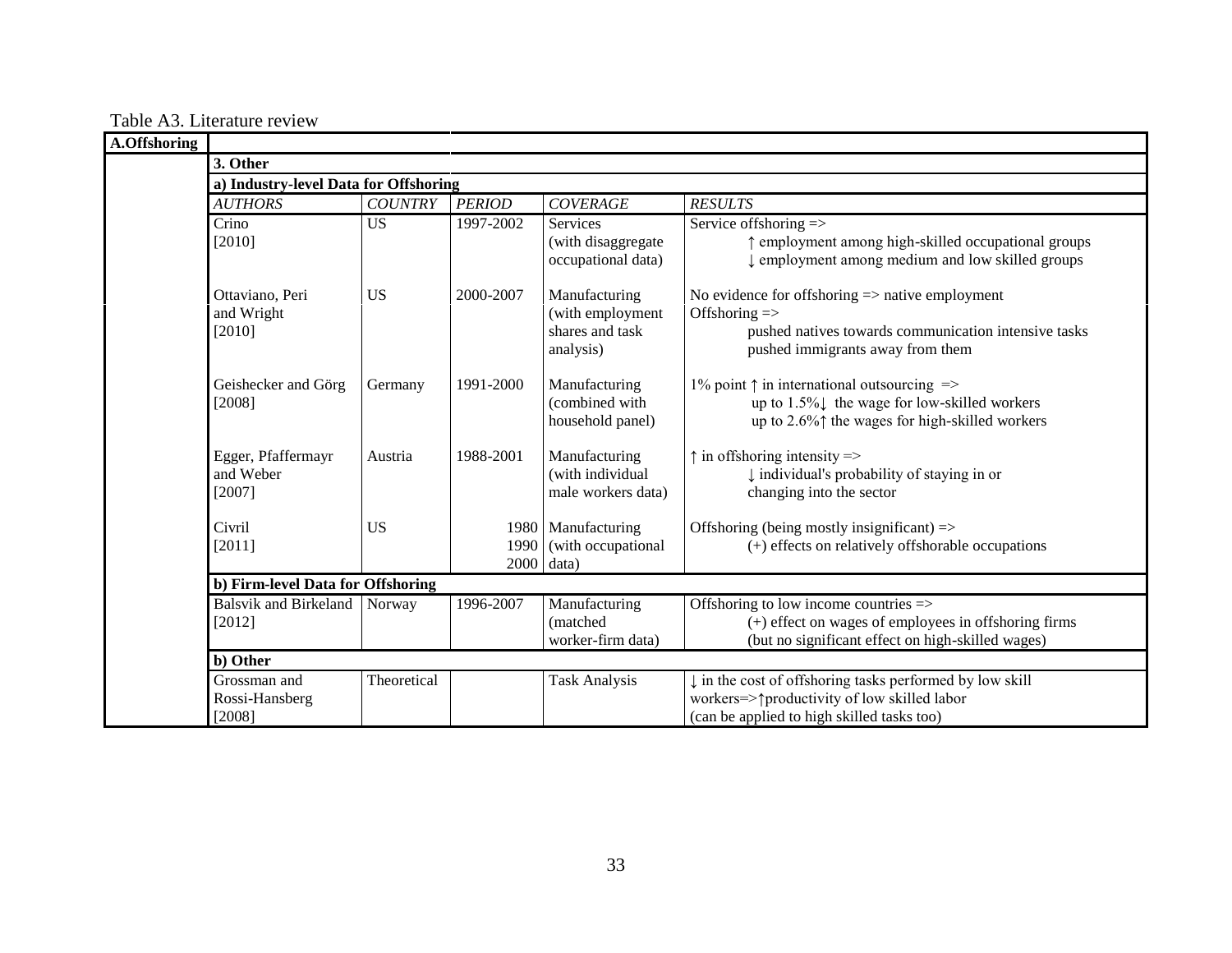Table A4. Literature review

| <b>B.</b> Inshoring |                                                                         |                                                      |               |                                                                          |                                                                                                                                                                                                                               |  |  |
|---------------------|-------------------------------------------------------------------------|------------------------------------------------------|---------------|--------------------------------------------------------------------------|-------------------------------------------------------------------------------------------------------------------------------------------------------------------------------------------------------------------------------|--|--|
|                     | a) Industry-level Data for Offshoring                                   |                                                      |               |                                                                          |                                                                                                                                                                                                                               |  |  |
|                     | <b>AUTHORS</b>                                                          | <b>COUNTRY</b>                                       | <b>PERIOD</b> | <b>COVERAGE</b>                                                          | <b>RESULTS</b>                                                                                                                                                                                                                |  |  |
|                     | Liu and Trefler<br>[2008]                                               | <b>US</b>                                            | 1996-2005     | Services<br>(matched)<br>worker-<br>industry data)                       | Offshoring =><br>↑ probability of industry switching<br>Inshoring $\Rightarrow$<br>probability of industry switching<br>(not for low skilled labor)                                                                           |  |  |
|                     | Van Welsum and Reif<br>[2006]                                           | US,<br>Canada,<br>Australia,<br>EU15--<br>(except 4) | 1996-2003     | Other business<br>computer and<br>information<br>services                | No evidence for imports of business services $\Rightarrow$<br>share of employment potentially affected by offshoring.<br>Exports of business services =><br>thare of employment potentially affected by offshoring.           |  |  |
|                     | Amiti and Wei<br>[2005]                                                 | <b>UK</b>                                            | 1995-2001     | Manufacturing<br>and Services                                            | No evidence for offshoring =><br>total labor demand<br>Jobs displaced by service offshoring likely to be offset by $\Rightarrow$<br>new jobs created in the business and computing<br>services by exports in related sectors. |  |  |
|                     | b) Firm-level Data for Offshoring                                       |                                                      |               |                                                                          |                                                                                                                                                                                                                               |  |  |
|                     | Hummels, Jørgensen,<br>Munch and Xiang<br>[2014]                        | Denmark                                              | 1995-2006     | Manufacturing<br>(matched<br>worker-firm<br>data)                        | (-) offshoring elasticity $\lt$ (+) exporting wage elasticity<br>for non-college-educated workers                                                                                                                             |  |  |
|                     | c) Survey of Firms                                                      |                                                      |               |                                                                          |                                                                                                                                                                                                                               |  |  |
|                     | Ørberg Jensen,<br>Funk Kirkegaard<br>and Søndergaard Laugesen<br>[2006] | Denmark                                              | 2002-2005     | Manufacturing<br>and utilities,<br>transportation,<br>business services. | Jobs created as a result of inshoring ><br>jobs eliminated due to offshoring                                                                                                                                                  |  |  |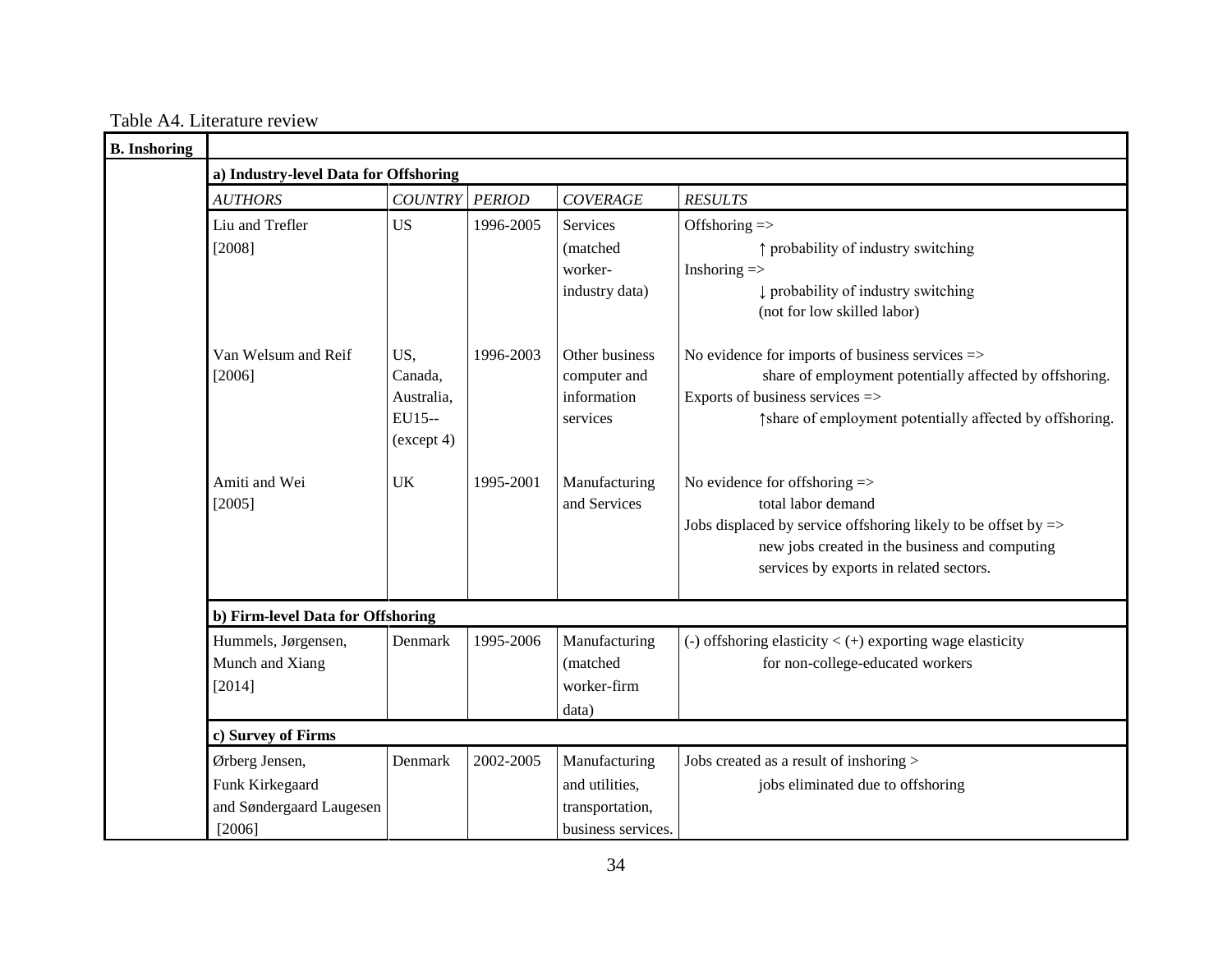|                                     | $7\,$ goods<br>$4$ Off&In | services<br>$z_{off\&In}$ | $7$ goods& services<br>$4$ Of f | $7\,$ goods&services | $7^{goods}$<br>$4$ Off | zservices<br>$4$ 0ff | $\sigma$ services<br>4In | $7^{goods}$<br>$\frac{2}{n}$ |
|-------------------------------------|---------------------------|---------------------------|---------------------------------|----------------------|------------------------|----------------------|--------------------------|------------------------------|
| $z_{off\&In}^{goods}$               |                           |                           |                                 |                      |                        |                      |                          |                              |
| z <sup>services</sup><br>20f f & In | 0,0204                    |                           |                                 |                      |                        |                      |                          |                              |
| $z_{Off}^{goods\&s$ ervices         | 0,7440                    | 0,2894                    |                                 |                      |                        |                      |                          |                              |
| $z_{In}^{goods\&s$ ervices          | 0,9264                    | 0,1074                    | 0,4906                          |                      |                        |                      |                          |                              |
| $z_{Off}^{goods}$                   | 0,7749                    | 0,0437                    | 0,9559                          | 0,4971               |                        |                      |                          |                              |
| $\mathcal{Z}^{services}_{Off}$      | 0,0111                    | 0,8334                    | 0,2941                          | 0,0497               | 0,0032                 |                      |                          |                              |
| z <sub>In</sub> <sup>services</sup> | 0,0207                    | 0,7152                    | 0,1483                          | 0,1205               | 0,0723                 | 0,2712               |                          |                              |
| $z_{ln}^{goods}$                    | 0,9310                    | 0,0028                    | 0,4734                          | 0,9900               | 0,4906                 | 0,0134               | $-0.0132$                |                              |

Table A5. Correlation matrix over offshoring and inshoring variables used in the estimations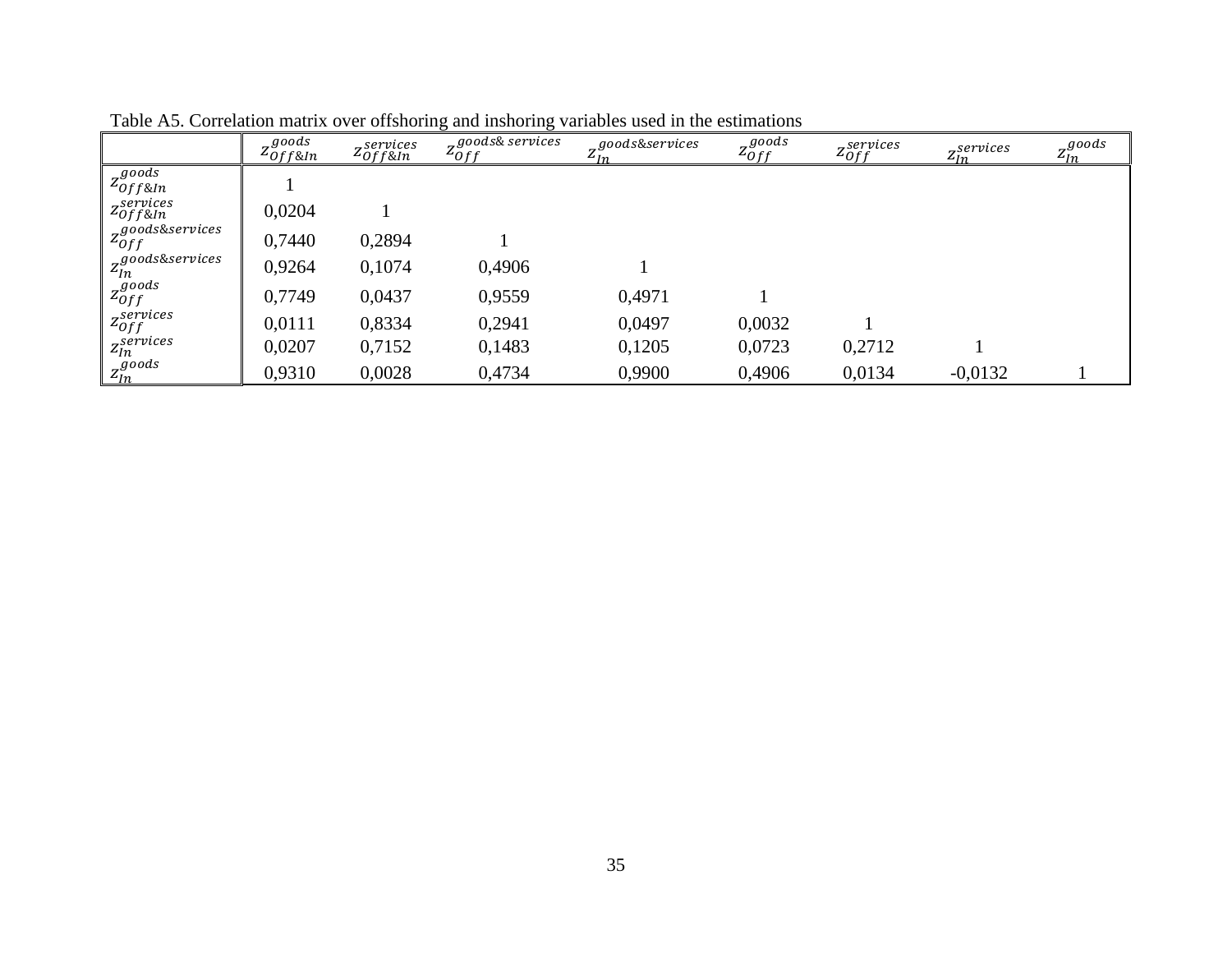Table A6. Data description and sources

| Variable                             | Description                       | Source                           |
|--------------------------------------|-----------------------------------|----------------------------------|
| Wage sum $W$                         | Total wages for all employees     | SCB, Regional Labor              |
|                                      |                                   | <b>Statistics</b>                |
| Wage sum for high skilled            | Wage incomes for employees        | <b>SCB</b> , Regional Labor      |
| labor $W^s$                          | with post-secondary education     | <b>Statistics</b>                |
| Wage sum for low skilled             | Wage incomes for employees        | SCB, Regional Labor              |
| labor $W^u$                          | with no post-secondary education  | <b>Statistics</b>                |
| Employment $L$                       | Number of employees               | <b>SCB</b> , Regional Labor      |
|                                      |                                   | <b>Statistics</b>                |
| High skilled employment $L^s$        | Number of employees with post-    | <b>SCB</b> , Regional Labor      |
|                                      | secondary education               | <b>Statistics</b>                |
| Low skilled employment $L^u$         | Number of employees with no       | SCB, Regional Labor              |
|                                      | post-secondary education          | <b>Statistics</b>                |
| Physical capital $K$                 | Book value of machinery,          | <b>SCB, Structural Business</b>  |
|                                      | inventories and buildings         | <b>Statistics</b>                |
| Real output $Y$                      | Value added in 2000-prices,       | <b>SCB, Financial Statistics</b> |
|                                      | deflated by the producer and      |                                  |
|                                      | services price indices            |                                  |
| Sales $Q$                            | Net turnover (sales), excluding   | <b>SCB, Financial Statistics</b> |
|                                      | value added tax and excise tax    |                                  |
| R&D                                  | Expenditures on research and      | <b>SCB, Structural Business</b>  |
|                                      | development(R&D)                  | <b>Statistics</b>                |
| Imports $(M^{goods})$ and exports    | Import and export of intermediate | SCB, International Trade         |
| $(E^{goods})$ of goods               | goods (see note)                  | <b>Statistics</b>                |
| Imports $(M^{series})$ and           | Import and export of intermediate | <b>Swedish Central Bank</b>      |
| exports $(E^{services})$ of services | services (see note)               | (Riksbanken)                     |

Notes: Intermediate goods are defined according to the Broad Economic Categories (BEC) classification scheme to differentiate intermediate goods from capital and consumption goods for the following five categories: food, industrial supplies, capital equipment, consumer durables and consumer non-durables. Intermediate services include insurance services, financial services, building services, communication services, data and information services, licenses/royalties, other business services and other services.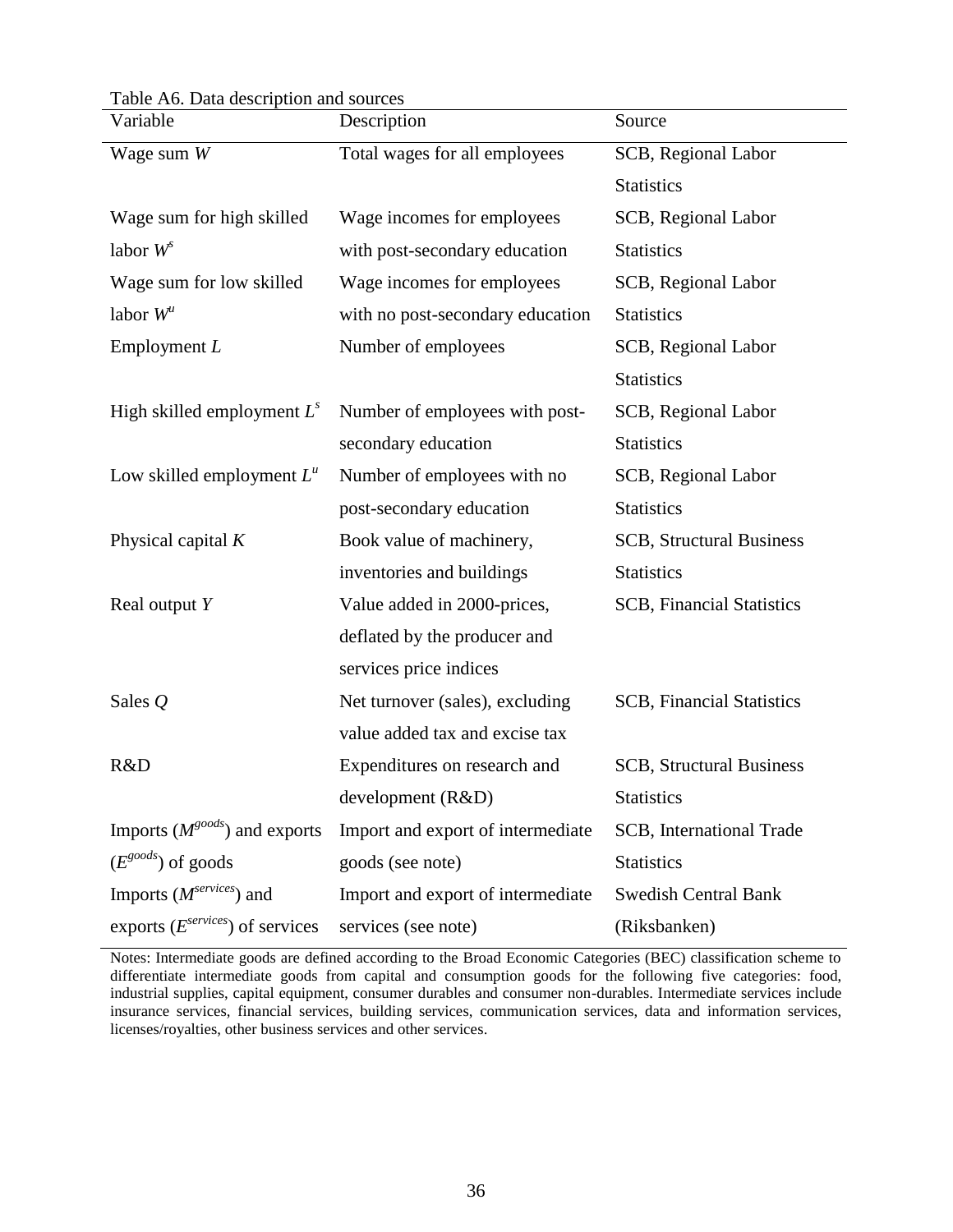| Variable                                      | No. of obs. | Mean     | Std. Dev. | Min.    | Max.         |
|-----------------------------------------------|-------------|----------|-----------|---------|--------------|
| $S^h$                                         | 11191       | 0.198    | 0.144     | 0.0000  | 1.0000       |
| $w_h/w_l$                                     | 11191       | 1.381    | 0.070     | 1.172   | 1.715        |
| z goods& services<br>Z <sub>Of f&amp;In</sub> | 11191       | 0.328    | 0.412     | 0.0000  | 22.449       |
| $z_{off\&In}^{goods}$                         | 11191       | 0.315    | 0.402     | 0.0000  | 22.449       |
| $z_{off\&In}^{services}$                      | 11191       | 0.013    | 0.075     | 0.0000  | 5.279        |
| $z_{In}^{goods\&\,$ services                  | 11191       | 0.218    | 0.295     | 0.0000  | 12.754       |
| $z_{Off}^{goods\&\,series}$                   | 11191       | 0.110    | 0.177     | 0.0000  | 9.696        |
| $z_{off}^{goods}$                             | 11191       | 0.103    | 0.169     | 0.0000  | 9.696        |
| $\mathbf{z}_{Off}^{serves}$                   | 11191       | 0.006    | 0.052     | 0.0000  | 4.629        |
| $\mathfrak{z}_{\mathfrak{ln}}^{goods}$        | 11191       | 0.211    | 0.292     | 0.0000  | 12.754       |
| $\mathfrak{z}_{\mathfrak{l}n}^{services}$     | 11191       | 0.005    | 0.039     | 0.0000  | 1.215        |
| K                                             | 11191       | 122217.4 | 546192.9  | 45.000  | $1.27E + 07$ |
| Y                                             | 11191       | 172957.2 | 723496.5  | 37.9387 | $2.60E + 07$ |
| $Z_{R\&D}$                                    | 11191       | 0.0134   | 0.04      | 0.0000  | 0.701        |

Table A7. Summary statistics over variables used in the estimations, 1997-2002

Note: All monetary values are reported in thousand SEK.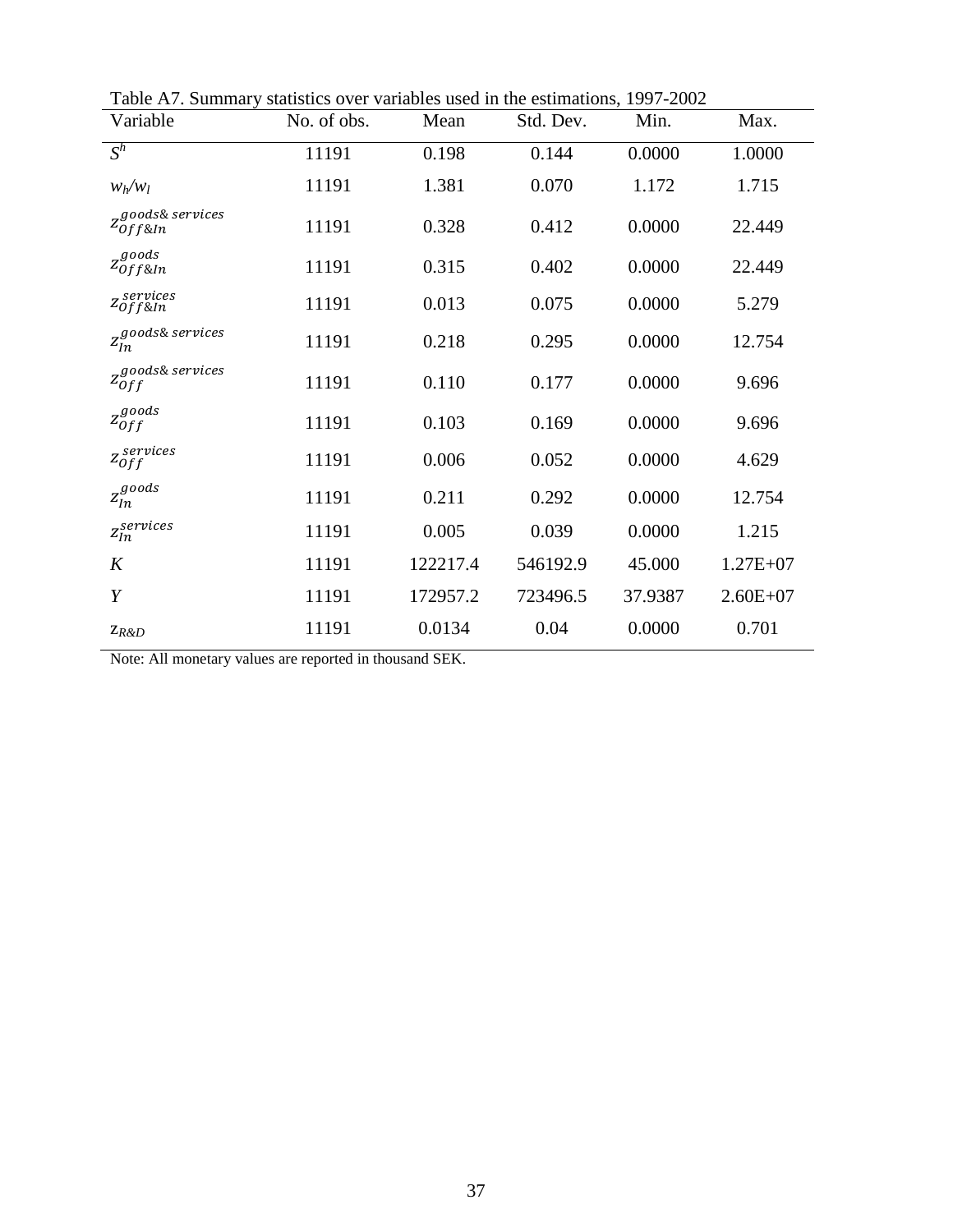|                  |                   | Goods            |              | Services          |             |  |
|------------------|-------------------|------------------|--------------|-------------------|-------------|--|
| Variable         | <b>Offshorers</b> | <b>Inshorers</b> | <b>B</b> oth | <b>Offshorers</b> | <b>Both</b> |  |
| K                | 37550.61          | 39444.36         | 137514.70    | 150986.30         | 325334.00   |  |
| Y                | 58946.07          | 76897.19         | 193242.90    | 183993.30         | 476492.70   |  |
| ZR&D             | 0.002             | 0.002            | 0.016        | 0.020             | 0.028       |  |
| $S^h$            | 0.173             | 0.141            | 0.203        | 0.218             | 0.296       |  |
| No. of employees | 148.503           | 145.692          | 327.713      | 320.561           | 680.018     |  |

Table A8. Mean values for characteristics of Swedish manufacturing firms with offshoring and/or inshoring, 1997-2002

Notes: All monetary values are denoted in thousand SEK. All firms with services inshoring also have services offshoring.

| Table A9. Content of goods offshoring and inshoring in Swedish manufacturing firms, top 8       |
|-------------------------------------------------------------------------------------------------|
| products ranked according to total value of trade volume for the period 1997-2002 (billion SEK) |

| Product group                  | Offshoring | Product group                          | Inshoring |
|--------------------------------|------------|----------------------------------------|-----------|
| Chemicals and chemical         |            | 140.694 Pulp, paper and paper products | 315.487   |
| products                       |            |                                        |           |
| Metal and steel production     |            | 126.539 Metal and steel production     | 240.575   |
| Manufacture of motor vehicles, | 123.972    | Manufacture of motor vehicles,         | 231.214   |
| trailers and semi-trailers     |            | trailers and semi-trailers             |           |
| Manufacture of                 | 97.903     | Chemicals and chemical                 | 154.956   |
| telecommunication equipment    |            | products                               |           |
| Manufacture of other           | 79.565     | Manufacture of other                   | 152.714   |
| machinery                      |            | machinery                              |           |
| Manufacture of electrical      | 49.113     | Manufacture of                         | 141.278   |
| machinery and articles         |            | telecommunication equipment            |           |
| Manufacture of fabricated      | 34.433     | Manufacture of wood, products          | 97.407    |
| metal products, except         |            | of wood, cork, straw and               |           |
| machinery and equipment        |            | plaiting materials, except             |           |
|                                |            | furniture                              |           |
| Manufacture of rubber and      | 32.670     | Manufacture of electrical              | 80.618    |
| plastic products               |            | machinery and articles                 |           |

Note: goods are reported at the 2-digit Swedish standard classification of products by activity (SPIN 2002), which is the Swedish application of the EU Classification of Products by Activity (CPA 2002).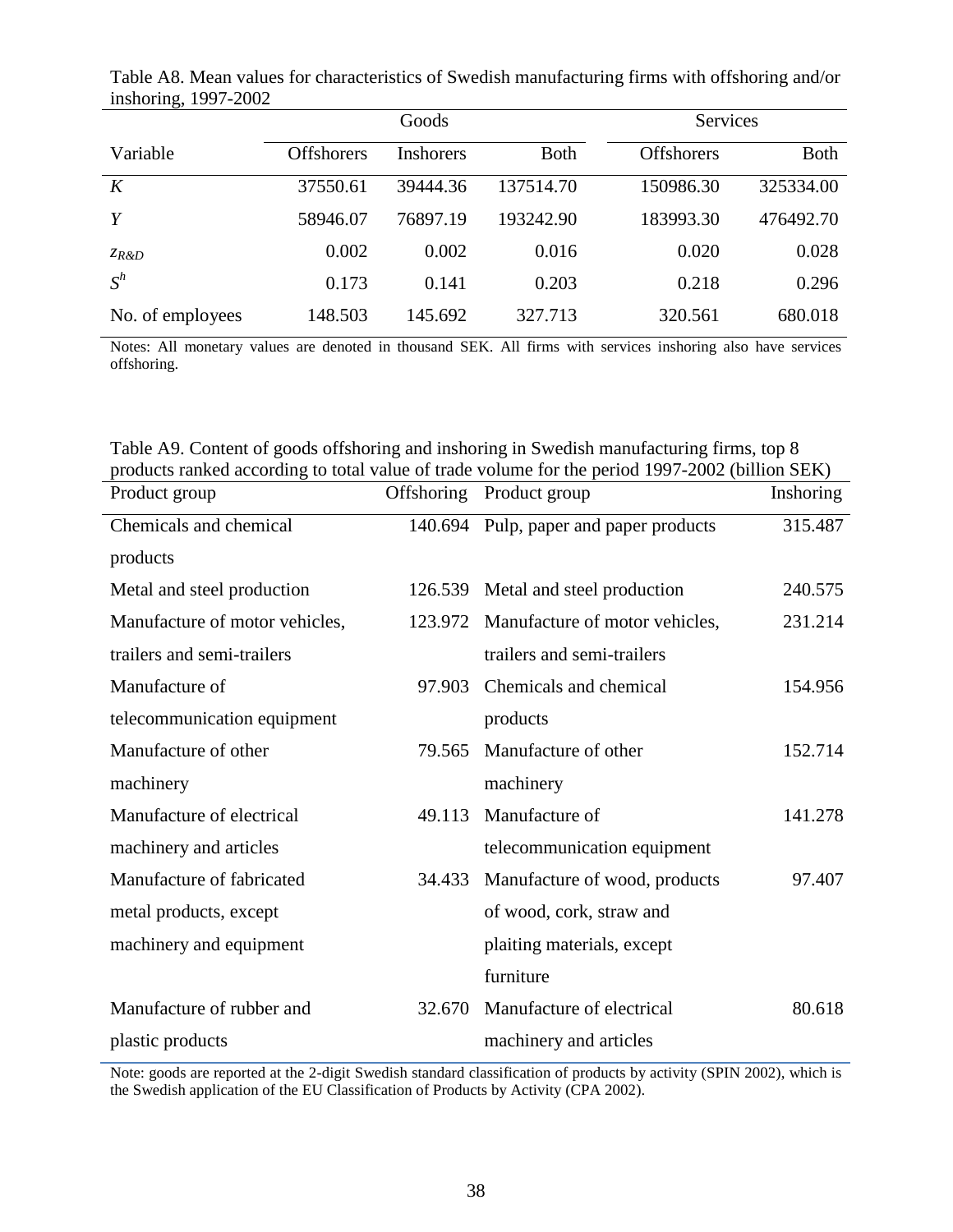| Services                      | Offshoring | Inshoring |
|-------------------------------|------------|-----------|
| Other business services       | 167.049    | 59.058    |
| Other services                | 15.105     | 5.602     |
| Data and information services | 7.170      | 11.215    |
| <b>Building services</b>      | 2.745      | 5.509     |
| Licences/royalties            | 1.044      | 33.668    |
| Financial services            | 0.879      | 0.126     |
| <b>Communication services</b> | 0.468      | 0.174     |
| Insurance                     | 0.131      | 0.023     |

Table A10. Content of services offshoring and inshoring in Swedish manufacturing firms, ranked according to total value of trade volume for the period 1997-2002 (billion SEK)

Notes: The item 'other business services' includes services connected to trade in goods (merchanting and commissions), operational leasing, other business and technical services (legal services, accounting, management consulting, marketing and advertising, R&D, technical and engineering services, services connected to internal business group). The item 'other services' includes cultural services (production and broadcasting rights to movies, audio recordings, radio- and TV-programs, services in connection with various cultural and recreational events), education and health care. The item 'data and information services' includes data services such as data systems analysis, programming and data processing, as well as information services such as database services, news agency and subscriptions, and also software licenses. The item 'building services' includes construction and installation services. The item 'licenses/royalties' includes the right to use trademarks, industrial licenses, patents and franchising. The item 'financial services' includes fees and commissions regarding services provided by banks, brokers and management. The item 'communication services' includes mail and courier services, telecommunication, transmissions over the telephone network, computer network and satellite. The item 'insurance' includes only the part of the premium which can be considered real services and not savings. More detailed information on the contents of the different items in the services data is found in Statistics Sweden (2008, 2011).